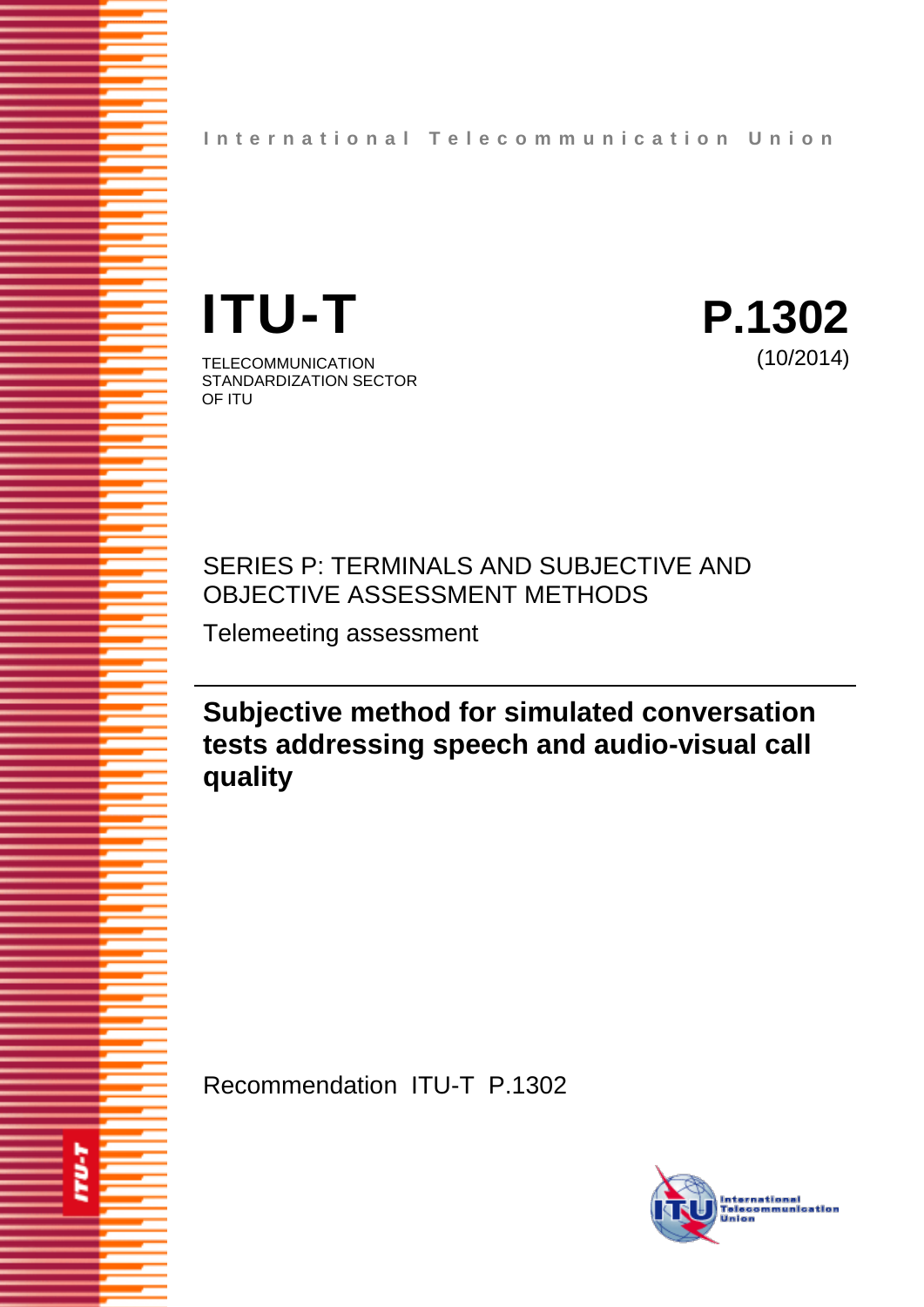#### ITU-T P-SERIES RECOMMENDATIONS

#### **TERMINALS AND SUBJECTIVE AND OBJECTIVE ASSESSMENT METHODS**

| Vocabulary and effects of transmission parameters on customer opinion of transmission quality<br>Voice terminal characteristics | <b>Series</b><br><b>Series</b> | P.10<br>P.30  |
|---------------------------------------------------------------------------------------------------------------------------------|--------------------------------|---------------|
| Reference systems                                                                                                               | <b>Series</b>                  | P.300<br>P.40 |
| Objective measuring apparatus                                                                                                   | <b>Series</b>                  | P.50<br>P.500 |
| Objective electro-acoustical measurements                                                                                       | <b>Series</b>                  | P.60          |
| Measurements related to speech loudness                                                                                         | Series                         | P.70          |
| Methods for objective and subjective assessment of speech quality                                                               | <b>Series</b>                  | P.80          |
|                                                                                                                                 |                                | P.800         |
| Audiovisual quality in multimedia services                                                                                      | <b>Series</b>                  | P.900         |
| Transmission performance and QoS aspects of IP end-points                                                                       | <b>Series</b>                  | P.1000        |
| Communications involving vehicles                                                                                               | <b>Series</b>                  | P.1100        |
| Models and tools for quality assessment of streamed media                                                                       | <b>Series</b>                  | P.1200        |
| <b>Telemeeting assessment</b>                                                                                                   | <b>Series</b>                  | <b>P.1300</b> |
| Statistical analysis, evaluation and reporting guidelines of quality measurements                                               | <b>Series</b>                  | P.1400        |
| Methods for objective and subjective assessment of quality of services other than voice services                                | <b>Series</b>                  | P.1500        |

*For further details, please refer to the list of ITU-T Recommendations.*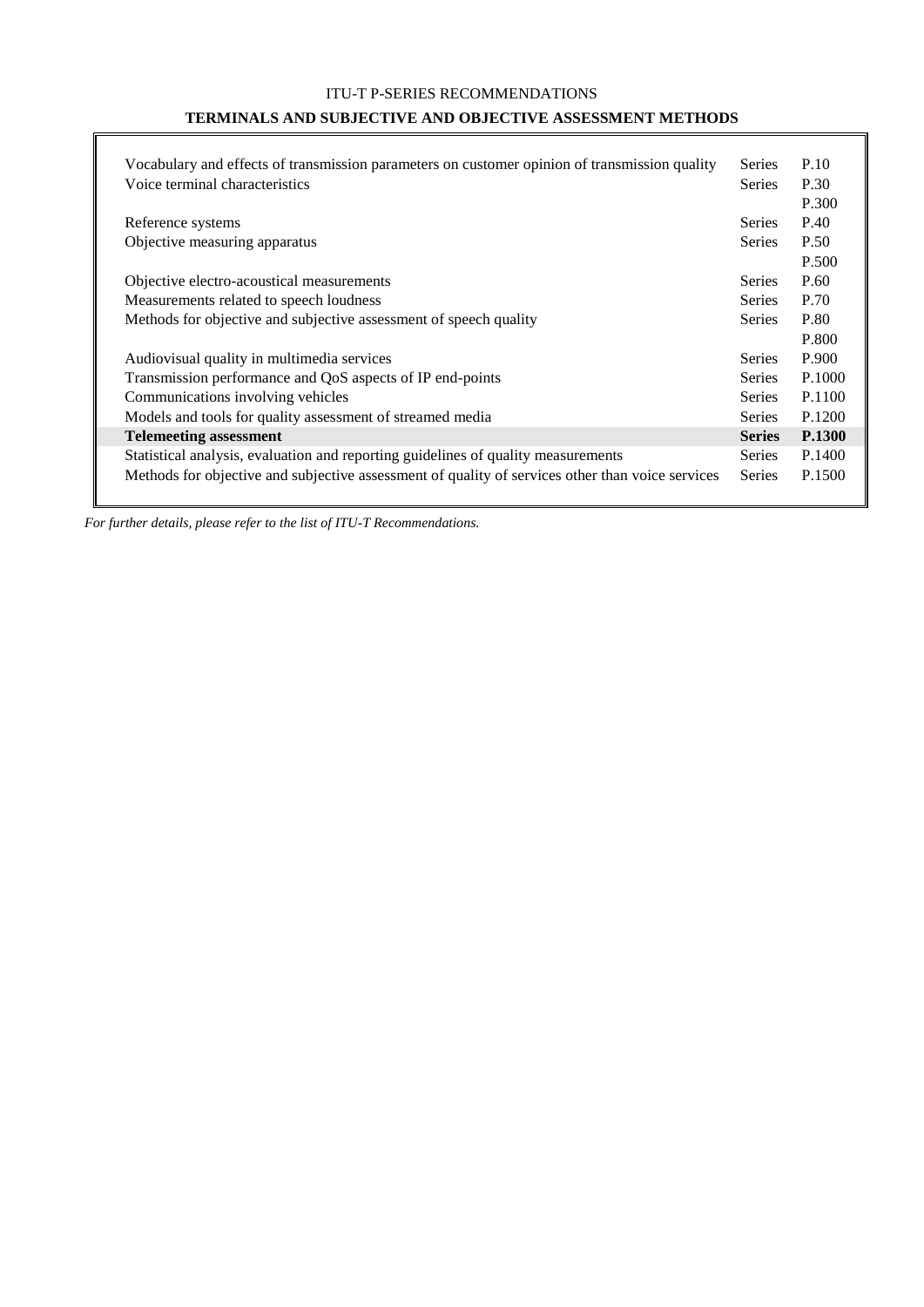# **Recommendation ITU-T P.1302**

# **Subjective method for simulated conversation tests addressing speech and audio-visual call quality**

#### **Summary**

Recommendation ITU-T P.1302 describes a subjective method for assessing the quality of simulated speech or audio-visual telephony calls with time-varying transmission conditions. Simulated calls consist of several stretches of speech or audio-visual material which are ordered in a logical sequence, according to a storyline defined by a scenario. After each stretch, test participants have to answer a content-related question, and they have to rate the overall quality of the call at the end of the entire sequence. The method is meant as a complement to standard listening-only or conversational tests, provoking a fixed structure in the material to be judged, while maintain a more-or-less conversational attention focus of the test participants.

#### **History**

|               | Edition Recommendation Approval Study Group |            | Unique $ID^*$      |
|---------------|---------------------------------------------|------------|--------------------|
| $1.0^{\circ}$ | <b>ITU-T P.1302</b>                         | 2014-10-29 | 11.1002/1000/12325 |

#### **Keywords**

\_\_\_\_\_\_\_\_\_\_\_\_\_\_\_\_\_\_\_\_

Audio-visual quality, call quality, conversation quality, speech quality, subjective methodology.

<sup>\*</sup> To access the Recommendation, type the URL http://handle.itu.int/ in the address field of your web browser, followed by the Recommendation's unique ID. For example, [http://handle.itu.int/11.1002/1000/11](http://handle.itu.int/11.1002/1000/11830-en) [830-en.](http://handle.itu.int/11.1002/1000/11830-en)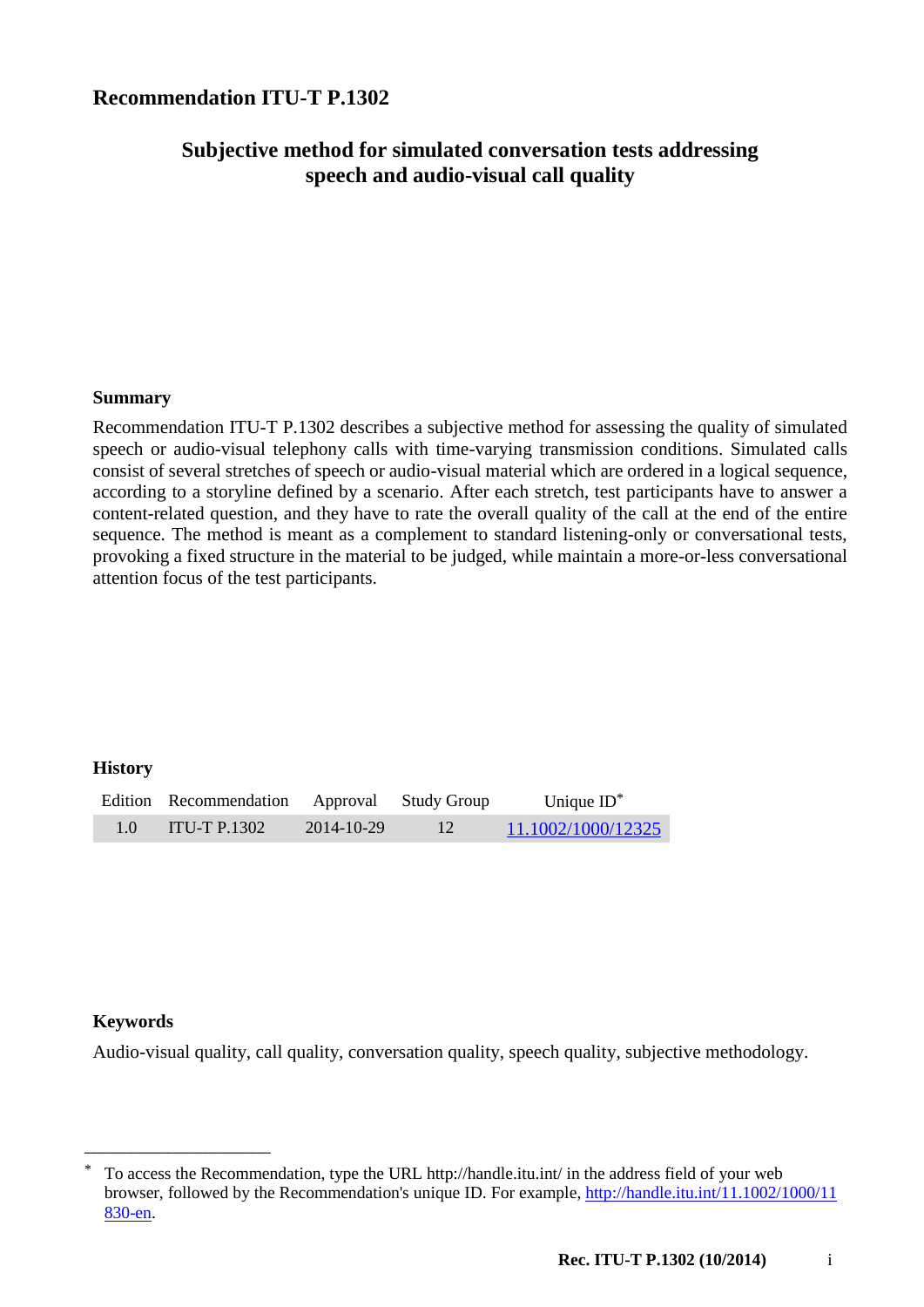#### FOREWORD

The International Telecommunication Union (ITU) is the United Nations specialized agency in the field of telecommunications, information and communication technologies (ICTs). The ITU Telecommunication Standardization Sector (ITU-T) is a permanent organ of ITU. ITU-T is responsible for studying technical, operating and tariff questions and issuing Recommendations on them with a view to standardizing telecommunications on a worldwide basis.

The World Telecommunication Standardization Assembly (WTSA), which meets every four years, establishes the topics for study by the ITU-T study groups which, in turn, produce Recommendations on these topics.

The approval of ITU-T Recommendations is covered by the procedure laid down in WTSA Resolution 1.

In some areas of information technology which fall within ITU-T's purview, the necessary standards are prepared on a collaborative basis with ISO and IEC.

#### **NOTE**

In this Recommendation, the expression "Administration" is used for conciseness to indicate both a telecommunication administration and a recognized operating agency.

Compliance with this Recommendation is voluntary. However, the Recommendation may contain certain mandatory provisions (to ensure, e.g., interoperability or applicability) and compliance with the Recommendation is achieved when all of these mandatory provisions are met. The words "shall" or some other obligatory language such as "must" and the negative equivalents are used to express requirements. The use of such words does not suggest that compliance with the Recommendation is required of any party.

#### INTELLECTUAL PROPERTY RIGHTS

ITU draws attention to the possibility that the practice or implementation of this Recommendation may involve the use of a claimed Intellectual Property Right. ITU takes no position concerning the evidence, validity or applicability of claimed Intellectual Property Rights, whether asserted by ITU members or others outside of the Recommendation development process.

As of the date of approval of this Recommendation, ITU had not received notice of intellectual property, protected by patents, which may be required to implement this Recommendation. However, implementers are cautioned that this may not represent the latest information and are therefore strongly urged to consult the TSB patent database at [http://www.itu.int/ITU-T/ipr/.](http://www.itu.int/ITU-T/ipr/)

#### © ITU 2015

All rights reserved. No part of this publication may be reproduced, by any means whatsoever, without the prior written permission of ITU.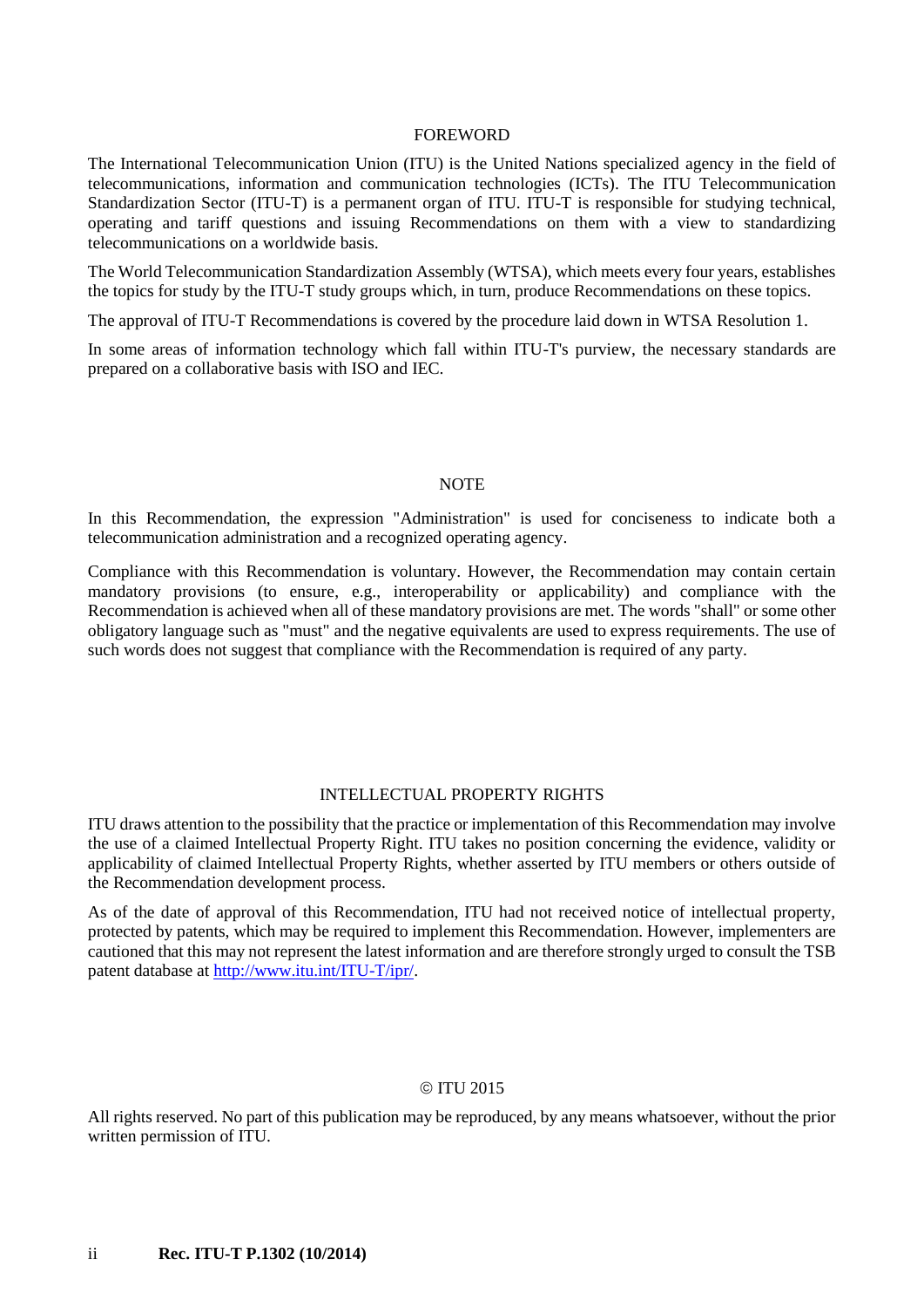# **Table of Contents**

# Page

| $\mathbf{1}$   |     |                                                                                        | 1              |
|----------------|-----|----------------------------------------------------------------------------------------|----------------|
| $\overline{2}$ |     |                                                                                        | $\overline{2}$ |
| 3              |     |                                                                                        | $\overline{2}$ |
|                | 3.1 |                                                                                        | $\overline{2}$ |
|                | 3.2 |                                                                                        | $\overline{2}$ |
| 4              |     |                                                                                        | $\overline{2}$ |
| 5              |     |                                                                                        | 3              |
| 6              |     |                                                                                        | 3              |
|                | 6.1 |                                                                                        | 3              |
|                | 6.2 |                                                                                        | 4              |
|                | 6.3 |                                                                                        | 4              |
|                | 6.4 |                                                                                        | 4              |
|                | 6.5 |                                                                                        | 4              |
|                |     | Appendix I – Exemplary scenarios for simulated conversations addressing speech quality | 6              |
|                |     | Appendix II – Exemplary questions and answers to the scenarios from Appendix I         | 11             |
|                |     |                                                                                        | 41             |
|                |     |                                                                                        | 42             |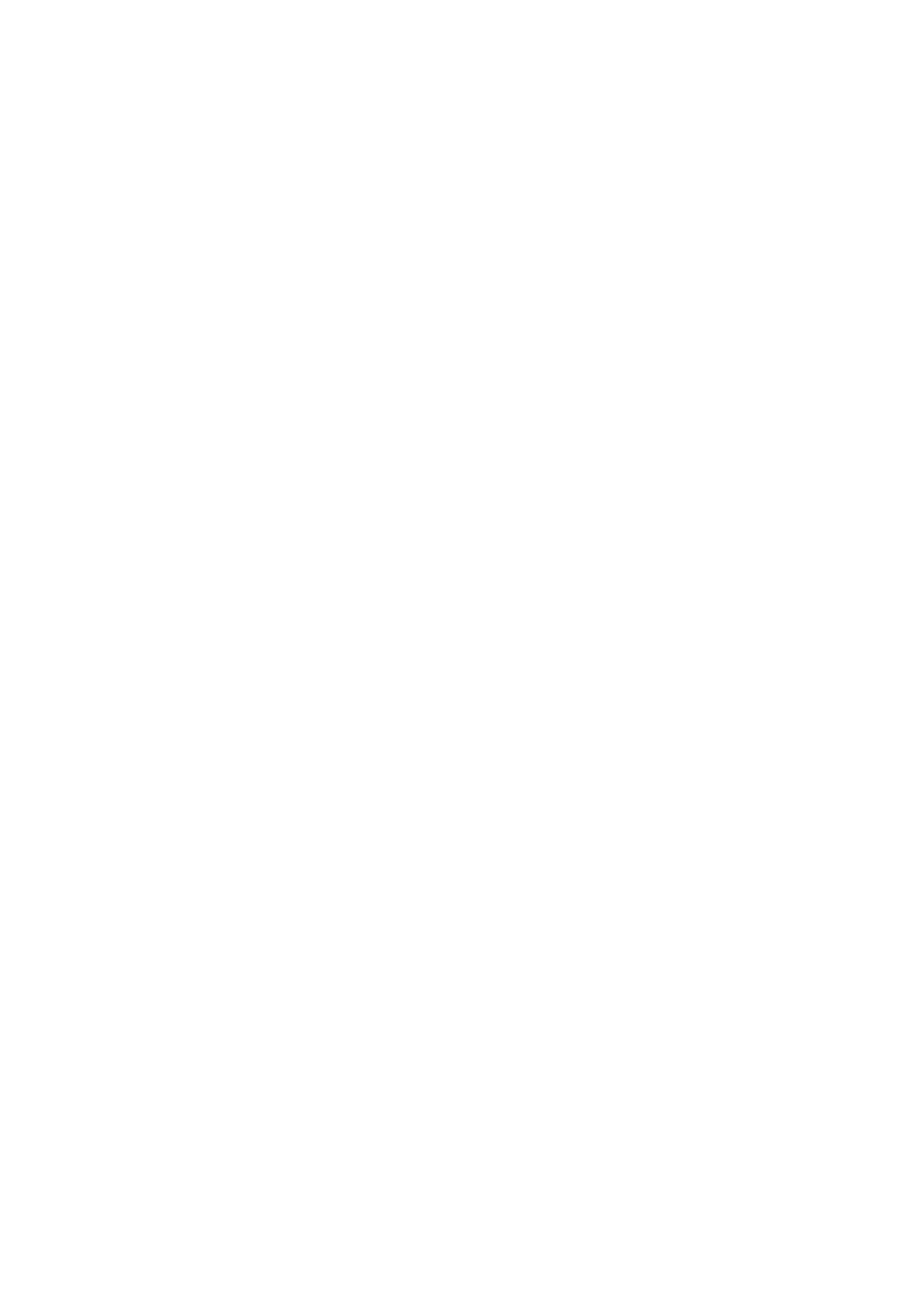# **Recommendation ITU-T P.1302**

# **Subjective method for simulated conversation tests addressing speech and audio-visual call quality**

#### **1 Scope**

\_\_\_\_\_\_\_\_\_\_\_\_\_\_\_\_\_\_\_\_

In this Recommendation, a subjective test procedure is described which is able to assess the quality of speech or audio-visual telephone calls, the so-called "call quality". In contrast to standard listeningonly tests as described in [ITU-T P.800], call quality refers to the experience of a user during a typically 1-2 min long call. Such experiences are commonly addressed in conversation tests as described in [ITU-T P.800] and [ITU-T P.805], however real conversation tests commonly lack analytical power, because naïve test participants have to concentrate mainly on the flow of the conversation, and are unable to rate instances of good or bad quality. In turn, methods for the continuous assessment of quality as described in [ITU-T P.880] do not put the listener in a situation which is comparable to a conversation.

In order to circumvent this problem, ETSI has developed a method for "simulated conversation tests" in [b-TR 102 506], which has been adopted in this Recommendation and extended to audio-visual telephony. Simulated conversations consist of a number of short (8-12 s) stretches of speech, typically five, which are presented to the listening or listening-and-viewing test participants, and which follow a logical storyline. After each stretch of speech, the test participant has to answer a short contentrelated question, e.g., in terms of an answer to a multiple-choice question. Following the answer, the next stretch of speech or audio-visual material is presented, followed by the next question, and so forth until the end of the logical sequence is reached. Upon the end of the sequence, the test participant has to judge the perceived quality of the entire call on a standard (typically five-point ACR according to [ITU-T P.800] and [ITU-T P.911]) quality scale. Those multiple-choice questions may refer to information transmitted via the audio, video or audio-visual modality.

Quality of short segments can either be predicted with subjective methods, e.g., [ITU-T P.911] for audiovisual segments or [ITU-T P.800] for speech segments, or can be assessed with instrumental models like [ITU-T P.863] or [ITU-T J.341], in order to analyse the relationship between the quality of individual samples and the quality of the entire call as assessed with this Recommendation.

The method is not intended to replace listening-only tests according to [ITU-T P.800] or listeningand-viewing tests according to [ITU-T P.911], or speech conversation tests according to [ITU-T P.800] or audio-visual conversation tests according to [ITU-T P.920]. Rather, it is recommended to make use of the appropriate method as follows:

- In case that the listening-only or listening-and-viewing quality is of interest and that the quality is considered to be constant throughout the duration of a speech-only or audio-visual call, the method according to [ITU-T P.800] or [ITU-T P.911] should be used. [ITU-T P.800] is, however, not recommended for longer durations.1
- In case that the listening-and-viewing quality is of interest and that the quality is considered not to be constant throughout the duration of a speech-only or audio-visual call, the present method should be used; in contrast to the task of rating overall quality in [ITU-T P.880] it addresses also audio-visual material and aims at establishing a more valid situation by introducing active participation of the participants.

<sup>&</sup>lt;sup>1</sup> A validation within ITU-T SG12 has revealed no significant differences between the results of a [ITU-T P.911] test and a test according to the present simulated conversation test method results, for a limited number of constant audio, video or audio-visual quality degradations.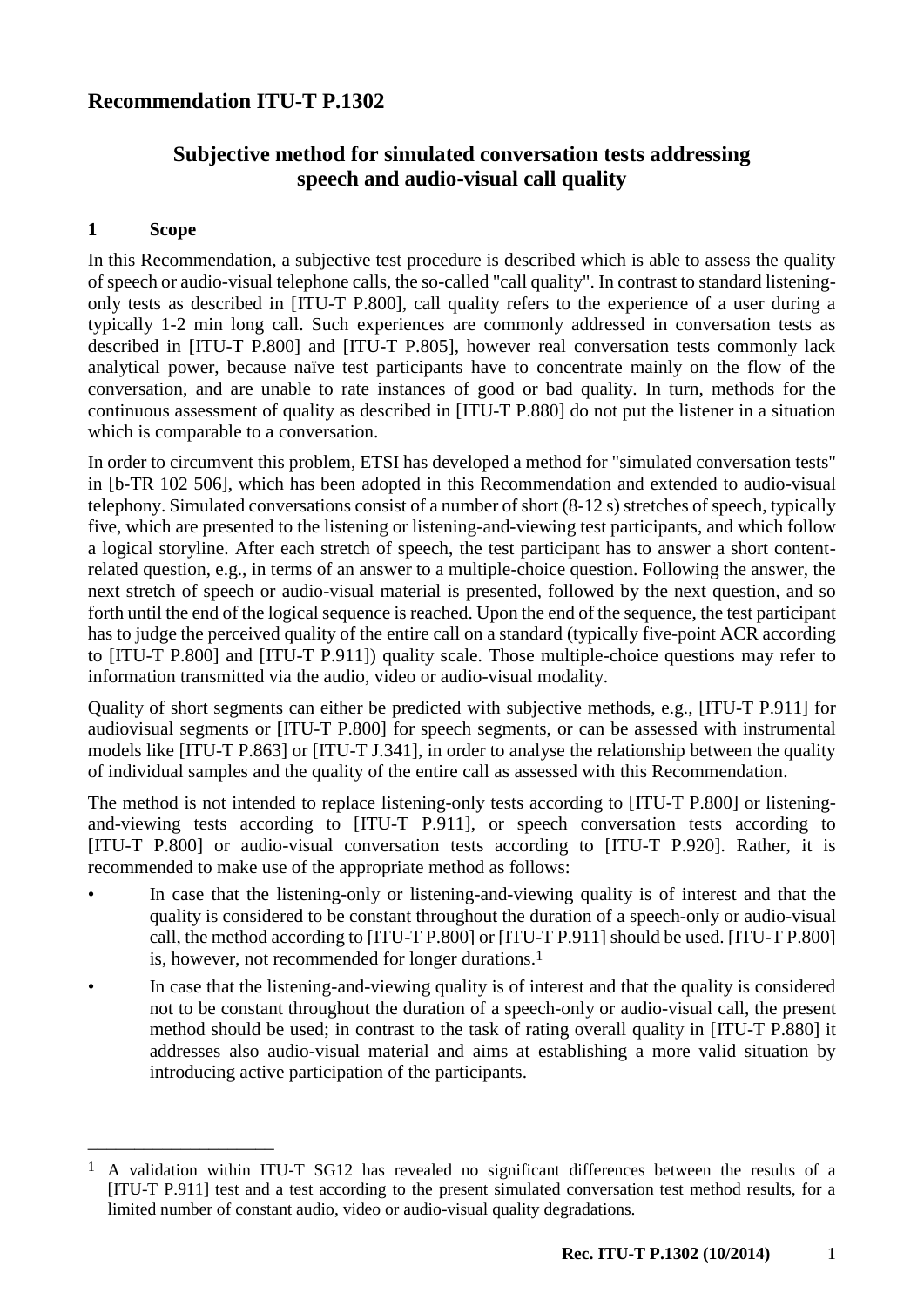• In case that conversational quality which may be impacted by conversation-specific degradations like echo or delay is of interest, the method according to [ITU-T P.800], [ITU-T P.805] or [ITU-T P.920] should be used.

## **2 References**

The following ITU-T Recommendations and other references contain provisions which, through reference in this text, constitute provisions of this Recommendation. At the time of publication, the editions indicated were valid. All Recommendations and other references are subject to revision; users of this Recommendation are therefore encouraged to investigate the possibility of applying the most recent edition of the Recommendations and other references listed below. A list of the currently valid ITU-T Recommendations is regularly published. The reference to a document within this Recommendation does not give it, as a stand-alone document, the status of a Recommendation.

- [ITU-T J.341] Recommendation ITU-T J.341 (2011), *Objective perceptual multimedia video quality measurement of HDTV for digital cable television in the presence of a full reference*.
- [ITU-T P.10] Recommendation ITU-T P.10/G100 (2006), *Vocabulary for performance and quality of service*.
- [ITU-T P.800] Recommendation ITU-T P.800 (1996), *Methods for subjective determination of transmission quality*.
- [ITU-T P.805] Recommendation ITU-T P.805 (2007), *Subjective evaluation of conversational quality*.
- [ITU-T P.863] Recommendation ITU-T P.863 (2011), *Perceptual objective listening quality assessment*.
- [ITU-T P.880] Recommendation ITU-T P.880 (2004), *Continuous evaluation of time-varying speech quality*.
- [ITU-T P.911] Recommendation ITU-T P.911 (1998), *Subjective audiovisual quality assessment methods for multimedia applications*.
- [ITU-T P.920] Recommendation ITU-T P.920 (2000), *Interactive test methods for audiovisual communications*.

#### **3 Definitions**

# **3.1 Terms defined elsewhere**

This Recommendation uses the following terms defined elsewhere:

**3.1.1 conversational quality** [ITU-T P.10]: Quality with which a bi- or multidirectional conversation is perceived by a communication partner.

**3.1.2 conversational speech quality** [ITU-T P.10]: Speech quality as experienced in a bi- or multidirectional conversation.

#### **3.2 Terms defined in this Recommendation**

This Recommendation defines the following term:

**3.2.1 call quality**: Listening quality as perceived by a user at the end of a conversational call.

#### **4 Abbreviations and acronyms**

None.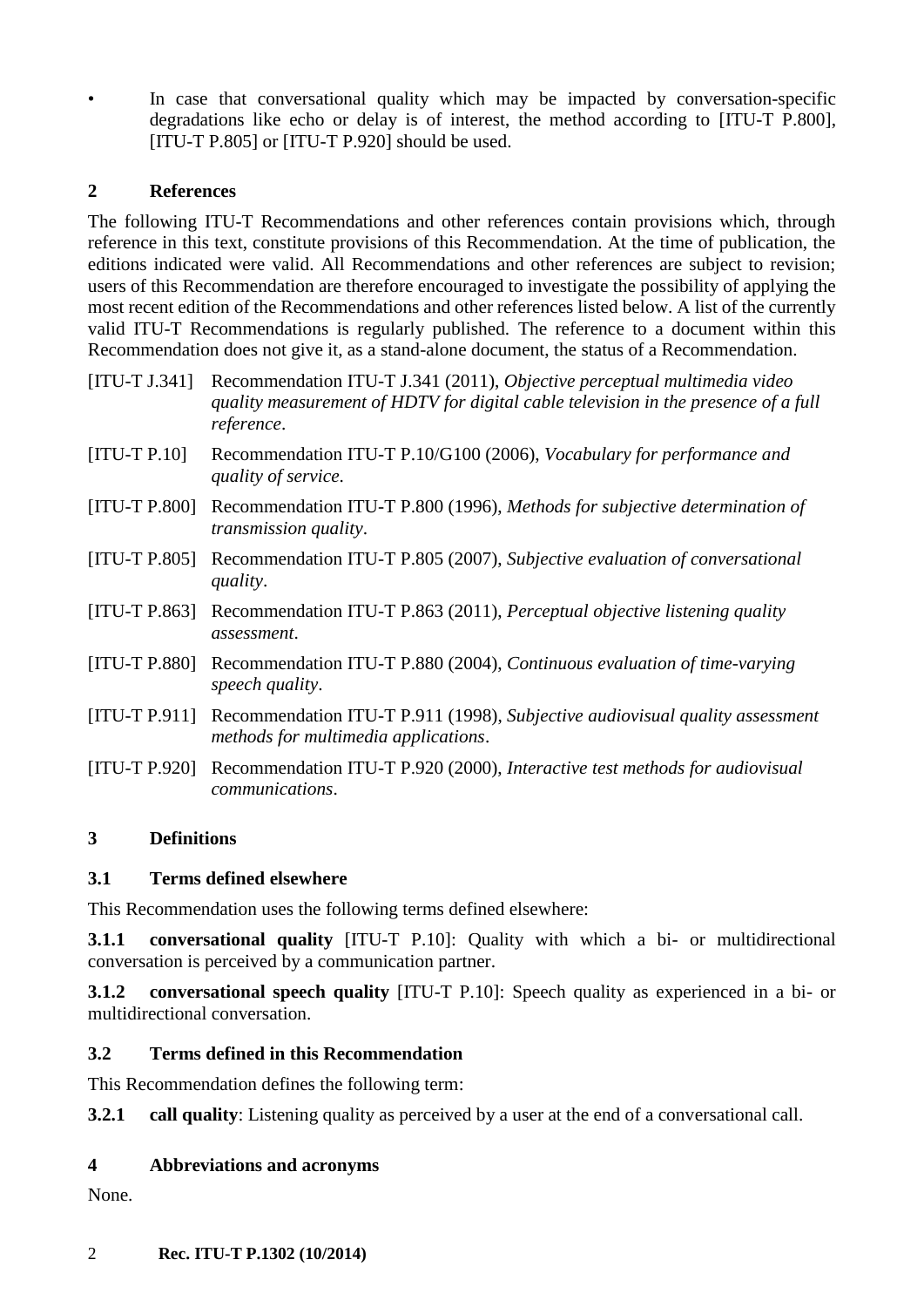#### **5 Conventions**

None.

## **6 Subjective test methodology**

The characteristics of this methodology are as follows:

- By orally answering the questions related to each stretch of speech, test participants should be made to be involved in a conversation; nevertheless, the situation is a pure listening or listening-and viewing one, allowing the test participants to concentrate more on the form of the media than it would be possible in a real conversation.
- The conversation is highly structured; in fact, it consists of short samples as they are used in standard listening-only or watching and listening-only tests according to [ITU-T P.800] and [ITU-T P.911].

Details of the methodology are described in the following paragraphs; the method is thus particularly tailored to situations where the quality varies over the time of a call.

## **6.1 Simulated conversation test addressing speech quality**

A typical telephony situation is a dialogue between two persons in which both interlocutors have a certain amount of speaking and listening activity. Thus, the test situation is divided into parts with listening-only activity and parts with speaking activity. It is supposed that both participants in a conversation are interested in the conversation topic; in the test, this is realized by the test participant being asked for certain aspects of the content, thus to direct the focus of attention to the content of the presented speech stimuli, as it would be in a natural conversation situation.

In order to ensure the ecological validity of the test, typical contents of telephone conversations are chosen (e.g., request for a rental car, discussing the furniture in a room). The realization of such a simulated conversation consists of a series of shorter "utterances", which have a pause between them for interaction but are connected logically with regard to the content of the presentation. Instead of the own speech activity as a reply, an artificial content-directed task is to be done by the test participants. For example, test participants have to answer a question related to the content of the past stimulus, which can be done by keyword spotting.

The speech samples used for the test should address topics like in a natural telephone situation. A simulated conversation consists of five samples of approximately 8-12 seconds and is constructed in such a way that four breaks are possible. After the fifth test stimulus, the participant is asked for an assessment for the overall call quality of the simulated call, instead of the content-related question. The questions asked to the participants after each sample of the simulated conversations and the corresponding answer options are presented on paper or on a computer screen after each sample. For each sample, a set of different questions is recommended in order to prevent test participants from memorizing the answers. The position of the right answer should also be randomly changed in order to avoid participants answering mechanically. The number of multiple choice answer options may vary between three and five. Simulated calls should be constructed for at least four speakers balanced in gender and comprising different scene backgrounds and conversation topics.



**Figure 1 – Schematic representation of the simulated conversation structure**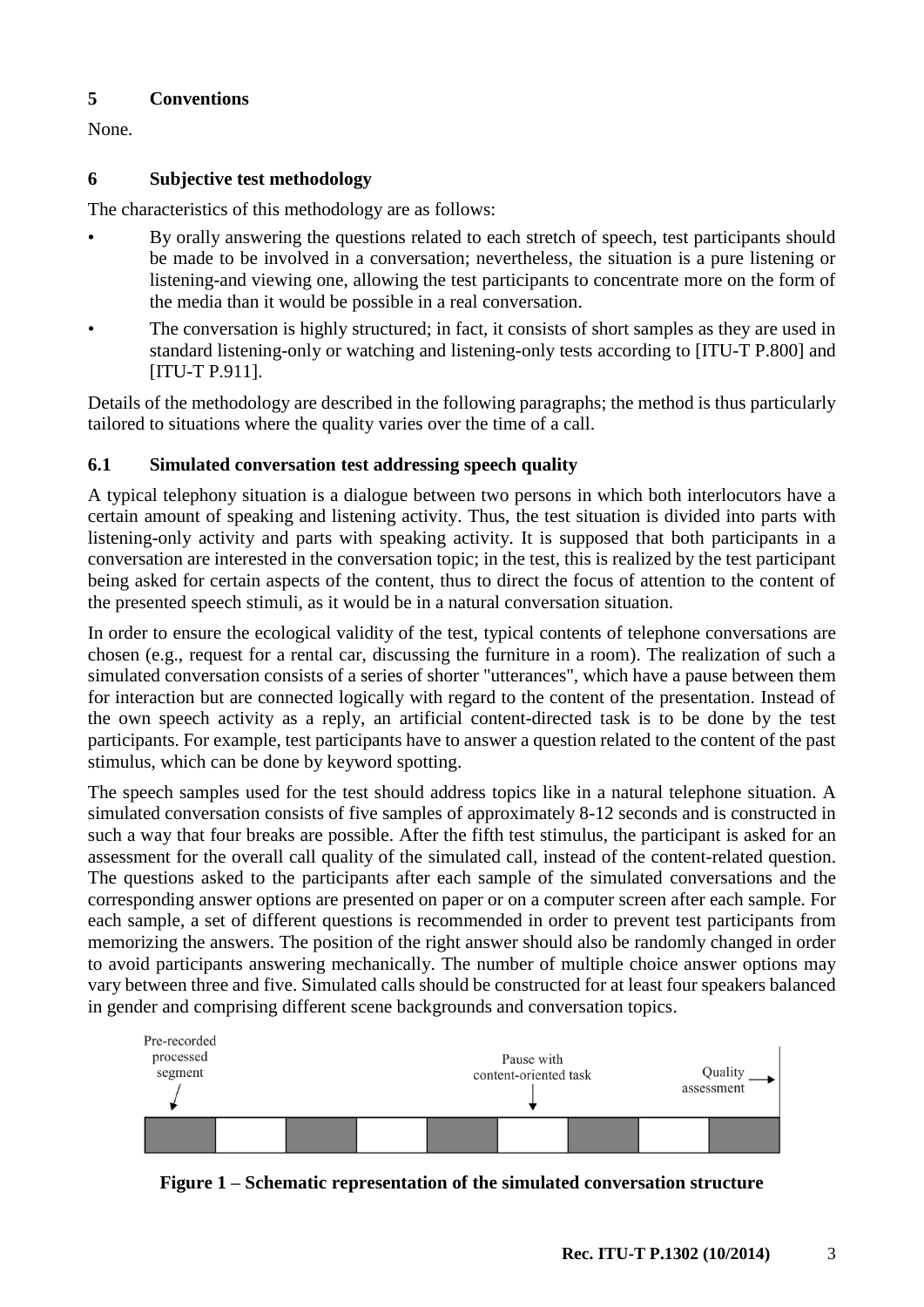Figure 1 shows an exemplary structure of such a simulated conversation, using samples of 12 second length. The used speech material consists of five speech parts (samples), which correspond to the utterances of one party. After a 12 seconds speech sample there is a 12 seconds pause during which the test person had to perform a content regarding task. At the end of the sequence a score for the Call Quality is solicited from the test participants using an absolute category rating scale as described in [ITU-T P.800]. Thus, the overall length of the simulated conversation is approx. 120 seconds, including the answering and quality-rating phases.

# **6.2 Simulated conversation tests addressing audio-visual quality**

Similar to the methodology for speech-only call quality, a simulated videotelephony conversation is constructed as a set of five consecutive samples of short video clips. The samples are linked by the storyline. Participants are asked to watch each clip and then to verbally answer a question about the audiovisual content of the clip. The question could be related to the auditory content only, to the video content only, or to the audiovisual one, that is to say, a question that could be answered by using clues from both visual and auditory channels. The questions asked to the participants after each sample of the simulated conversations and the corresponding answer options are presented on a computer screen after each sample. The number of multiple choice answer options may vary between three and five. For each sample, a set of different questions is recommended in order to prevent test participants from memorizing the answers. The position of the right answer should also be randomly changed in order to avoid participants answering mechanically.

Audiovisual clips should be composed of at least four speakers balanced in gender, comprising different scene backgrounds and conversation topics. The clips should involve the video channel by the means of visual cues (i.e., showing objects to the camera, pointing dates on a wall calendar, body gestures), so that the test participants have to pay attention to the video channel. The video clips and the time period allowed to answer each question should have approximately the same length, leading to a total duration of 10 times the stimulus length or 8-12 seconds. At the end of each simulated conversation, test participants have to rate the audiovisual quality of the entire dialog using a standard overall quality scale, as recommended in [ITU-T P.911].

# **6.3 Features of the text material**

When creating text material for recording the short stimuli, a whole scenario should be decided upon first, so each stimulus (utterance) represents an authentic sequel of the previous stimuli. Validated so far have been scenarios using a narrative form, i.e., without implying interlocutor's verbal action. In that way, listeners/raters are not confused when just answering questions instead of reacting on the stimuli, and two short utterances can be combined to one longer stimulus, if desired.

Also, each utterance should provide more than one important piece of information. That allows for more questions, but also prohibits a too easy listening task.

For the audio-visual tests, information should be spread on the two modalities, and accordingly, questions should be drafted explicitly addressing either audio or video transmitted information. See Appendices I and II for examples.

# **6.4 Pre-processing of the short segments**

The original samples should be processed to obtain transmission quality as needed. As this method aims at time-varying transmission characteristics, changes in transmission characteristics can be induced between or within the short segments. Example profiles already used are illustrated in Appendix III.

# **6.5 Questions and post-screening of participants**

During the development of this method, the participant's answers have been recorded. But is has been shown that noting errors during a session was easily manageable by the instructor to automatically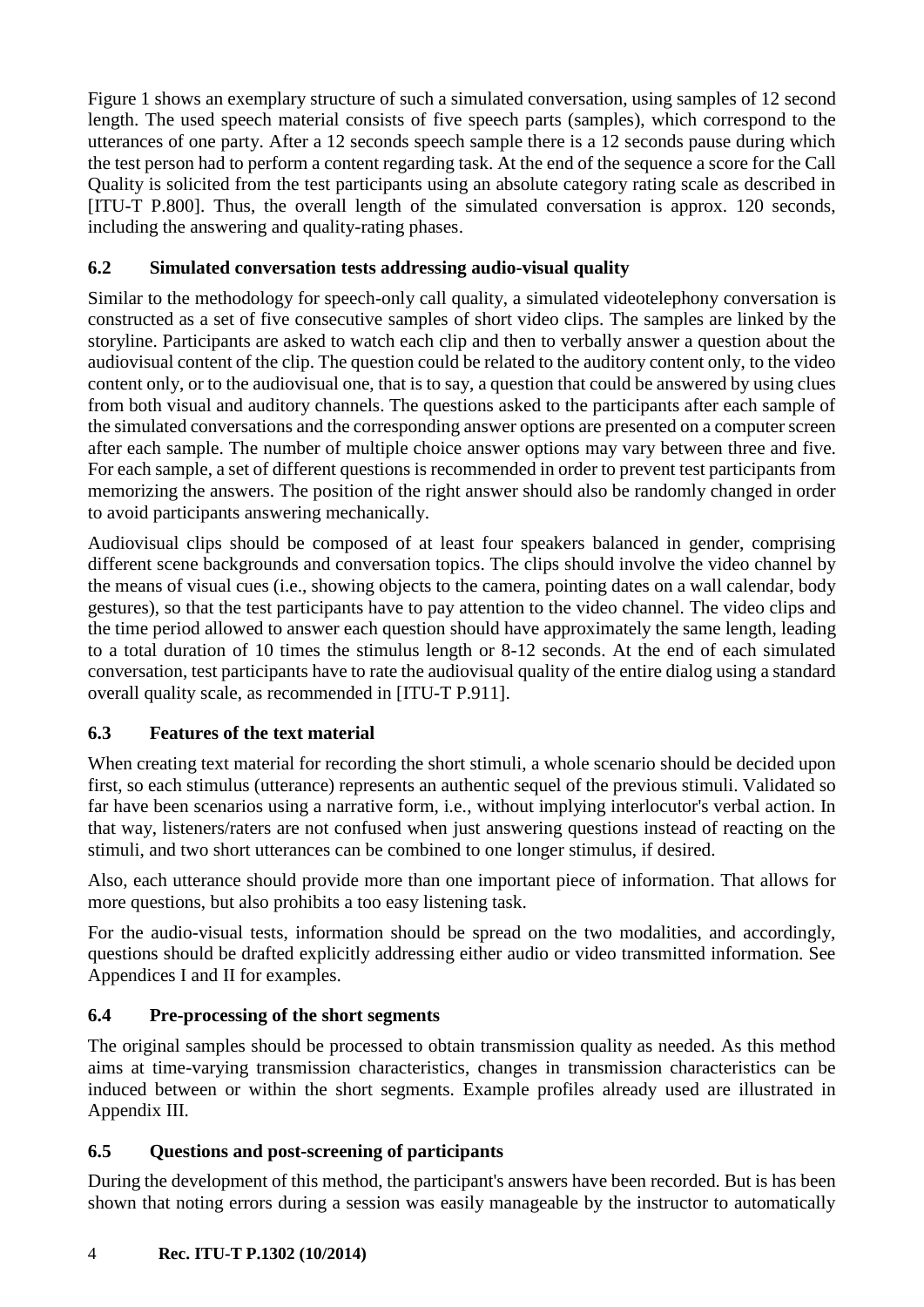calculate the error rates. The purpose of this post-evaluation screening is to find possible outliers, i.e., participants who obviously did not concentrate sufficiently on the content or all modalities provided in order to give valid ratings of call quality. As with strongly degraded transmission, errors may occur independent of concentration, it is suggested to define the exclusion criterion depending on the performance of subjects throughout the test. The alternative answers should be displayed on a screen without alpha-numerical labels to prevent participants just referring to these labels, but uttering (at least parts of) the answer.

Furthermore, while questions concerning audio, video or audio-visual content can be used, without observing major difference in the perceived quality of the samples, a combination of audio and video content questions is preferred in order to prevent priming towards one modality.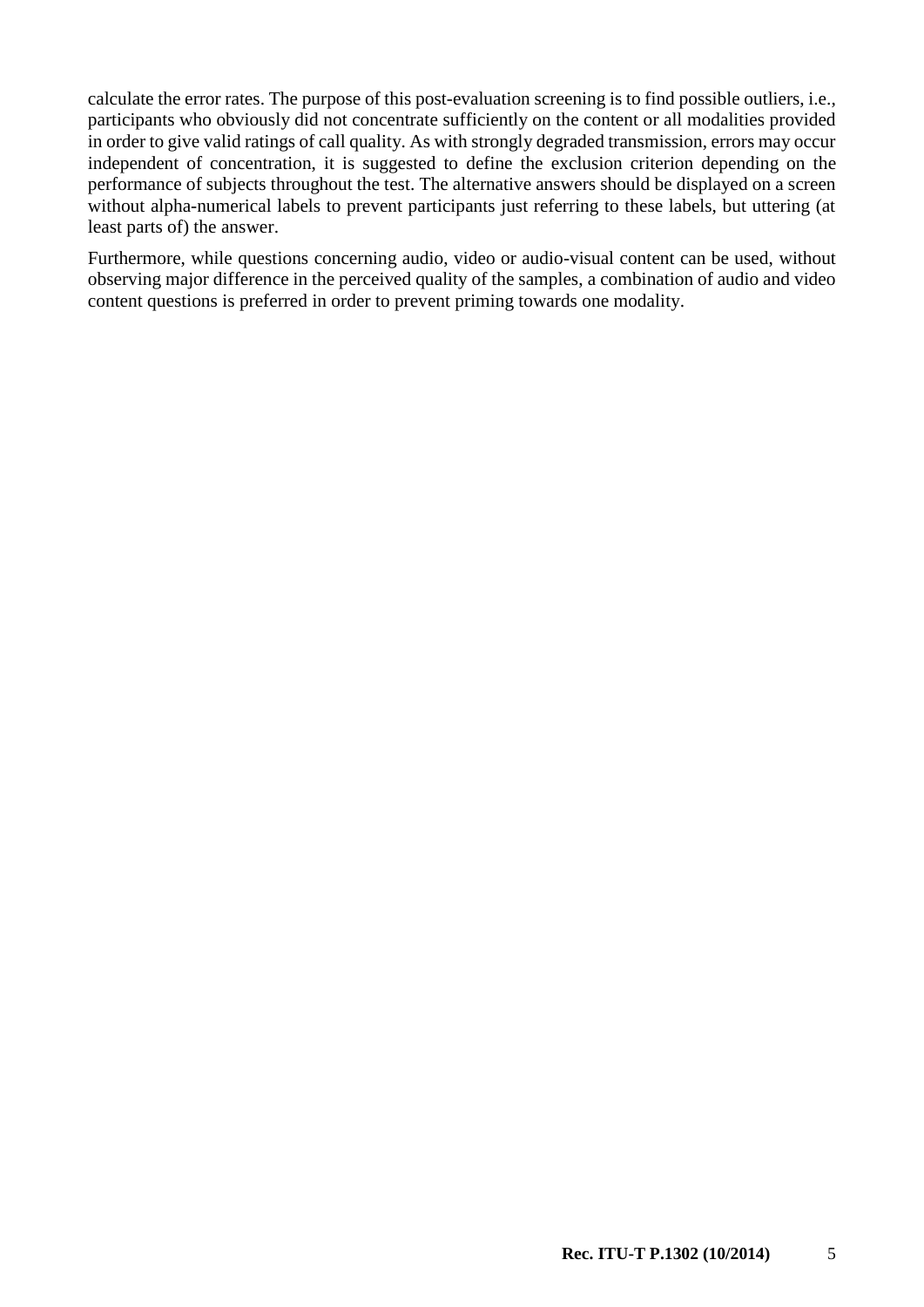# **Appendix I**

# **Exemplary scenarios for simulated conversations addressing speech quality and audio-visual quality**

(This appendix does not form an integral part of this Recommendation.)

This Recommendation is based on experiments, which were originally partially carried out in German. Because of this, the original German scenario descriptions are added here for completeness. In principle, experiments following this procedure should be carried out in the language under consideration, using scenario description in that language. A re-translation of the English scenario descriptions into German might provide slightly different results when compared to the original experiments.

The following scenarios are designed to combine sentences (e.g., two) to one single stimulus.

## **Scenario 1: Scheduling medical treatment**

- 1) Hello, this is Markus Lehmann. I would like to make an appointment concerning the treatment of my back complaint as discussed. [point to your back]
- 2) We had agreed on six weeks with two radiation sessions each. I would like to start the treatment now. [go to the wall calendar]
- 3) In the morning I am always busy. But on Tuesdays and on Thursdays would be fine. [point to Tuesday and Thursday on the calendar]
- 4) There is no way to come on Wednesdays, as I attend a language course at these days. I would like best to have regular appointments. [point to a huge blocker on Wednesday]
- 5) Besides, do you think that additional gymnastic exercises could decrease my afflictions in the long run? [do some exercises]
- 6) I was thinking about an introduction under the tutelage of a physiotherapist. Maybe, that could be a good complement to the radiation. [do some more exercises]
- 7) I hope the treatment costs will be fully paid by the health insurance. For this treatment, however, I do not know for certain.
- 8) Yesterday, I read in a newspaper once more about the approval of new austerity plan, mainly concerning the amount of assumption of costs. [show a newspaper]
- 9) Additionally, I would like to make an appointment with your partner in the group practice, the dentist Dr Kollwitz.
- 10) The date can even be next month. I would actually prefer it next month, as I am very busy this one. [point to the end of the month on a calendar]

- 1) Guten Tag, hier ist Marcus Lehmann. Ich hätte gerne einen Termin bei Ihnen wegen der besprochenen Behandlung meiner Rückenbeschwerden. [Zeigt auf seinen Rücken]
- 2) Wir hatten abgestimmt, dass ich sechs Wochen lang je zwei Bestrahlungen bekommen soll. Ich würde die Behandlung nun gerne beginnen. [Geht zum Wandkalender]
- 3) Auf keinen Fall kann ich vormittags. Dienstags und donnerstags wäre es mir sehr recht. [zeigt am Wandkalender auf Dienstag und Donnerstag]
- 4) Mittwoch ist bei mir unmöglich, da ich an diesem Tag einen Sprachkurs besuche. Am liebsten wären mir regelmäßige Termine. [Zeigt am Wandkalender auf Mittwoch, wo ein großer Blocker steht]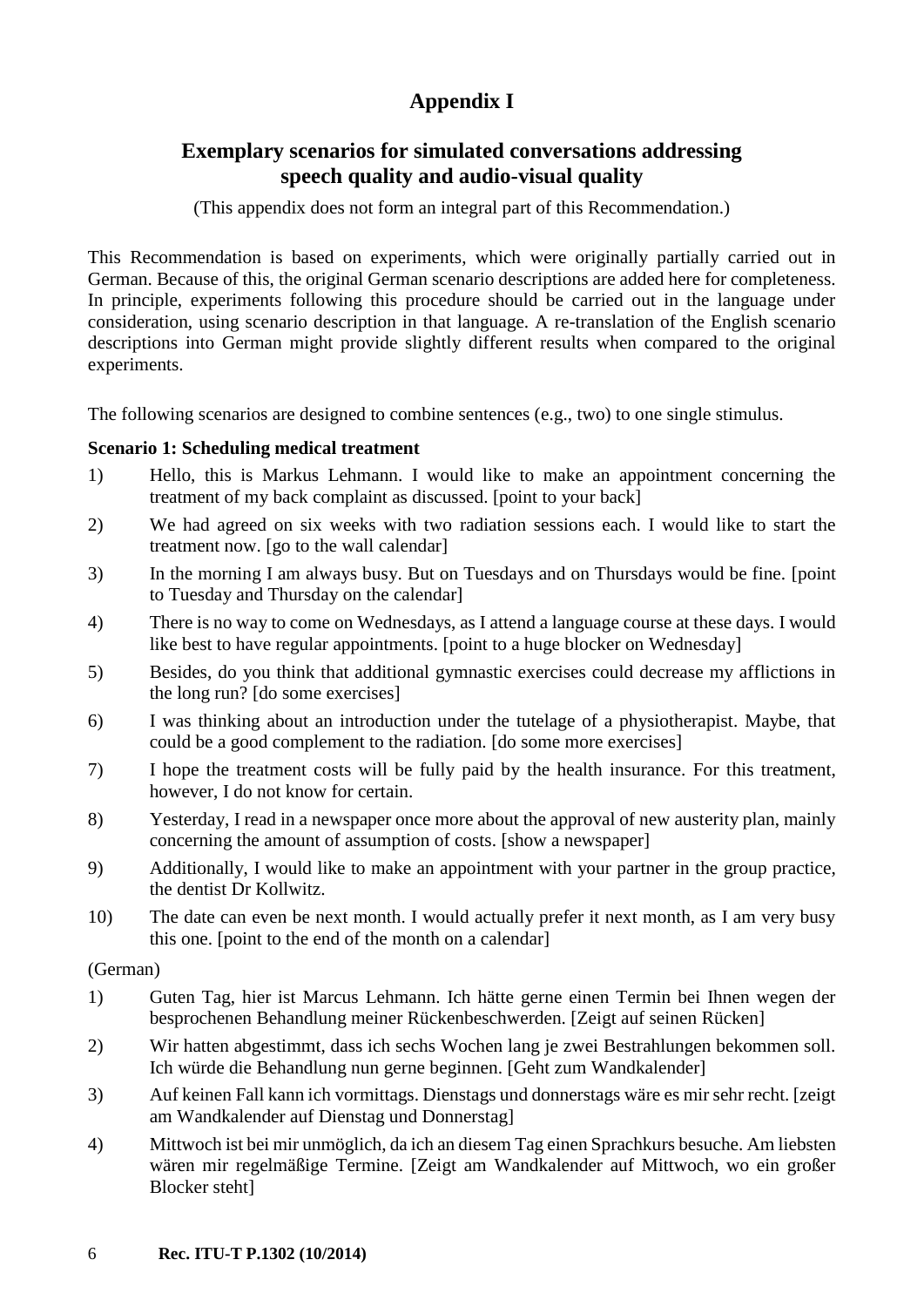- 5) Außerdem möchte ich Ihre Meinung dazu hören, ob zusätzliche Gymnastik meine Beschwerden vielleicht langfristig verringern könnte. [Macht etwas Gymnastik in die Kamera]
- 6) Ich denke an eine Einführung unter Anleitung einer Krankengymnastin. Vielleicht ist das eine gute Ergänzung zu den Bestrahlungen. [Macht weiterhin Gymnastik]
- 7) Ich hoffe, die Kosten der Behandlung werden komplett von der Krankenkasse übernommen. Allerdings weiß ich nicht, ob es auch meine Behandlung betrifft.
- 8) Gestern habe ich wieder in der Zeitung gelesen, dass neue Sparpläne verabschiedet worden sind, die hauptsächlich die Höhe der Eigenbeteiligung betreffen. [Hält eine Zeitung in die Kamera]
- 9) Zusätzlich möchte ich noch einen Gesprächstermin mit Ihrer Praxispartnerin, der Zahnärztin Dr. Kollwitz, vereinbaren.
- 10) Der Termin kann ruhig erst im nächsten Monat liegen. Das ist mir sogar lieber, da ich diesen Monat sehr beschäftigt bin. [Zeigt am Wandkalender das Ende des Monats]

#### **Scenario 2: Car Rental**

- 1) Hello, this is Maria Eibig and I would like to rent a car. [grab a catalogue and show it]
- 2) A bigger estate car would be sufficient. But if a van is cheaper I would also take one of those.
- 3) I would prefer midweek, that is Wednesday. At that day I would need the car close to half past 8 pm. [show a picture with an estate car]
- 4) But if you offer a special rate for the weekend, I would do my transport then. [point to a wall calendar behind you]
- 5) For me it is important to take out an assurance for the car. I would also take the small trolley as per your offer. [point to the weekend on the calendar]
- 6) Additionally, I would like to have a mileage allowance for more than 500 kilometres and blankets as packaging material.
- 7) I would like to pay with my credit card. My customer number is 24 12. [show your credit card]
- 8) Last time I rented a Golf. That was beginning of last month. [point at the begin of the month on the calendar]
- 9) That time I retuned the car fully fuelled. This time I will not manage to do so, as I will come back not until the evening. [shake your head]
- 10) I will then bring the car directly to your car park and return the following morning to do the billing. [point to a certain position on a map]

- 1) Guten Tag, hier ist Maria Eibig und ich möchte bei Ihnen gern einen Wagen reservieren. [Hole die Broschüre eines Autoverleihers heraus und halte sie in die Kamera]
- 2) Ein größerer Kombi reicht mir dafür aus, wenn ein Kleintransporter preiswerter ist, würde ich auch diesen nehmen. [Zeige ein Bild mit einem Kombi]
- 3) Mir wäre Mitte der Woche, also Mittwoch, am liebsten. Da würde ich den Wagen gegen zwanzig Uhr dreißig benötigen. [Zeige dabei auf einen Wandkalender hinter Dir]
- 4) Wenn sie einen Spezialtarif am Wochenende anbieten, würde ich den Transport auch am Wochenende machen. [Zeige am Wandkalender auf das Wochenende]
- 5) Wichtig ist mir noch der Abschluss einer Versicherung für das Fahrzeug. Den kleinen Rollwagen aus Ihrem Programm nehme ich ebenfalls mit.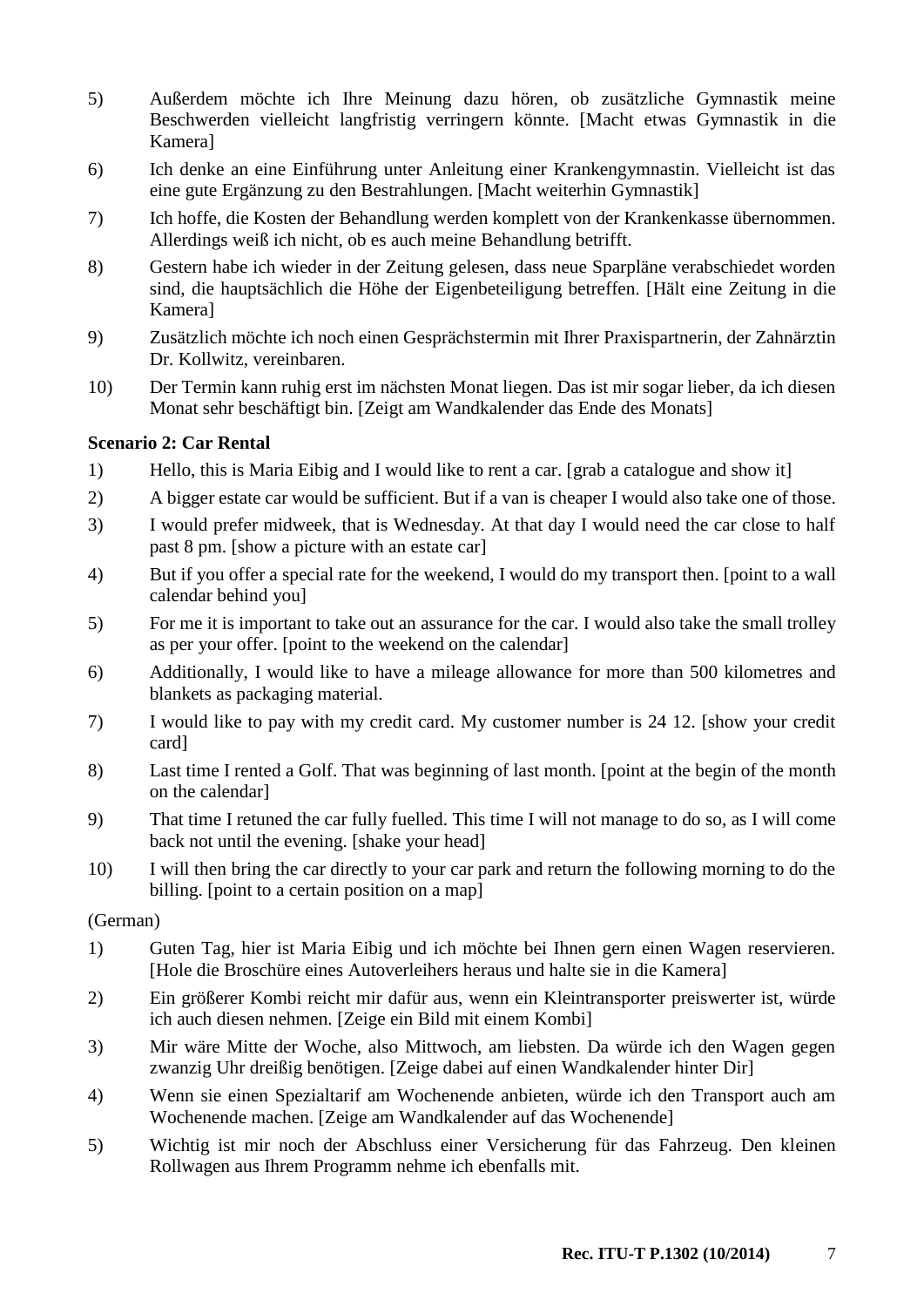- 6) Außerdem brauche ich eine Kilometerpauschale von über 500 Kilometern und Decken als Verpackungsmaterial.
- 7) Ich habe eine Kreditkarte mit der ich den Wagen bezahlen möchte. Meine Kundennummer ist 24 12. [Zeige die Kreditkarte in die Kamera]
- 8) Zuletzt hatte ich mir einen Golf geliehen. Das war am Anfang des letzten Monats. [Zeige im Kalender auf den Monatsbeginn]
- 9) Das letzte Mal hatte ich den Wagen vollgetankt zurückgegeben. Diesmal werde ich das wohl nicht schaffen, da ich erst abends zurückkomme. [Kopf schütteln]
- 10) Ich fahre den Wagen dann gleich auf Ihren Firmenparkplatz und komme dann am darauffolgenden Morgen zu Ihnen zur Abrechnung. [Zeige auf einen Punkt auf einer Karte]

#### **Scenario 3: Kitchen purchase order**

- 1) Hello. I would like to order a built-in kitchen. Would it be possible to talk to Mrs Müller? [show a catalogue]
- 2) She consulted me in your salesrooms and we loosely agreed upon calling her until Wednesday.
- 3) I decided on the version in light grey. Giving a thought to it, a white kitchen appeared to be too cold to me. [show a picture of a light grey kitchen]
- 4) Furthermore, I would like to have the doorknobs with the lozenge shape, as the round shape is a little bit too small in my opinion. [show a detailed picture of the doorknob]
- 5) Concerning the sink I consider taking a single unit. Thereby there is still space for a dishwasher. [show a picture of a sink]
- 6) I decided on the small dishwasher from the brand "Futura". Do you have one of these on offer? [show a picture of a small washer]
- 7) I suppose this washer provides aqua-stop. If not, I would rather take the next bigger model. [point to a "Aqua-Stop" label; alternatively change to "energy label"]
- 8) I am not decided yet on the cooker. I would like best to have one with glass-ceramic top and sensor circuitry. [point to top in the catalogue]
- 9) I am fine with the table. I would like to have one in the size of 100x160 cm. [show roughly the size with your hands in the air]
- 10) If I understood the catalogue correctly, it can be extended to the length of 200 cm. [show the extended size]

- 1) Hallo, ich möchte bei Ihnen gerne eine Einbauküche bestellen. Ist es möglich, dass ich mit Frau Müller spreche? [Zeigt eine Küchenbroschüre in die Kamera]
- 2) Sie hat mich in Ihren Verkaufsräumen beraten und ich hatte grob mit Ihr abgesprochen, dass ich mich bis Mittwoch bei Ihr melden werde.
- 3) Ich habe mich für die Variante in Hellgrau entschieden. Eine weiße Küche kam mir bei längerer Überlegung doch zu kalt vor. [Zeigt das Bild einer hellgrauen Küche in die Kamera]
- 4) Außerdem möchte ich alle Türknäufe in Rautenform, die Runden sind mir doch ein wenig zu klein. [Zeigt das Detailbild von Türknäufen]
- 5) Für die Spüle habe ich mir überlegt, doch nur ein Becken zu nehmen. Dadurch bleibt Platz für eine Spülmaschine. [Zeigt das Bild eines Spülbeckens]
- 6) Ich habe mich für die schmale Maschine der Firma Futura entschieden. Haben Sie so ein Gerät im Angebot? [Zeige eine schmale Maschine im Katalog]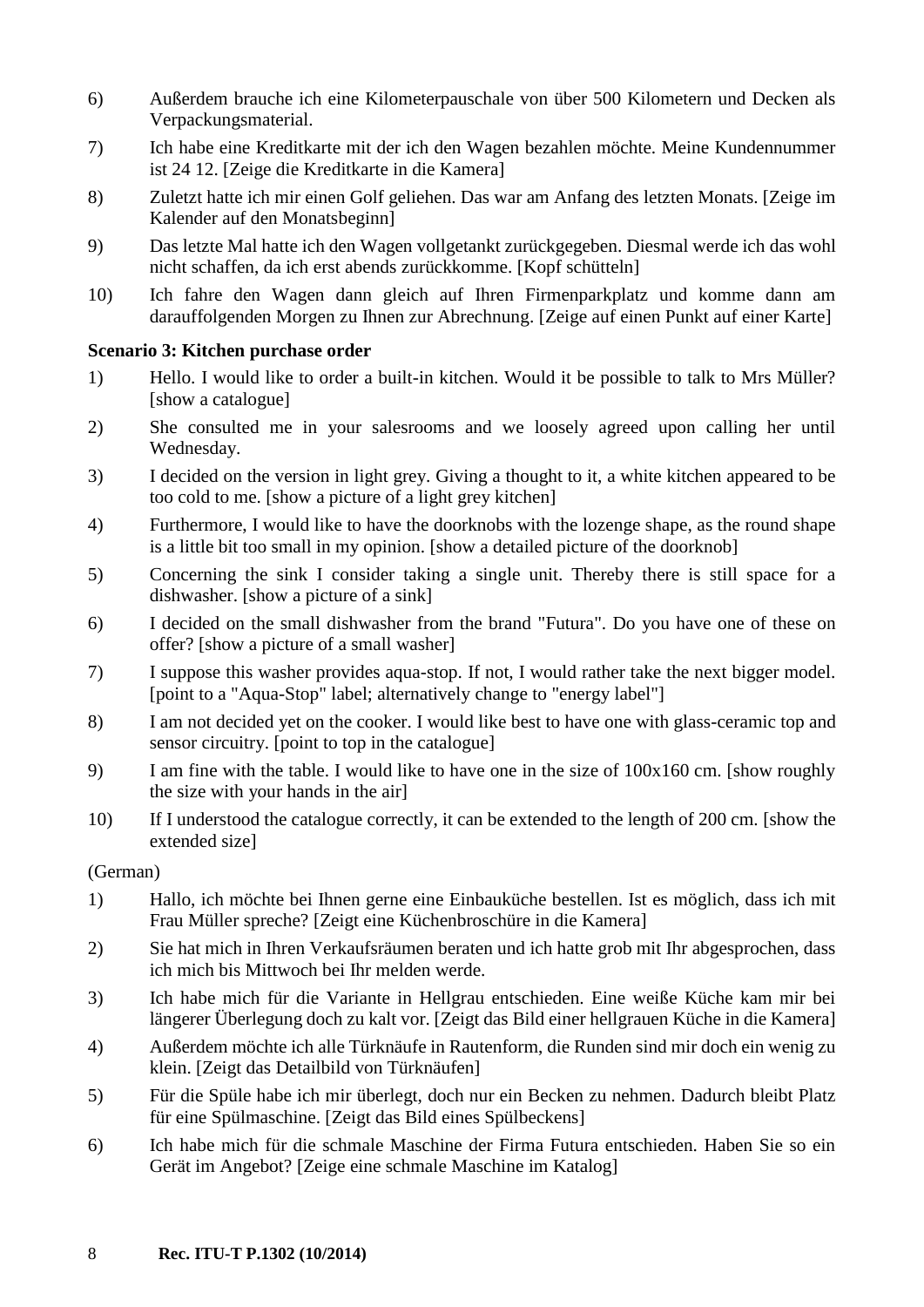- 7) Ich nehme an, dass diese Maschine über einen Aqua-Stop verfügt. Falls nicht möchte ich lieber das nächst größere Modell. [Zeige Aqua-Stop Label im Katalog; alternativ ändern in Energiesparlabel]
- 8) Bei dem Herd bin ich mir noch nicht sicher. Am liebsten hätte ich ein Gerät mit Glaskeramik Kochfeldern und Sensorschaltung. [zeige Kochfeld im Katalog]
- 9) Der Tisch gefällt mir gut. Ich hätte ihn gerne in der Größe 100 x 100 cm. [Zeigt die gewünschte Größe in der Luft]
- 10) Wenn ich den Prospekt richtig verstehe lässt er sich auf eine Länge von 150 cm vergrößern. [Zeigt eine Vergrößerung in die Luft]

#### **Alternative Scenario 4: Bithday party**

- 1) Hi Jan. Last Saturday I went to Peter's birthday party. It was really great! [please wave and make an inviting facial expression]
- 2) There I met an old acquaintance. Here is a photo of our old friends with me. This is Stefan, Linda, and Markus. [show the photo and point to Stefan, Linda, and Markus each at a time]
- 3) After dinner a band arrived at the party and played music. I believe the guests really enjoyed it. Spirits were running high. Here is a shot. [show photo of people dancing in front of a band]
- 4) Do you remember Julia from our time at school? The two of us danced in the garden and she even taught me a break-dance move. Have a look. [show a photo of Julia and do a dance move]
- 5) At midnight we all gathered around a big cake to sing "happy birthday". The cake was made by Peter's mother. It was marvellous.
- 6) Before having the cake Peter received his presents. He got a drum set jointly from his parents and friends. Here is a photo. [show a picture from a drum set]
- 7) I talked with some of our old friends about the good old days at school and told each other funny story from back then. We laughed quite a bit. [smile and laugh]
- 8) When Peter's brother had to go to sleep, we sang a children's song, so he could fall asleep. [sing a children's song]
- 9) Then, Peter's parents told me details about their journey to Asia. They also told me how to use eating sticks. Like this. [show using eating sticks]
- 10) I would like to meet you this week eventually and talk a while. I wish you well. Goodbye. [wave goodbye and smile]

- 1) Hallo Jan! Ich war letzten Samstag auf der Geburtstagsparty von Peter. Da war es wirklich super! [bitte winke und mache ein einladendes Gesicht]
- 2) Ich habe dort viele alte Bekannte getroffen. Da ist ein Foto von mir und unseren alten Freunden. Da ist Stefan, Linda und Markus. [zeige das Foto und zeige jeweils auf Stefan, Linda und Markus]
- 3) Nach dem Essen kam noch eine Band auf die Party und hat Musik gemacht. Ich glaube, die Gäste fanden das richtig gut. Die Stimmung war ziemlich ausgelassen. Da ist ein Foto. [zeige ein Bild auf dem viele Leute vor einer Band tanzen]
- 4) Erinnerst Du Dich noch an Julia aus der Schulzeit? Wie haben zusammen im Garten getanzt und sie hat mir sogar ein Break-Dance Move gezeigt. Schau mal! [zeige das Bild von Julia und mache eine Tanzbewegung]
- 5) Um Mitternacht haben wir uns dann alle um einen großen Kuchen versammelt, um Happy-Birthday zu singen. Den Kuchen hat Peters Mutter gemacht, der war fantastisch. [zeige ein Bild vom Kuchen.]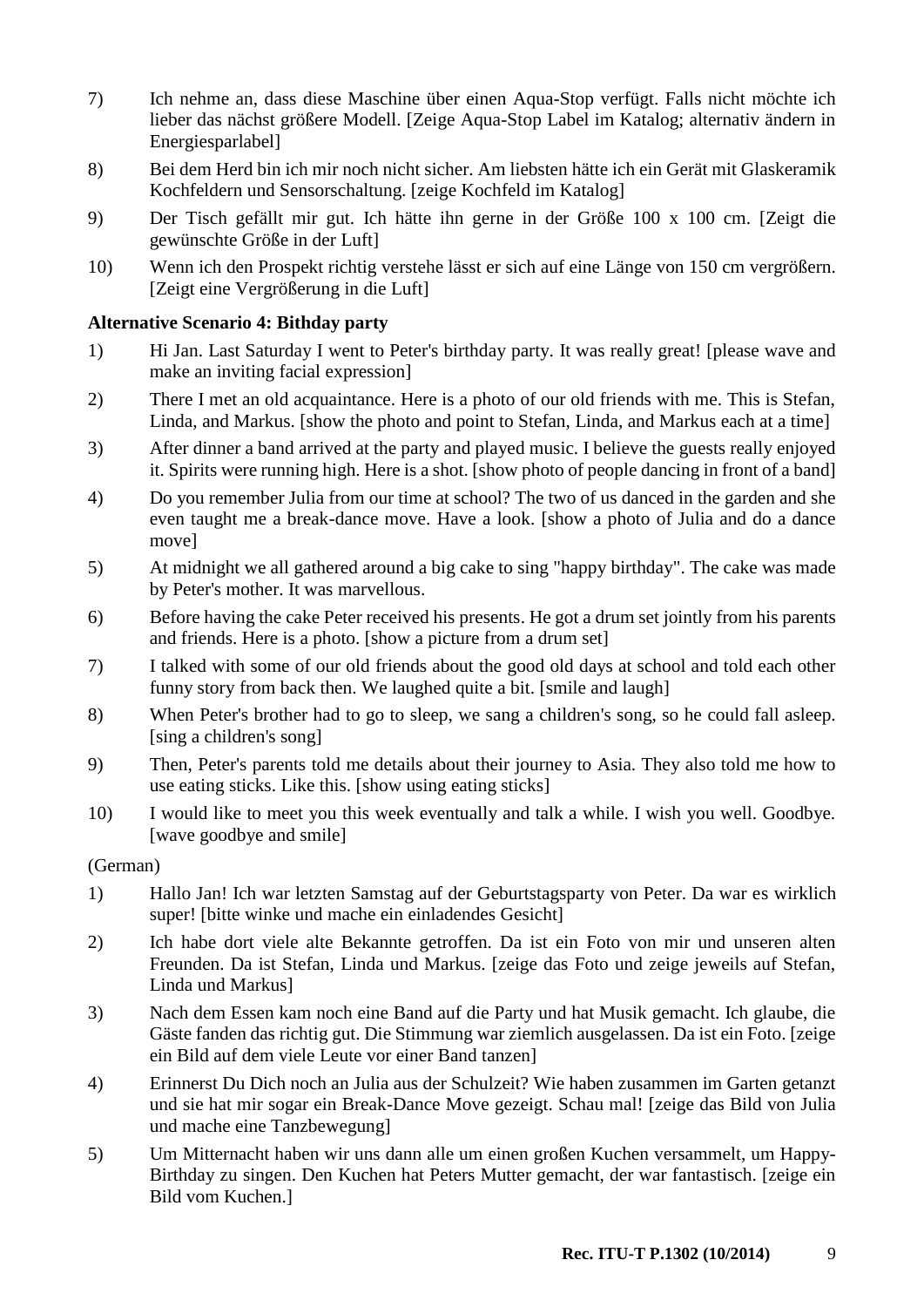- 6) Vor dem Kuchenessen haben wir dann alle Peter seine Geschenke gegeben. Er hat ein Drumset gemeinsam von seinen Eltern und seinen Freunden bekommen. Hier ist das Foto. [zeige ein Bild vom Schlagzeug]
- 7) Einige alte Freunde und ich haben uns über die gute alte Zeit an der Schule gesprochen und uns lustige Geschichten von damals erzählt. Wir haben ziemlich viel gelacht. [Lächeln und lachen]
- 8) Als Peters Bruder ins Bett musste, haben wir ein Kinderlied gesungen, damit er einschläft. [singe ein Kinderlied]
- 9) Peters Eltern haben mir noch Genaueres von ihrer Reise nach Asien erzählt und mir gezeigt, wie man mit Stäbchen isst! So ungefähr. [zeige die Stäbchen]
- 10) Ich hoffe, wir können uns noch in dieser Woche mal treffen und etwas länger reden. Mach es gut, Tschüss! [winke zum Abschied und zeige ein natürliches Lächeln]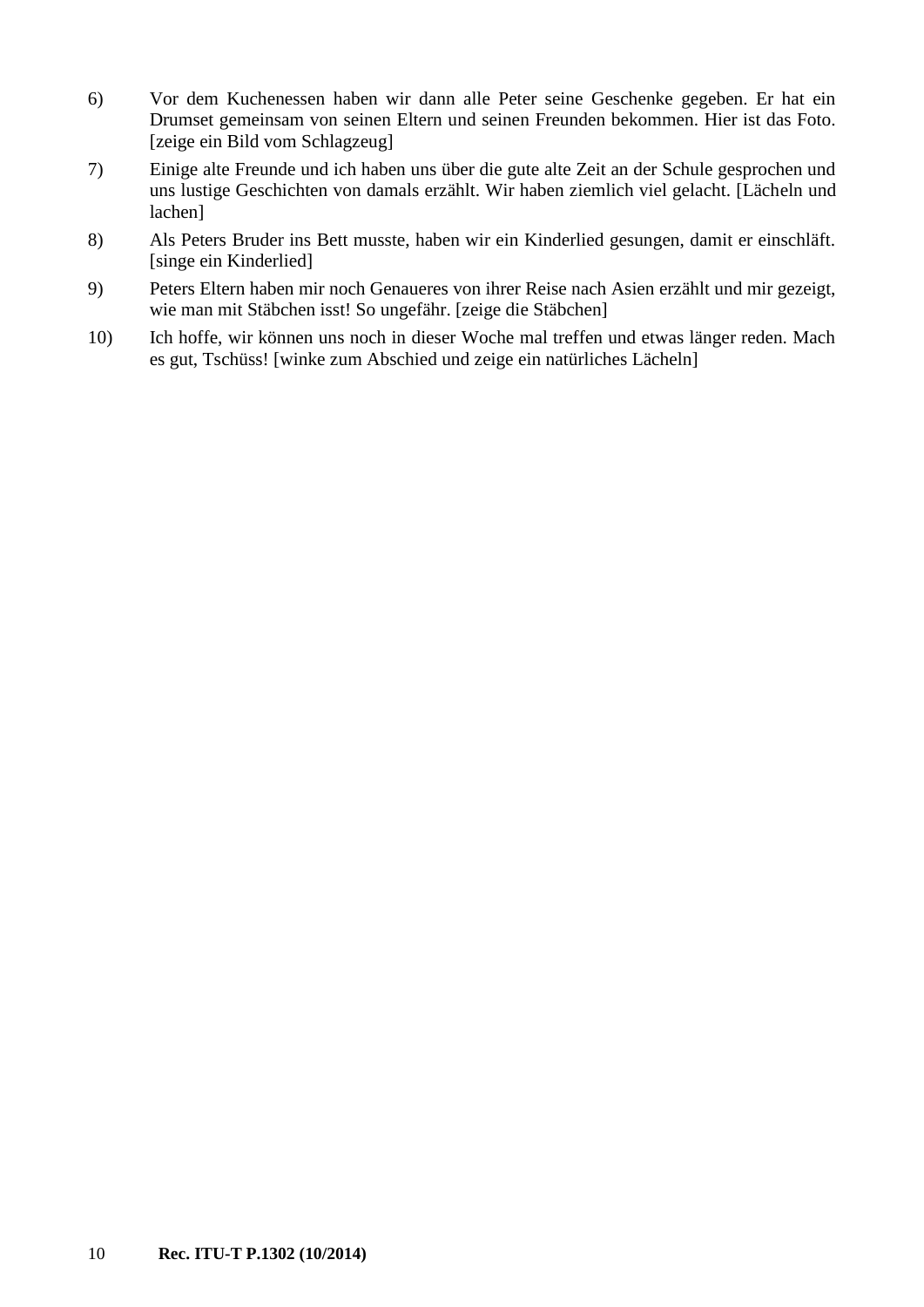# **Appendix II**

# **Exemplary questions and answers to the scenarios from Appendix I**

(This appendix does not form an integral part of this Recommendation.)

Questions are separated in those concerning information from the audio (A), video (V) or both channels (AV). These should be mixed for the AV condition. The order of the answers should be randomized. Correct answers are bold. Subject making errors frequently should be excluded from analysis. Gender of the speaker has to be adjusted. If two subsequent sentences are presented a one stimulus, the short answers can be extended up to whole sentences.

## **Scenario 1: Scheduling medical treatment**

- **1.1A Why does the patient call?**
- a) he wants to speak to an employee
- b) he misdialled
- **c) he wants to get an appointment for a treatment**
- d) he needs a prescription
- e) he wants a vaccination

## **1.2AV What medical condition does he have?**

- a) toothache
- **b) backache**
- c) twisted ankle
- d) he complaints about the treatment
- e) gnawing headache

#### **1.3V Which body part does the patient show?**

- **a) back**
- b) shoulder
- c) wrist
- d) elbow
- e) neck

# **2.1A What does the patient want to do with respect to the treatment?**

- **a) start it**
- b) pay for it
- c) stop it
- d) interrupt it
- e) change it

#### **2.2A How long should the treatment be?**

- a) 1 week
- b) 1 year
- **c) 6 weeks**
- d) 2 weeks
- e) 5 days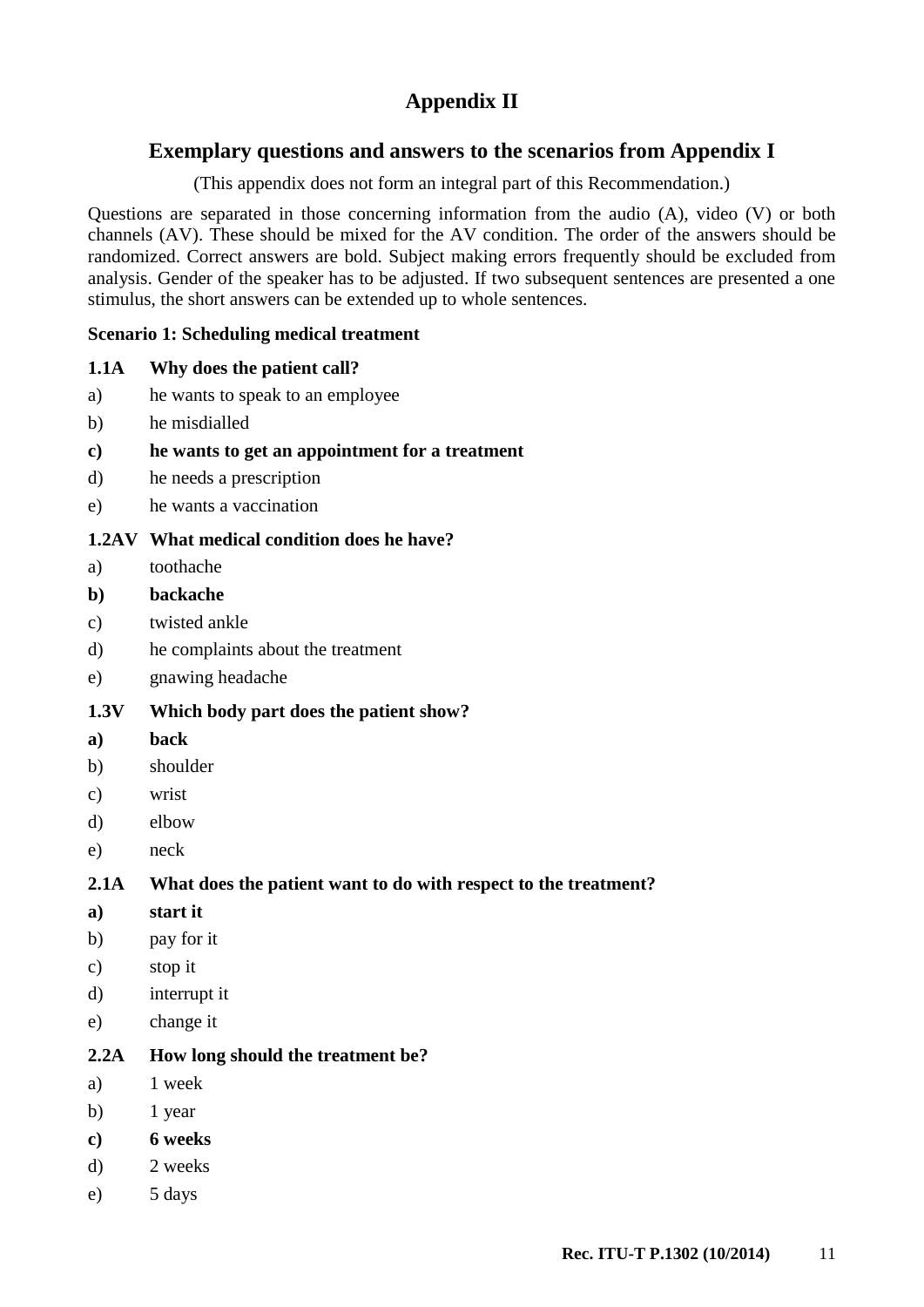- **2.3A What kind of treatment is she supposed to get?**
- a) pills
- **b) radiation**
- c) infusions

#### **2.4V Which date is shown on the calendar?** (correct answer depends of material preparation)

- a) Monday, 15th
- b) Tuesday, 16th
- c) Wednesday, 17th
- d) Thursday, 18th
- e) Friday, 19th

#### **3.1AV Which days does the patient prefer?**

- a) Wednesdays only
- b) work days
- **c) Tuesdays and Thursdays**
- d) 13th and 14th of February
- e) weekends

#### **3.2A When can he not manage to come?**

- a) weekends
- **b) mornings**
- c) next week
- d) on foul weather
- e) in the evening

#### **3.3V Which days are already marked in the calendar?**

- a) Monday and Tuesday
- b) Tuesday and Thursday
- c) Thursday and Saturday
- d) **Wednesday**

#### **4.1A Why does he not want to come on Wednesdays?**

- a) appointment with a dentist
- b) soccer training
- **c) language course**
- d) taking care of his grandmother
- e) working as newspaper carrier

#### **4.2A What else is important?**

- a) short duration of treatment
- b) an electronic bill
- **c) regular appointments**
- d) a short avenue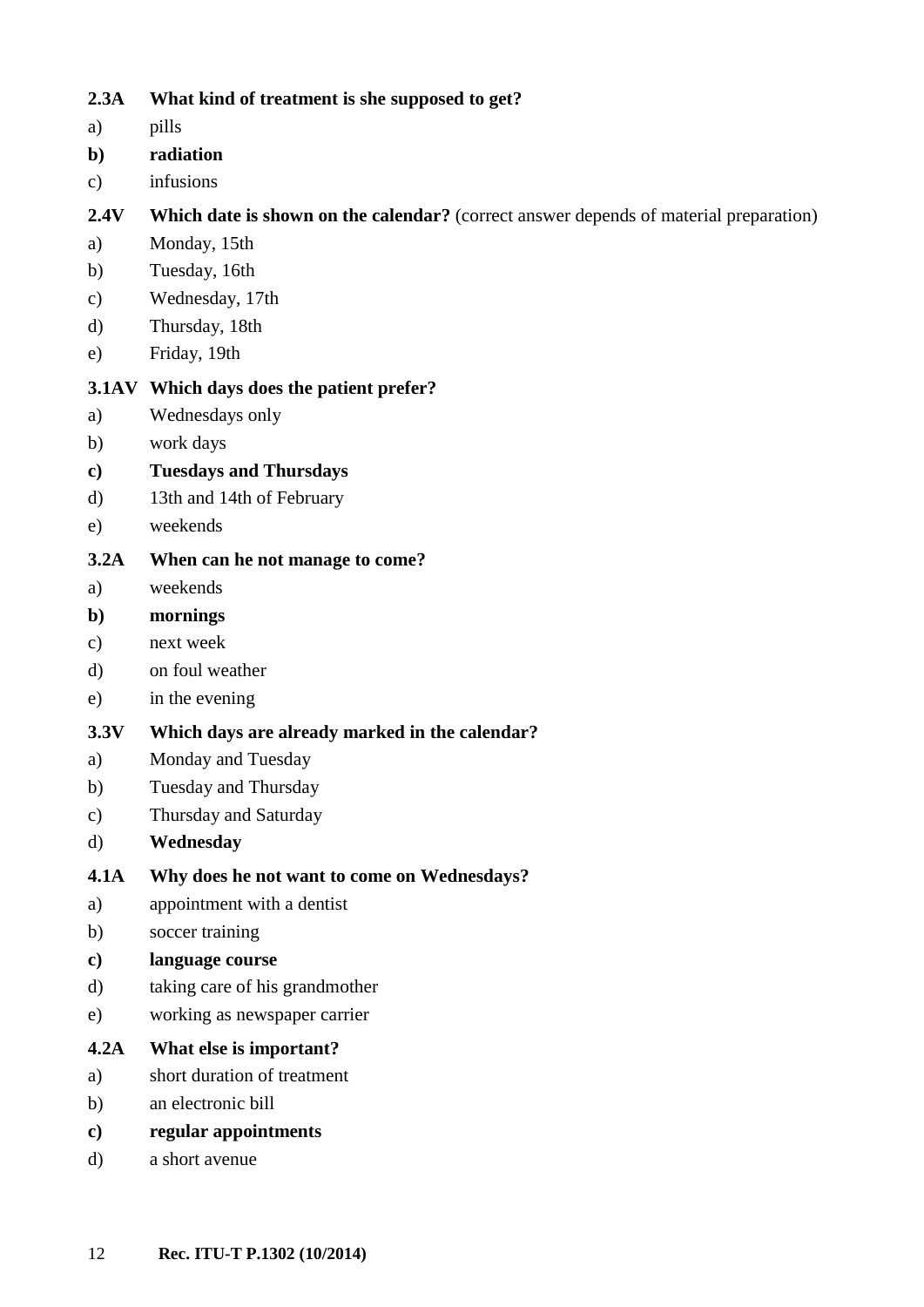| 5.1A          | What else does he request?                    |
|---------------|-----------------------------------------------|
| a)            | a bid                                         |
| $\mathbf{b}$  | an opinion on gymnastic exercises             |
| $\mathbf{c})$ | sports medical examination                    |
| d)            | admission to a hospital                       |
| e)            | attestation to be incapable of work           |
| 5.2A          | What does he wants to be informed about?      |
| $\mathbf{a}$  | additional exercises                          |
| b)            | additional acupuncture                        |
| $\mathbf{c})$ | taking a cure                                 |
| d)            | new surgery method                            |
| e)            | new laser treatment                           |
| 5.3V          | Which movement does he make?                  |
| a)            | arm turn                                      |
| b)            | neck turn                                     |
| $\mathbf{c})$ | pelvis turn                                   |
| d)            | back turn                                     |
| <b>6.1A</b>   | Gymnastic exercises are ?                     |
| a)            | under tutelage of a physiotherapist           |
| b)            | conducted in a group                          |
| $\mathbf{c})$ | explained by the doctor                       |
| d)            | for free                                      |
| e)            | in the neighbourhood                          |
| 6.2A          | What does he expects from the exercises?      |
| a)            | get to know like-minded patients              |
| b)            | allaying of pain                              |
| $\mathbf{c})$ | good complement to the treatment              |
| d)            | rapid improved performance                    |
| e)            | an amusing evening                            |
| 6.3V          | Which movement does he make?                  |
| a)            | arm turn                                      |
| b)            | squat                                         |
| $\mathbf{c})$ | pelvis turn                                   |
| d)            | back turn                                     |
| 7.1A          | The patent is concerned about ?               |
| a)            | potential close-down of the doctor's practice |
| $\mathbf{b}$  | the treatment being fully paid by insurance   |
| $\mathbf{c})$ | savings for the family insurances             |
| d)            | the meaningfulness of his treatment           |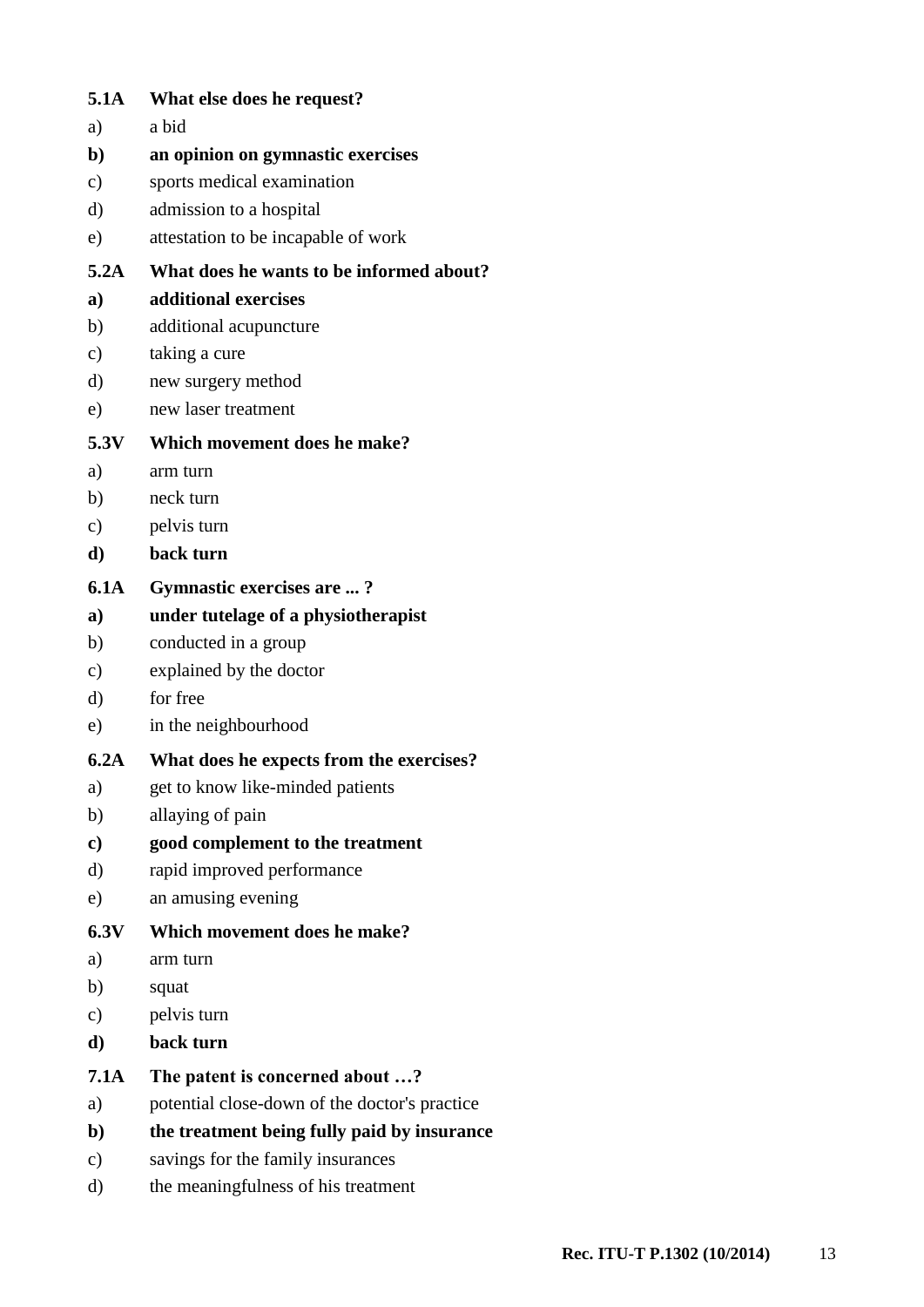| e)            | increase of medication prices                      |
|---------------|----------------------------------------------------|
| <b>8.1A</b>   | Which costs is the insurance supposed to borne?    |
| a)            | complete costs                                     |
| b)            | just necessary medicine                            |
| c)            | lease costs for the practice                       |
| d)            | parking fee during treatment                       |
| e)            | travel expenses                                    |
| 8.2A          | Who is to bear the expenses?                       |
| a)            | occupation cooperative                             |
| $\mathbf{b}$  | health insurance                                   |
| c)            | insurance for accident costs                       |
| d)            | employer                                           |
| e)            | his wife                                           |
| 8.3v          | What does he show to the camera?                   |
| a)            | newspaper                                          |
| b)            | magazine                                           |
| c)            | catalogue                                          |
| d)            | straps                                             |
| e)            | crutches                                           |
| 9.1A          | What does he want to arrange?                      |
|               |                                                    |
| a)            | appointment with a psychotherapist                 |
| b)            | discussion about cost sharing                      |
| c)            | appointment with a dentist                         |
| d)            | attendance at a scientific conference              |
| e)            | appointment for a heating repair                   |
| 9.2A          | Who is Dr Kollwitz?                                |
| a)            | partner in the group practice                      |
| b)            | wife of the doctor                                 |
| c)            | wife of the patient                                |
| d)            | another patient                                    |
| e)            | sister of the patient                              |
|               | 10.1A Why does he want an appointment later?       |
| a)            | fear of visiting a dentist                         |
| b)            | missing the appropriate funds currently            |
| $\mathbf{c})$ | he is very busy currently                          |
| d)            | dentist does not have appointments on short notice |
| e)            | he has to contact his insurance company first      |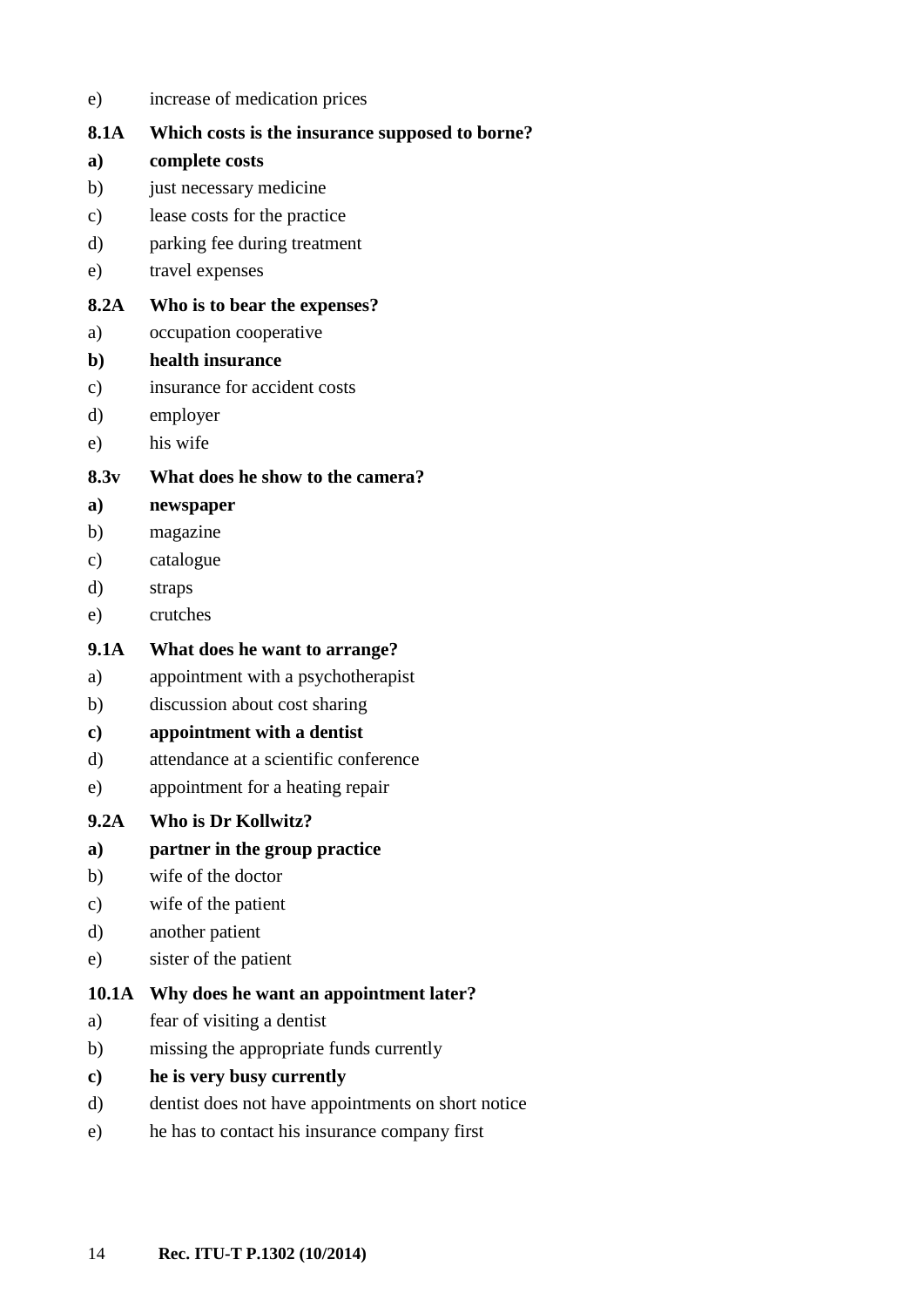## **10.2A Why does he want to visit the dentist apparently?**

- a) root canal therapy
- **b) routine checkup**
- c) refund of costs
- d) complaint about wrong diagnosis
- e) complaint about poor quality

## **10.3V Which days are marked in the calendar?**

#### **a) Monday to Wednesday**

- b) Tuesday to Thursday
- c) Wednesday to Friday

#### (German)

# **1.1A Weshalb ruft der Patient an?**

- a) er möchte einen Mitarbeiter sprechen
- b) er hat sich verwählt
- **c) er möchte einen Termin zur Behandlung**
- d) er braucht ein Rezept
- e) er braucht eine Impfung

# **1.2AV Welche Beschwerden hat die Patientin?**

- a) Zahnschmerzen
- **b) Rückenbeschwerden**
- c) einen verstauchten Fuß
- d) er beschwert sich über die Behandlung
- e) bohrenden Kopfschmerz

#### **1.3V Welches Körpersteil zeigt die Patientin?**

- **a) Rücken**
- b) Schulter
- c) Handgelenk
- d) Ellbogen
- e) Nacken

# **2.1A Möchte die Patientin die Therapie ...**

- **a) ... beginnen?**
- b) ... bezahlen?
- c) ... beenden?
- d) ... unterbrechen?
- e) ... ändern?

# **2.2A Wie lange soll die Behandlung dauern?**

- a) 1 Woche
- b) 1 Jahr
- **c) 6 Wochen**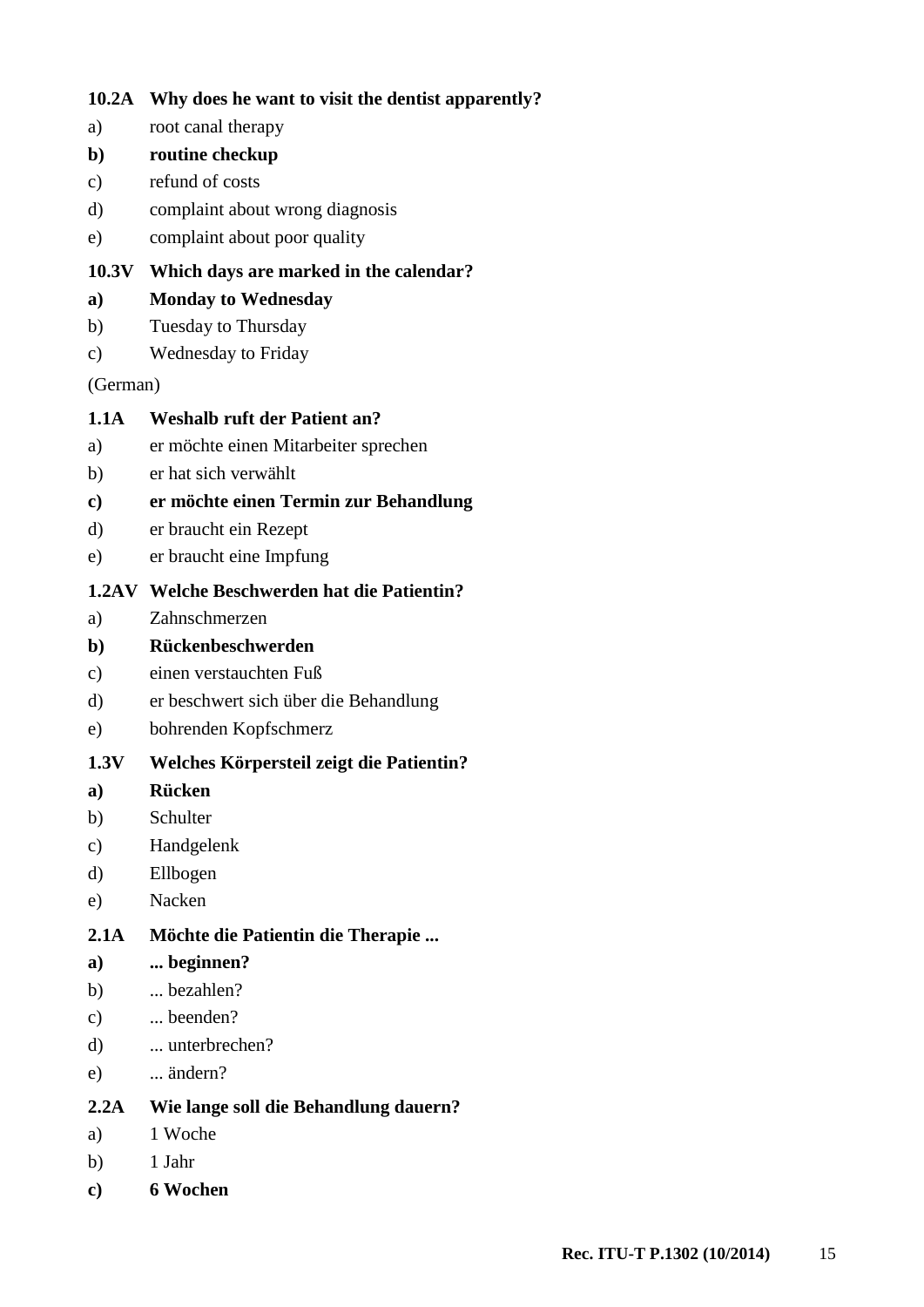- d) 2 Wochen
- e) 5 Tage
- **2.3A Was für eine Behandlung soll sie bekommen?**
- a) Tabletten
- **b) Bestrahlungen**
- c) Infusionen

#### **2.4V Welches Datum ist in dem Kalender zu sehen?**

- a) Montag, der 15.
- b) Dienstag, der 16.
- c) Mittwoch, der 17.
- d) Donnerstag, der 18.
- e) Freitag, der 19.

## **3.1AV Welche Tage bevorzugt die Patientin?**

- a) nur mittwochs
- b) werktags
- **c) dienstags und donnerstags**
- d) den 13. und 14. Februar
- e) am Wochenende

## **3.2A Wann kann die Patientin nicht?**

- a) am Wochenende
- **b) vormittags**
- c) in der nächsten Woche
- d) bei schlechter Witterung
- e) am Abend

#### **3.3V Welche Tage sind im Kalender markiert?**

- a) Montag und Dienstag
- b) Dienstag und Donnerstag
- c) Donnerstag und Samstag
- **d) Mittwoch**

# **4.1A Warum kann der Anrufer mittwochs nicht?**

- a) Termin beim Zahnarzt
- b) Fußballtraining
- **c) Sprachkurs**
- d) Betreuung der Großmutter
- e) Arbeit als Zeitungsausträger

# **4.2A Was ist ihm noch wichtig?**

- a) eine kurze Behandlungsdauer
- b) eine elektronische Rechnung
- **c) regelmäßige Termine**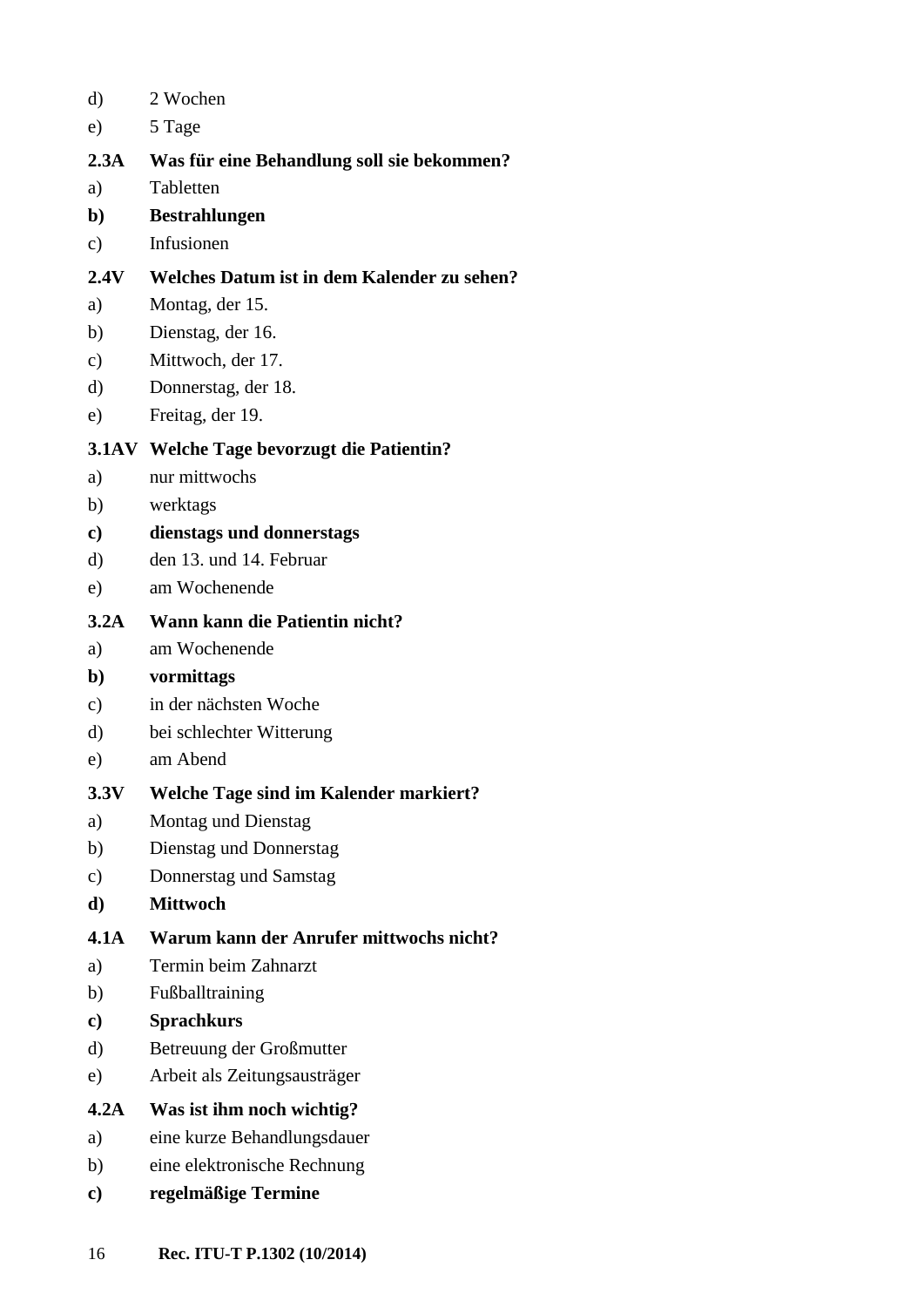- d) eine kurze Anreise
- **5.1A Was möchte die Patientin außerdem vom Arzt?**
- a) einen Kostenvoranschlag
- **b) seine Meinung zu zusätzlicher Gymnastik**
- c) ein sportmedizinisches Gutachten
- d) eine Einweisung ins Krankenhaus
- e) eine Arbeitsunfähigkeitsbescheinigung

#### **5.2A Über welchen Nutzen will sich der Anrufer informieren?**

#### **a) von zusätzlicher Gymnastik**

- b) von zusätzlicher Akupunktur
- c) eines Kuraufenthalts
- d) einer neuen Operationsmethode
- e) einer Laserbehandlung

#### **5.3V Welche Bewegung macht die Patientin?**

- a) Armdrehung
- b) Nackendrehung
- c) Beckendrehung
- **d) Rückendrehung**
- **6.1A Wie sollen die Gymnastikkurse sein?**
- **a) mit Anleitung durch eine Krankengymnastin**
- b) Übung in einer größeren Gruppe
- c) Einweisung vom Arzt selbst
- d) kostenfrei
- e) nahe seines Wohnortes

#### **6.2A Was erhofft sich die Patientin von den Kursen?**

- a) gleichgesinnte Patienten kennenzulernen
- b) Schmerzminderung

#### **c) gute Ergänzung der Behandlung**

- d) kurzfristige Leistungssteigerung
- e) einen unterhaltsamen Abend

#### **6.3V Welche Bewegung macht die Patientin?**

- a) Armdrehung
- b) Kniebeuge
- c) Beckendrehung
- **d) Rückendrehung**

#### **7.1A Worüber ist die Patientin verunsichert?**

- a) mögliche Schließung der Arztpraxis
- **b) mögliche Erhöhung der Eigenbeteiligung**
- c) Einsparungen bei der Familienversicherung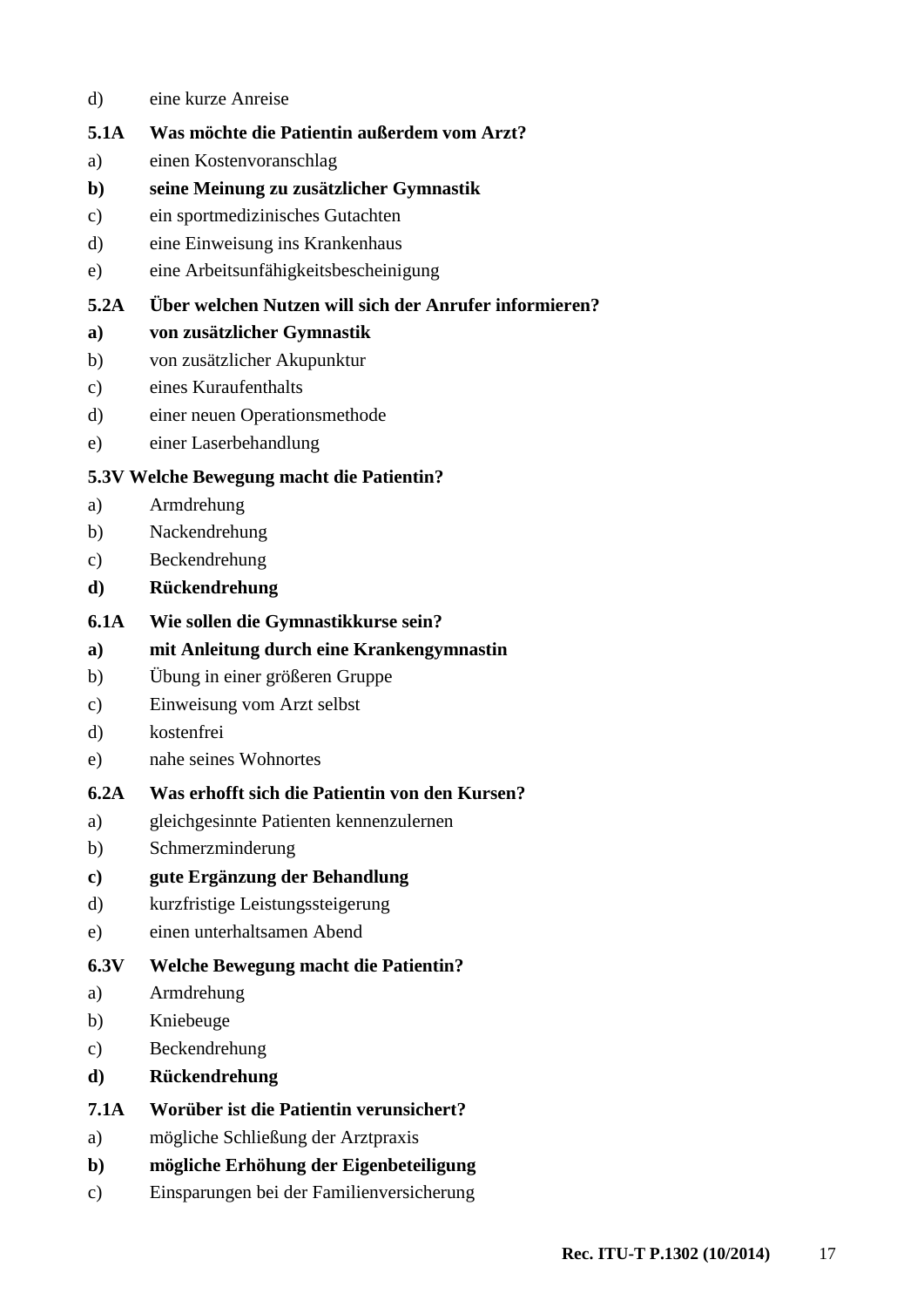- d) ob seine Behandlung überhaupt sinnvoll ist
- e) Erhöhung der Arzneimittelpreise

#### **8.1A Welche Kosten soll die Krankenkasse übernehmen?**

#### **a) kompletten Behandlungskosten**

- b) nur notwendige Medikamente
- c) Mietkosten der Arztpraxis
- d) Parkgebühren während der Behandlungszeiten
- e) Fahrtkosten zur Behandlung

#### **8.2A Wer soll die Kosten der Behandlung übernehmen?**

- a) die Berufsgenossenschaft
- **b) die Krankenkasse**
- c) die Unfallkasse
- d) der Arbeitgeber
- e) seine Frau

#### **8.3v Was zeigt die Patient vor der Kamera?**

- **a) Zeitung**
- b) Magazine
- c) Broschüre
- d) Bänder
- e) Krücken

#### **9.1A Was möchte die Patientin vereinbaren?**

- a) Termin mit dem Psychotherapeuten
- b) Gespräch wegen der Kostenbeteiligung

#### **c) Termin mit der Zahnärztin**

- d) Teilnahme an einem wissenschaftlichen Kongress
- e) Termin zur Heizungsreparatur

#### **9.2A Wer ist Frau Dr. Kollwitz?**

#### **a) Praxispartnerin des Arztes**

- b) Ehefrau des Arztes
- c) Ehefrau des Patienten
- d) Patientin
- e) Schwester des Patienten

#### **10.1A Warum wünscht die Patientin einen späteren Termin?**

- a) Angst vor dem Zahnarztbesuch
- b) im Moment fehlen die finanziellen Mittel
- **c) sie ist sehr beschäftigt**
- d) Zahnärztin vergibt keine kurzfristigen Termine
- e) sie muss erst bei der Krankenkasse anfragen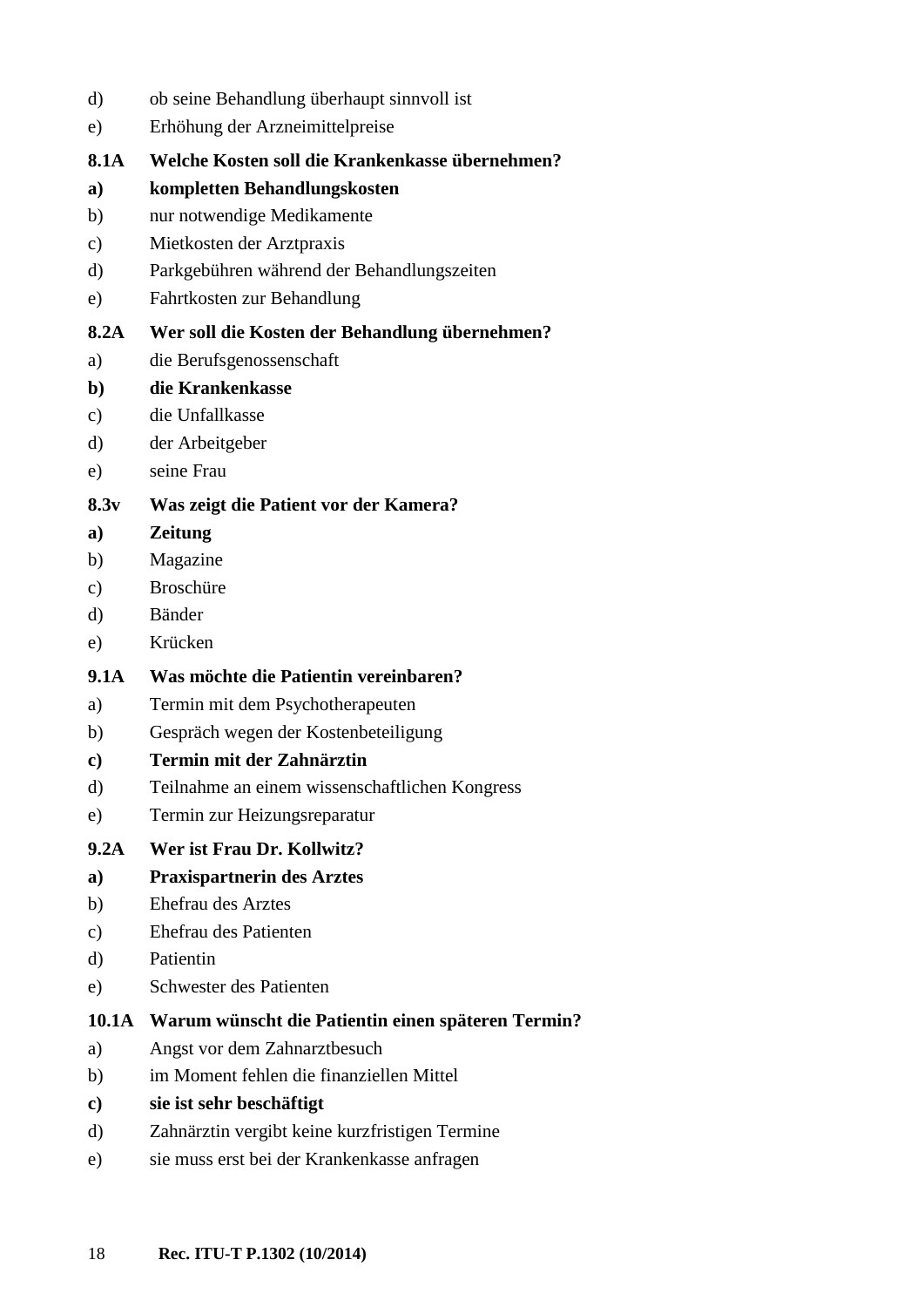## **10.2A Warum will sie anscheinend zum Zahnarzt?**

a) Wurzelbehandlung

## **b) Routineuntersuchung**

- c) Kostenrückerstattung
- d) Beschwerde über eine falsche Diagnose
- e) Beschwerde über mangelhafte Leistungen

## **10.3V Welche Tage sind in dem Kalender markiert?**

#### **a) Montag bis Mittwoch**

- b) Dienstag bis Donnerstag
- c) Mittwoch bis Freitag

## **Scenario 2: Car Rental**

## **1.1A What does the customer need?**

- **a) a car**
- b) information
- c) a lift
- d) tickets for the opera
- e) an electrician

#### **1.2A The customer wants to ...**

- a) sell a car
- b) buy a car
- **c) rent a car**
- d) repair a car
- e) return a car

#### **1.3V What is the name of the magazine?**

- **a) Autonet**
- b) Automobile Mag
- c) Cars
- d) Automobile News
- e) Cars Week

#### **2.1AV What does the customer need?**

- a) sweets
- **b) a bigger estate car**
- c) a camper
- d) a motorcycle
- e) a cabriolet

#### **2.2AV What alternative type of car would be OK?**

- a) small bus
- **b) small van**
- c) compact car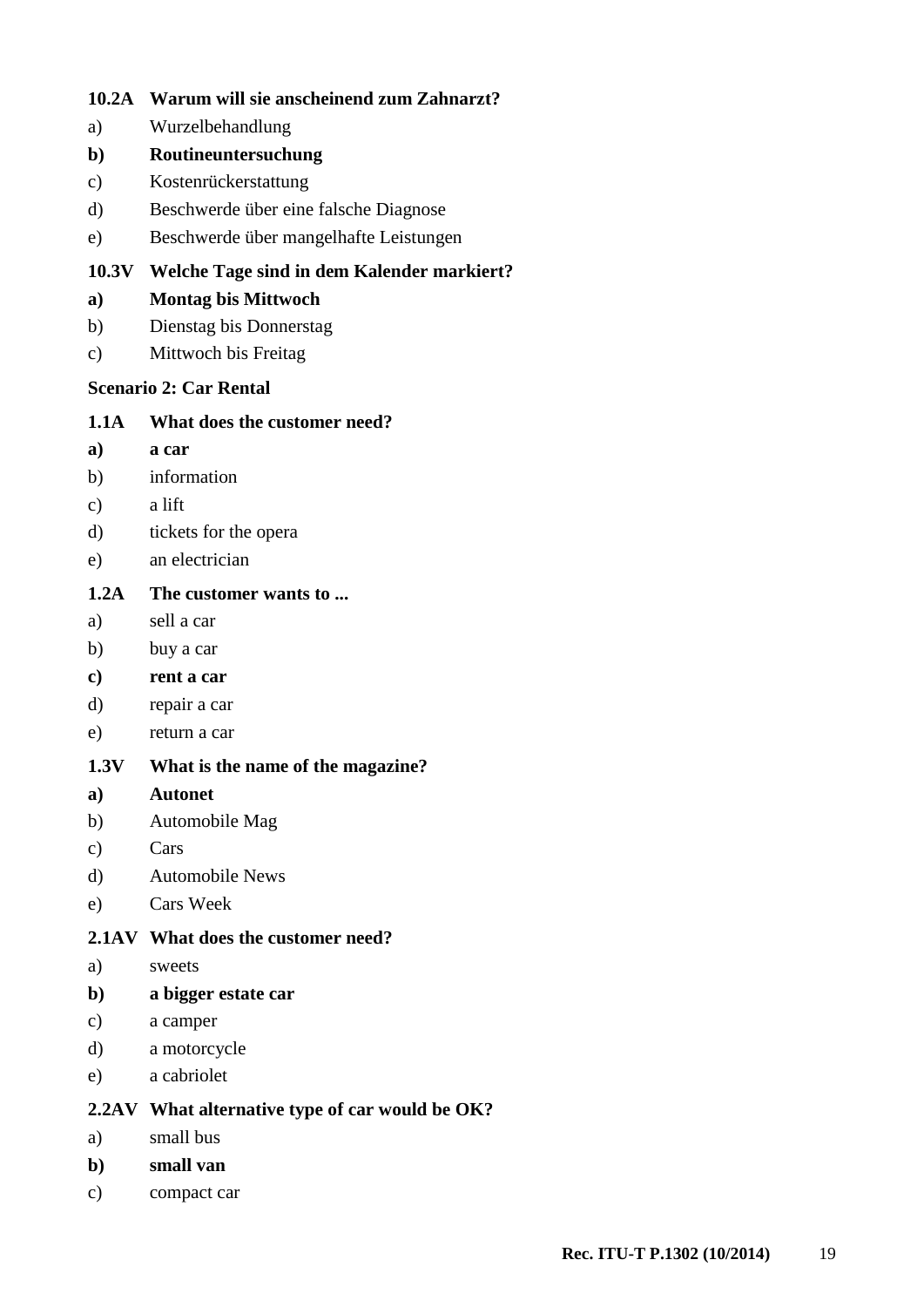- d) large limousine
- e) pickup

#### **2.3V What colour was the car?**

- a) grey
- **b) black**
- c) green
- d) red
- e) white

#### **3.1AV On which day does she need it?**

- a) yesterday
- b) next Sunday
- **c) Wednesday**
- d) today
- e) Saturday

## **3.2AV When does she want to rent it?**

- a) in the morning
- **b) 8.30 p.m.**
- c) in the morning or in the evening
- d) at noon
- e) in the morning or at midday

#### **4.1AV On what other day could she take the car?**

- **a) Weekend**
- b) Wednesday
- c) Tuesday
- d) Thursday
- e) Friday

#### **4.2A In what case could she even agree with the weekend?**

a) traffic jam

#### **b) special rate**

- c) bad weather
- d) complementary insurance
- e) never

#### **4.3AV Which days are marked in the calendar? (depends on the calendar)**

- a) Monday and Tuesday
- b) Monday and Wednesday
- c) Tuesday and Thursday
- d) Tuesday and Friday
- e) None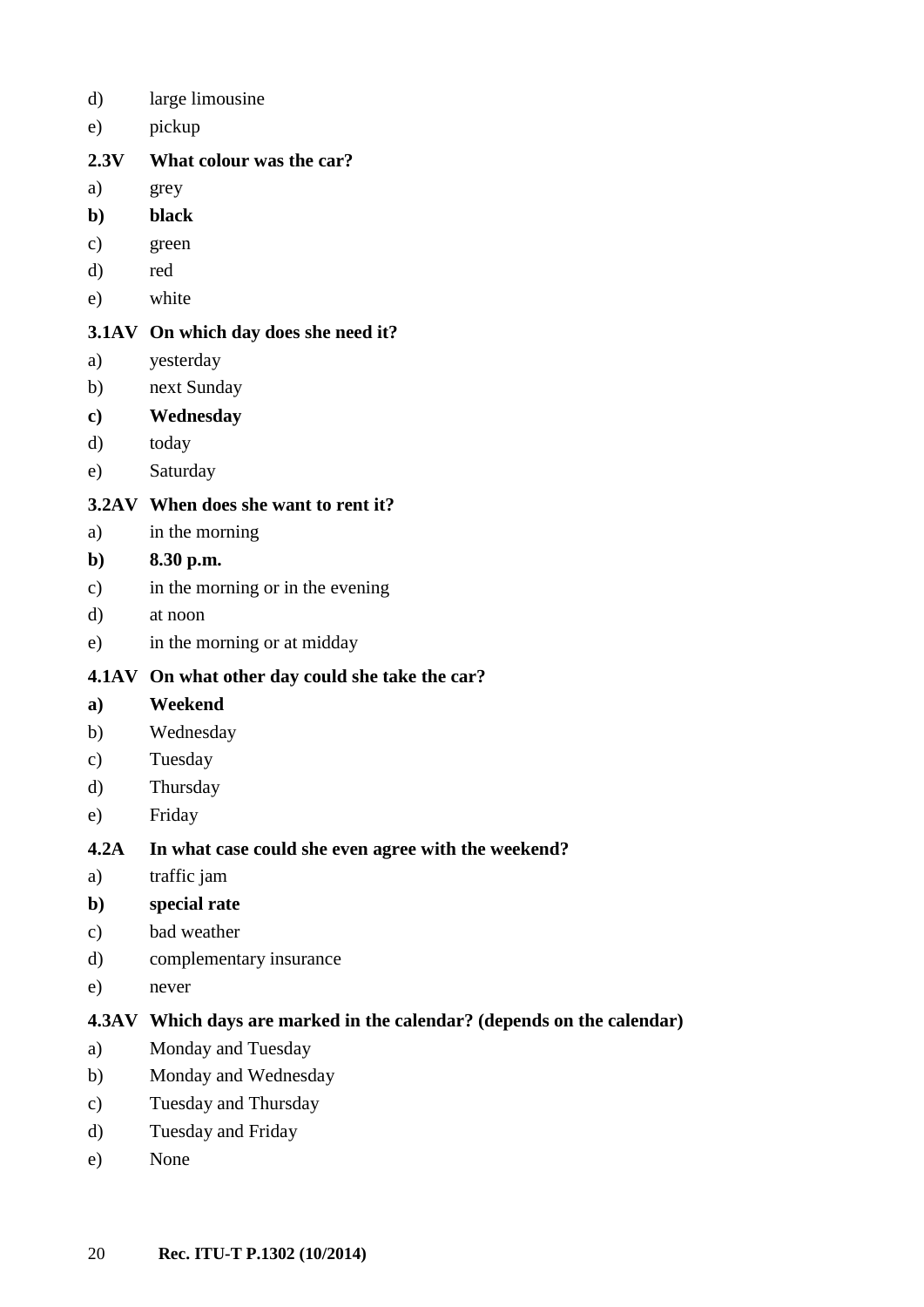## **5.1A What is important to the caller?**

- a) price
- **b) insurance**
- c) driving comfort
- d) colour
- e) year of construction

# **5.2A What else does she want to rent?**

- a) elevating truck
- b) carrying strap
- **c) trolley**
- d) tail pulley
- e) belt

## **6.1A What kind of packaging material does she want?**

- a) packaging foil
- b) boxes
- **c) blankets**
- d) paper
- e) foam material

## **6.2A How much mileage allowance does she want?**

- a) 10 km
- b) 100 km
- **c) 500 km**
- d) 5000 km
- e) 50 km

#### **7.1AV What does the customer show?**

- a) customer number
- **b) credit card**
- c) membership number for automobile association
- d) telephone number
- e) address

#### **7.2AV What paying facility does she choose?**

- a) cash on delivery
- **b) credit card**
- c) advanced payment

#### **7.3V Which card was used?**

- a) Maestro
- **b) Visa**
- c) Master Card
- d) Cirrus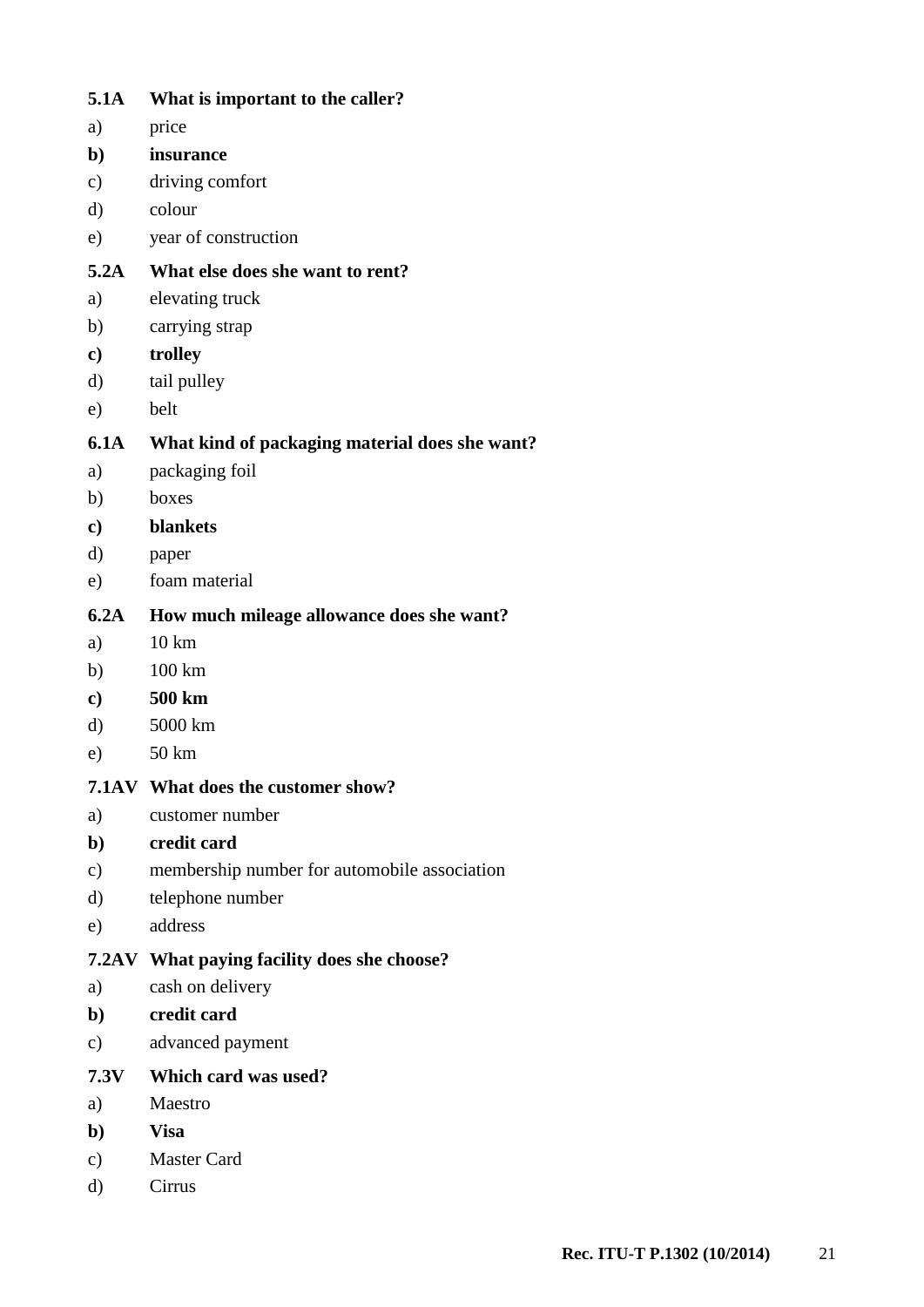e) American Express

#### **8.1A What car did she rent last time?**

- a) BMW
- **b) GOLF**
- c) FORD
- d) POLO
- e) PORSCHE

#### **8.2AV When did she rent a car last time?**

- a) never
- b) last summer
- **c) beginning of the month**
- d) last week
- e) 1999

#### **8.3V Which day is marked in the calendar? (depends of the calendar)**

- a) Monday
- b) Tuesday
- c) Wednesday
- d) Thursday
- e) Friday

#### **9.1AV When does she want to be billed?**

- a) not at all, because of debit payment
- b) Friday
- **c) the next morning**
- d) directly when returning the car
- e) in the next afternoon

#### **9.2A In which condition was the car returned last time?**

- a) washed
- **b) fully fuelled**
- c) without the boxes
- d) damaged
- e) too late

#### **9.3V Which day is marked? (depends of the calendar)**

- a) Monday
- b) Tuesday
- c) Wednesday
- d) Thursday
- e) Friday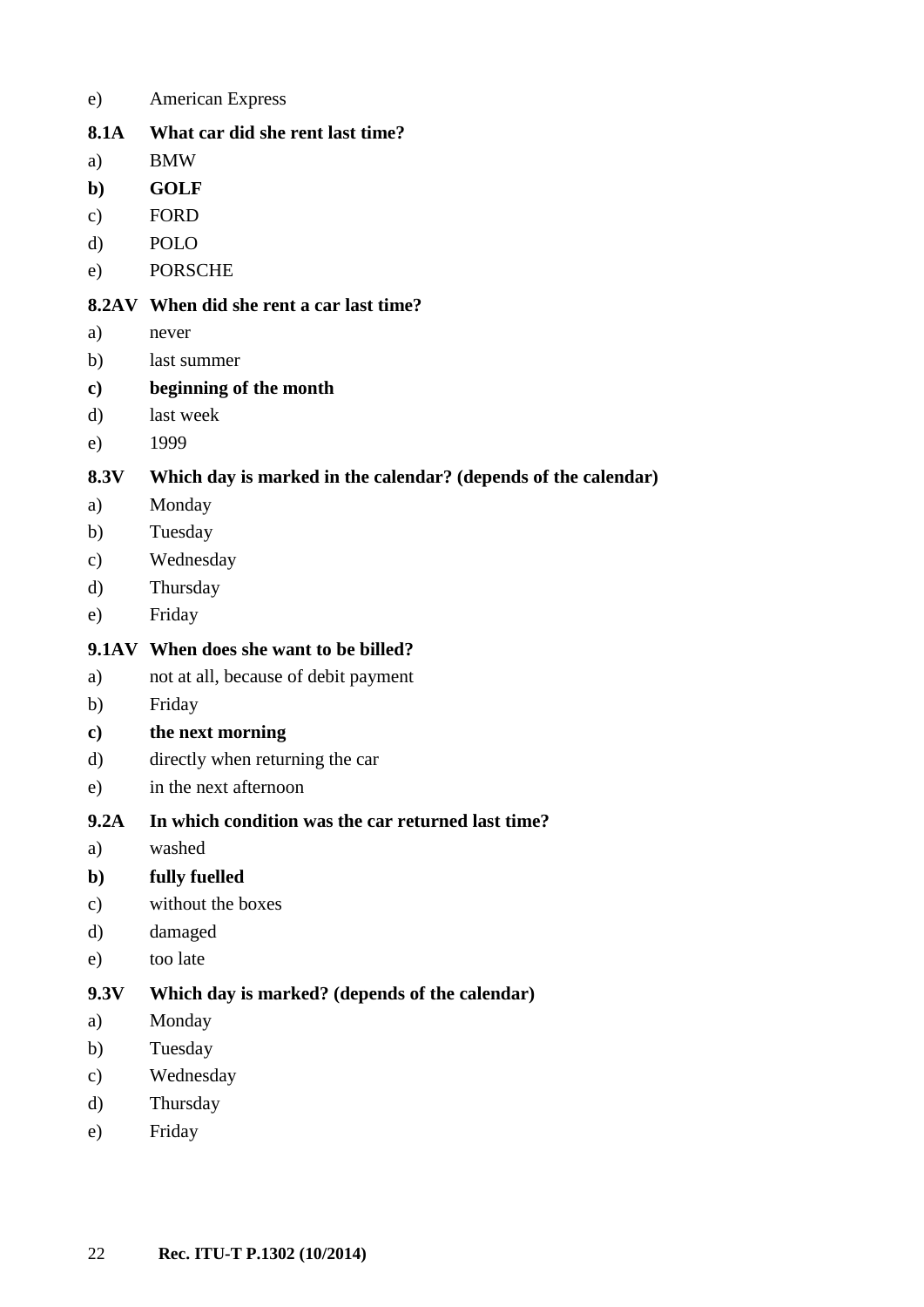## **10.1A When will she return the car?**

#### **a) at the evening**

- b) in the morning
- c) never
- d) midday
- e) the next day

#### **10.2A Where does she return the car to?**

- a) petrol station
- b) home
- **c) car park**
- d) basement garage
- e) companies entrance

#### **10.3V What does she show?**

- **a) a card**
- b) a bill
- c) car keys
- d) a calendar
- e) a credit card

#### (German)

#### **1.1A Was möchte der Kunde?**

- **a) einen Wagen**
- b) eine Auskunft
- c) eine Mitfahrgelegenheit
- d) Opernkarten
- e) einen Elektriker

#### **1.2A Der Kunde will einen Wagen ...**

- a) ... verkaufen
- b) ... kaufen
- **c) ... reservieren**
- d) ... reparieren lassen
- e) ... zurückgeben

#### **1.3V Wie heißt die Zeitschrift Magazin?**

- **a) ... Autonet**
- b) ... Automobil mag
- c) ... Autobild
- d) ... Autoexpress
- e) ... Autoweek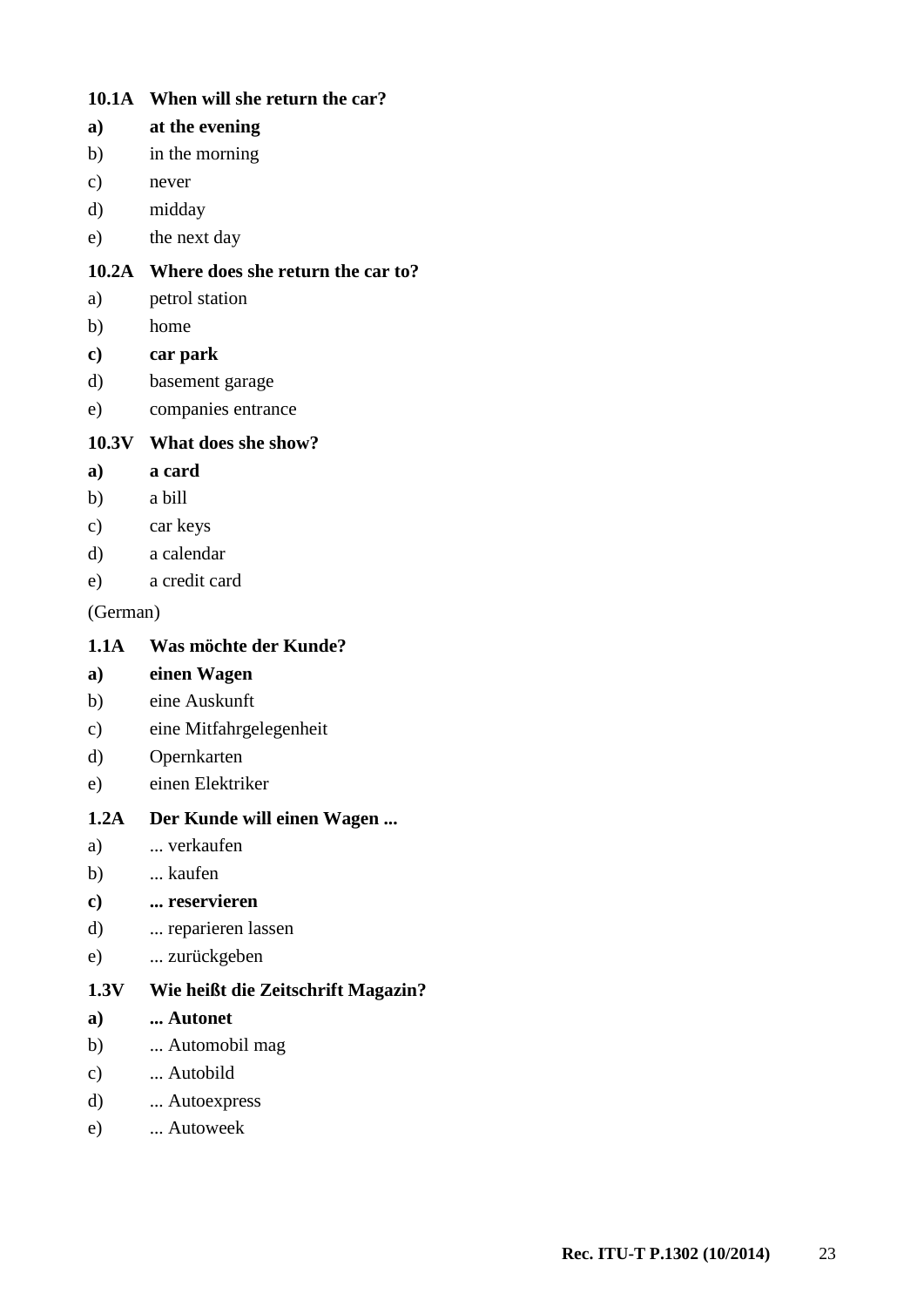## **2.1AV Was braucht der Kunde?**

- a) Gummibärchen
- **b) größeren Kombi**
- c) Campingwagen
- d) Motorrad
- e) Cabrio

#### **2.2AV Welche Fahrzeuggröße benötigt er mindestens?**

- a) kleinerer Bus
- **b) größerer Kombi**
- c) Kompaktwagen
- d) größere Limousine
- e) Pritschenwagen

#### **2.3V Was ist die Autofarbe?**

- a) grau
- **b) schwarz**
- c) grün
- d) rot
- e) weiß

#### **3.1AV An welchem Tag möchte er vorbeikommen?**

- a) am vorhergehenden Tag
- b) nächsten Sonntag
- **c) kommenden Mittwoch / Mittwoch**
- d) heute
- e) Samstag

#### **3.2AV Wann würde er den Wagen abholen?**

- a) früh morgens
- **b) 20:00h**
- c) morgens oder abends
- d) 12 h
- e) morgens oder mittags

#### **4.1AV An welchen alternativen Termin könnte der Wagen auch abgeholt werden?**

#### **a) Wochenende**

- b) Mittwoch
- c) Dienstag
- d) Donnerstag
- e) Freitag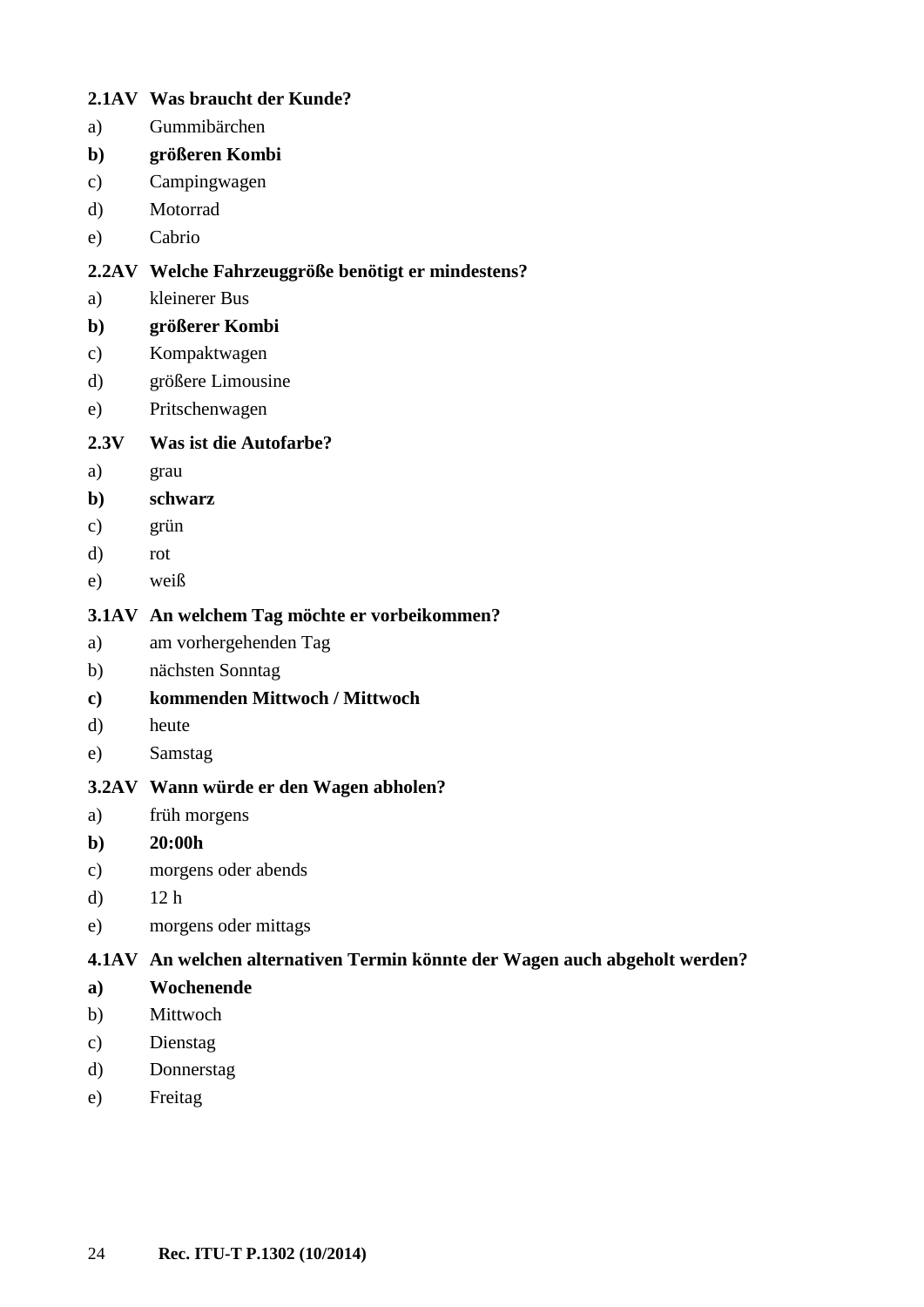| 4.2A In welchem Fällen könnte er den Wagen sogar am Wochenende abholen? |  |
|-------------------------------------------------------------------------|--|
|                                                                         |  |

| 4.2A          | In welchem Fällen könnte er den Wagen sogar am Woc    |
|---------------|-------------------------------------------------------|
| a)            | bei Stau                                              |
| $\mathbf{b}$  | bei einem Spezialtarif                                |
| $\mathbf{c})$ | bei schlechtem Wetter                                 |
| d)            | bei einer Zusatzversicherung                          |
| e)            | nie                                                   |
|               | 4.3AV Welche Tage sind am Kalender markiert?          |
| a)            | Montag und Dienstag                                   |
| b)            | Montag und Mittwoch                                   |
| $\mathbf{c})$ | Dienstag und Donnerstag                               |
| d)            | Dienstag und Freitag                                  |
| $\epsilon$    | Keiner                                                |
|               | 5.1A Was ist wichtig für den Kunden?                  |
| a)            | Preis                                                 |
| $\mathbf{b}$  | Versicherung                                          |
| $\mathbf{c})$ | Fahrkomfort                                           |
| d)            | Farbe                                                 |
| e)            | Baujahr                                               |
|               | 5.2A Was soll zusätzlich gemietet werden?             |
| a)            | Hubwagen                                              |
| b)            | Tragegurt                                             |
| $\bf c)$      | Rollwagen                                             |
| d)            | Flaschenzug                                           |
| e)            | Befestigungsgurte                                     |
| <b>6.1A</b>   | Was für Verpackungsmaterial benötigt der Kunde?       |
| a)            | Verpackungsfolie                                      |
| b)            | <b>Kartons</b>                                        |
| $\bf c)$      | <b>Decken</b>                                         |
| d)            | Papier                                                |
| e)            | Schaumstoff                                           |
| 6.2A          | Wie hoch soll die Kilometerpauschale mindestens sein? |
| a)            | $10 \mathrm{km}$                                      |
| b)            | 100 km                                                |
| $\mathbf{c})$ | 500 km                                                |
| d)            | 5000 km                                               |

e) 50 km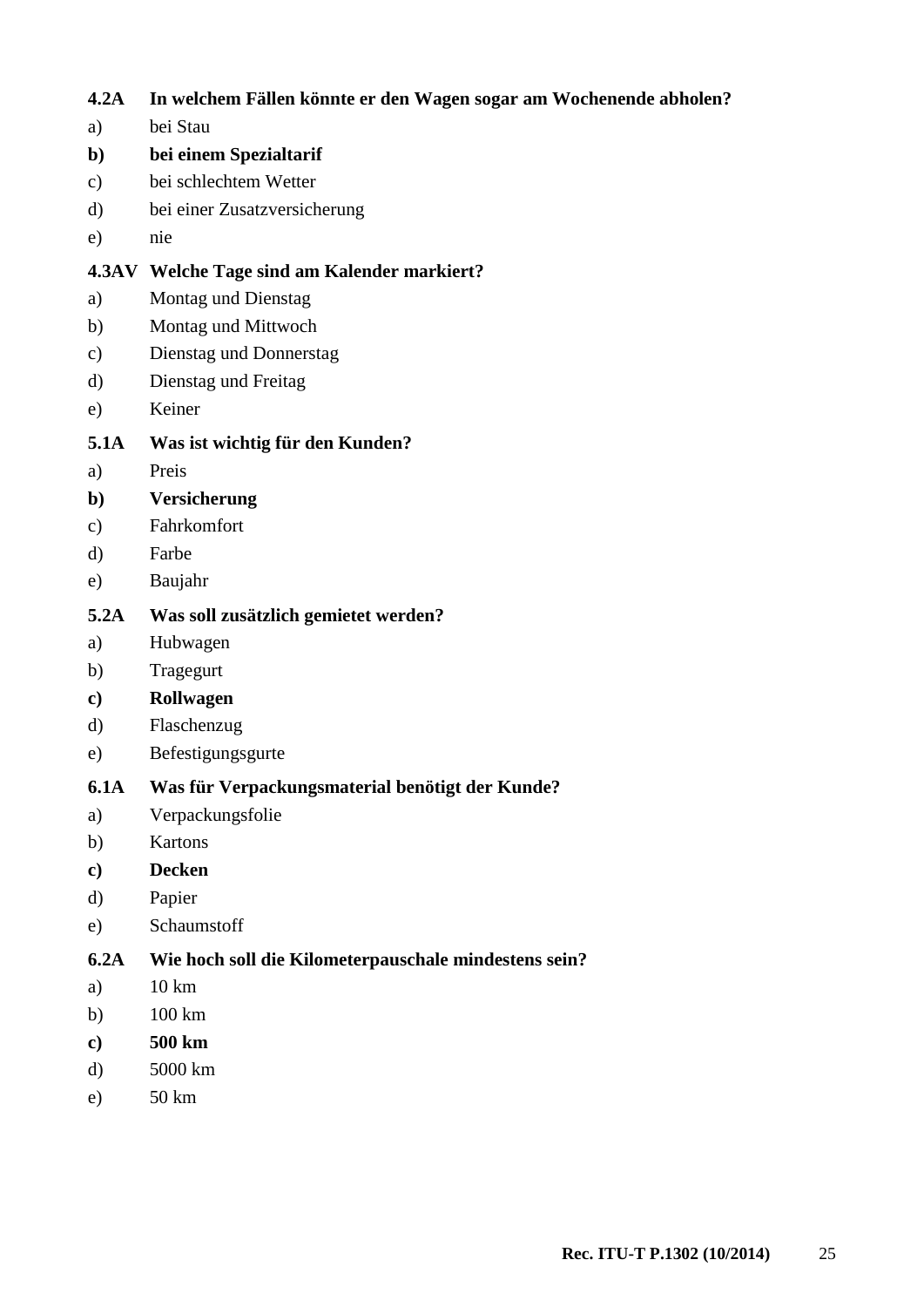|                | 7.1AV Was zeigt der Kunde vor?                           |
|----------------|----------------------------------------------------------|
| a)             | Kundennummer                                             |
| $\mathbf{b}$ ) | Kreditkarte                                              |
|                | c) ADAC Mitgliedsnummer                                  |
| $\rm d$        | Telefonnummer                                            |
|                | e) Adresse                                               |
|                | 7.2AV Wie möchte der Kunde bezahlen?                     |
| a)             | Nachnahme                                                |
| $\mathbf{b}$ ) | Kreditkarte                                              |
| c)             | Vorkasse                                                 |
|                | 7.3V Welche Karte würde verwendet?                       |
| a)             | Maestro                                                  |
| b) Visa        |                                                          |
|                | c) Mastercard                                            |
| d) Cirrus      |                                                          |
| (e)            | <b>American Express</b>                                  |
|                |                                                          |
|                | 8.1A Was hat der Kunden schon gemietet?                  |
| a)             | <b>BMW</b>                                               |
| $\mathbf{b}$ ) | <b>GOLF</b>                                              |
| c)             | FORD                                                     |
|                | d) POLO                                                  |
| e)             | <b>PORSCHE</b>                                           |
|                | 8.2AV Wann hatte er das letzte mal einen Wagen gemietet? |
| a)             | noch nie                                                 |
| b)             | letzten Sommer                                           |
| c)             | <b>Anfang des Monats</b>                                 |
| d)             | letzte Woche                                             |
| e)             | 1999                                                     |
| 8.3V           | Welcher Tag ist am Kalender angemerkt?                   |
| a)             | Montag                                                   |
| b)             | Dienstag                                                 |

- c) Mittwoch
- d) Donnerstag
- e) Freitag

# **9.1AV Wann kommt er zur Abrechnung?**

- a) gar nicht, wegen Lastschrifteinzug
- b) am Freitag
- **c) am darauffolgenden Morgen**
- d) gleich bei der Abgabe des Fahrzeuges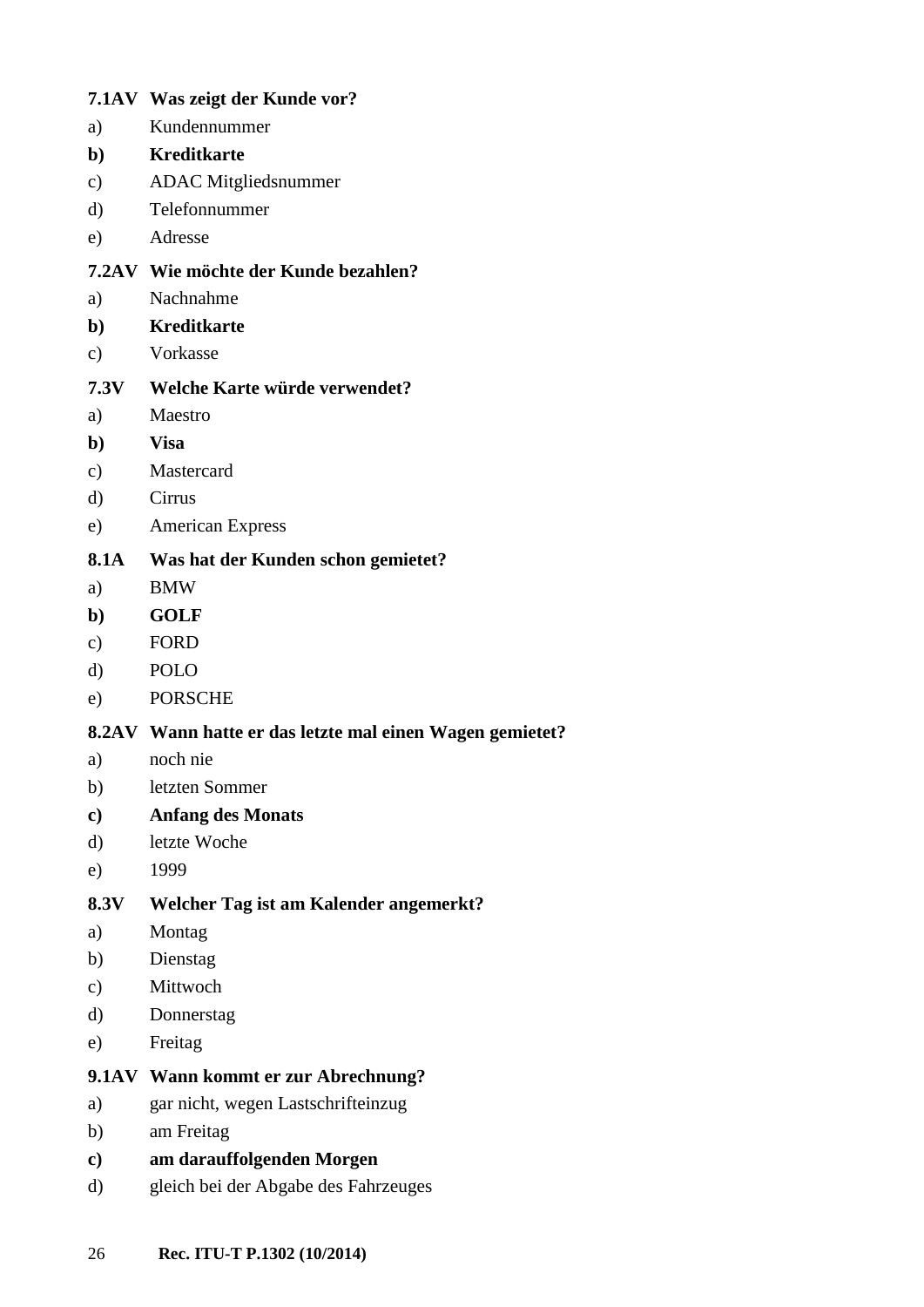e) am darauffolgenden Nachmittag

#### **9.2A Wie hat er den Wagen beim letzten Mal zurückgegeben?**

- a) gewaschen
- **b) vollgetankt**
- c) ohne Umzugskisten
- d) beschädigt
- e) zu spät

#### **9.3V Welcher Tag ist am Kalender markiert?**

- a) Montag
- b) Dienstag
- c) Mittwoch
- d) Donnerstag
- e) Freitag

#### **10.1A Wann kommt den Kunden zurück?**

#### **a) am Abend**

- b) am Morgen
- c) nie
- d) am Mittag
- e) noch einen Tag später

#### **10.2A Wohin fährt er den Wagen bei der Rückgabe?**

- a) Tankstelle
- b) nach Hause
- **c) Firmenparkplatz**
- d) Tiefgarage
- e) Firmeneinfahrt

#### **10.3V Was zeigt der Kunde vor der Kamera?**

- **a) Eine Karte**
- b) Eine Rechnung
- c) Die Autoschlüssel
- d) Ein Kalender
- e) Eine Kreditkarte

#### **Scenario 3: Kitchen purchase order**

#### **1.1A Why does the customer call?**

- a) He misdialled
- b) wants to rent a car
- **c) wants to order a kitchen**
- d) wants to order a taxi
- e) order opera tickets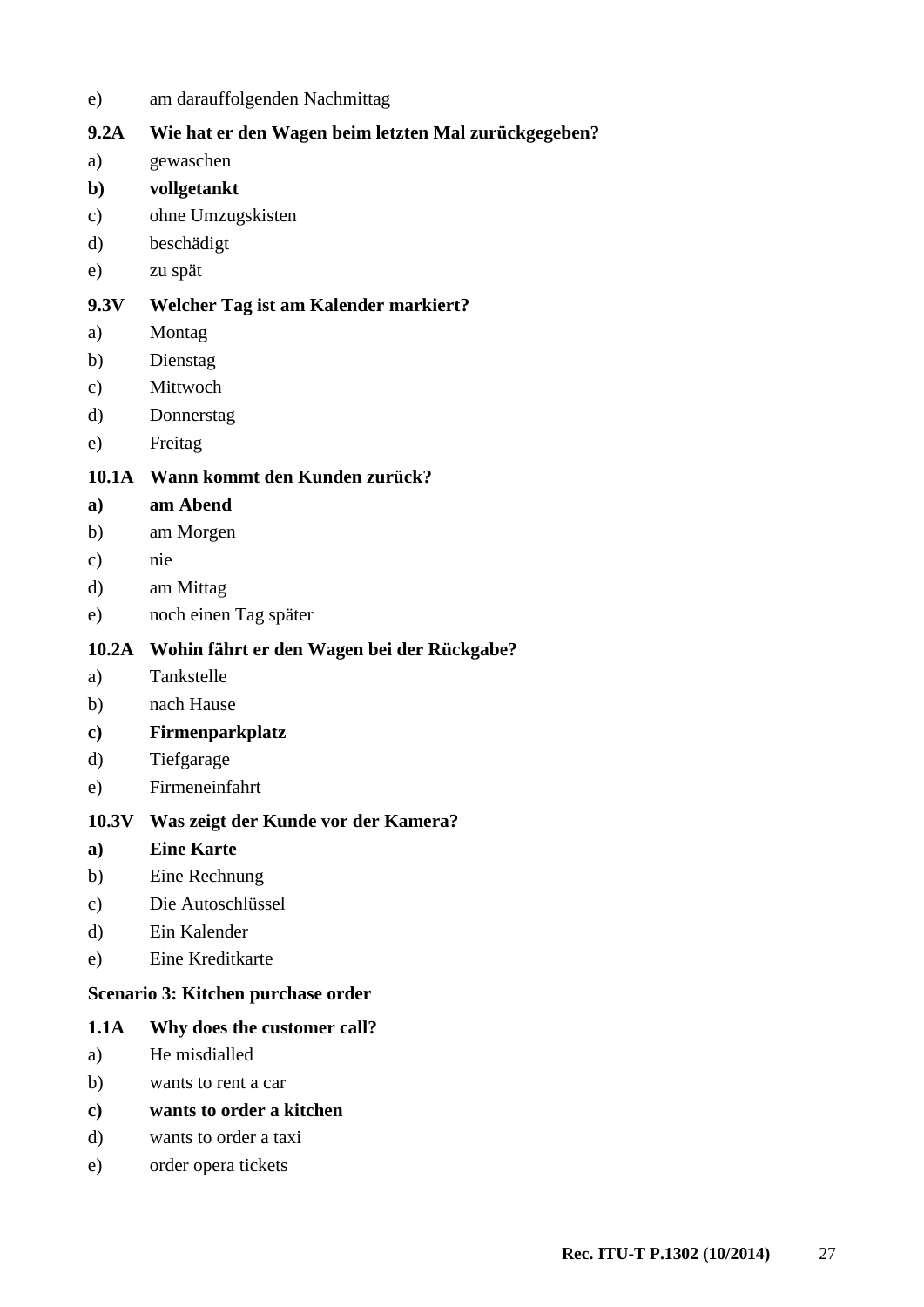| 1.2A          | What does he ask for?                          |
|---------------|------------------------------------------------|
| a)            | to speak Mrs Müller                            |
| b)            | to speak the boss                              |
| c)            | to get a discount                              |
| d)            | to obtain a telephone number                   |
| e)            | to speaker Mr Braun                            |
| 1.3V          | What does the customer show?                   |
| a)            | his business card                              |
| b)            | a novel                                        |
| c)            | a catalogue with a kitchen                     |
| d)            | a microphone                                   |
| e)            | a mobile phone                                 |
| 2.1A          | <b>What is Mrs Müller's business?</b>          |
| a)            | sales advisory service of consumer electronics |
| $\mathbf{b}$  | sales advisory service in the salesroom        |
| c)            | sales of car insurances                        |
| d)            | warehousing                                    |
| e)            | training                                       |
| 2.2A          | What did both agreed upon?                     |
| a)            | Mrs Müller will contact him                    |
| b)            | He will wait for a call                        |
| d)            | He will contact her not before Thursday        |
| d)            | He will call her until Wednesday               |
| e)            | He will pass by                                |
|               | 3.1AV On which colour did he decide?           |
| a)            | white                                          |
| b)            | red                                            |
| c)            | light grey                                     |
| d)            | green                                          |
| e)            | blue                                           |
| 3.2A          | Why did he not choose white?                   |
| a)            | stains are easily visible                      |
| b)            | it does not fit with the cooker                |
| $\mathbf{c})$ | out of stock                                   |
| d)            | difficult to maintain                          |
| $\mathbf{e})$ | appears too cold                               |
| 3.3A          | How fast did he decide against white?          |
| $\mathbf{a}$  | after giving a thought                         |
| b)            | immediately                                    |
|               |                                                |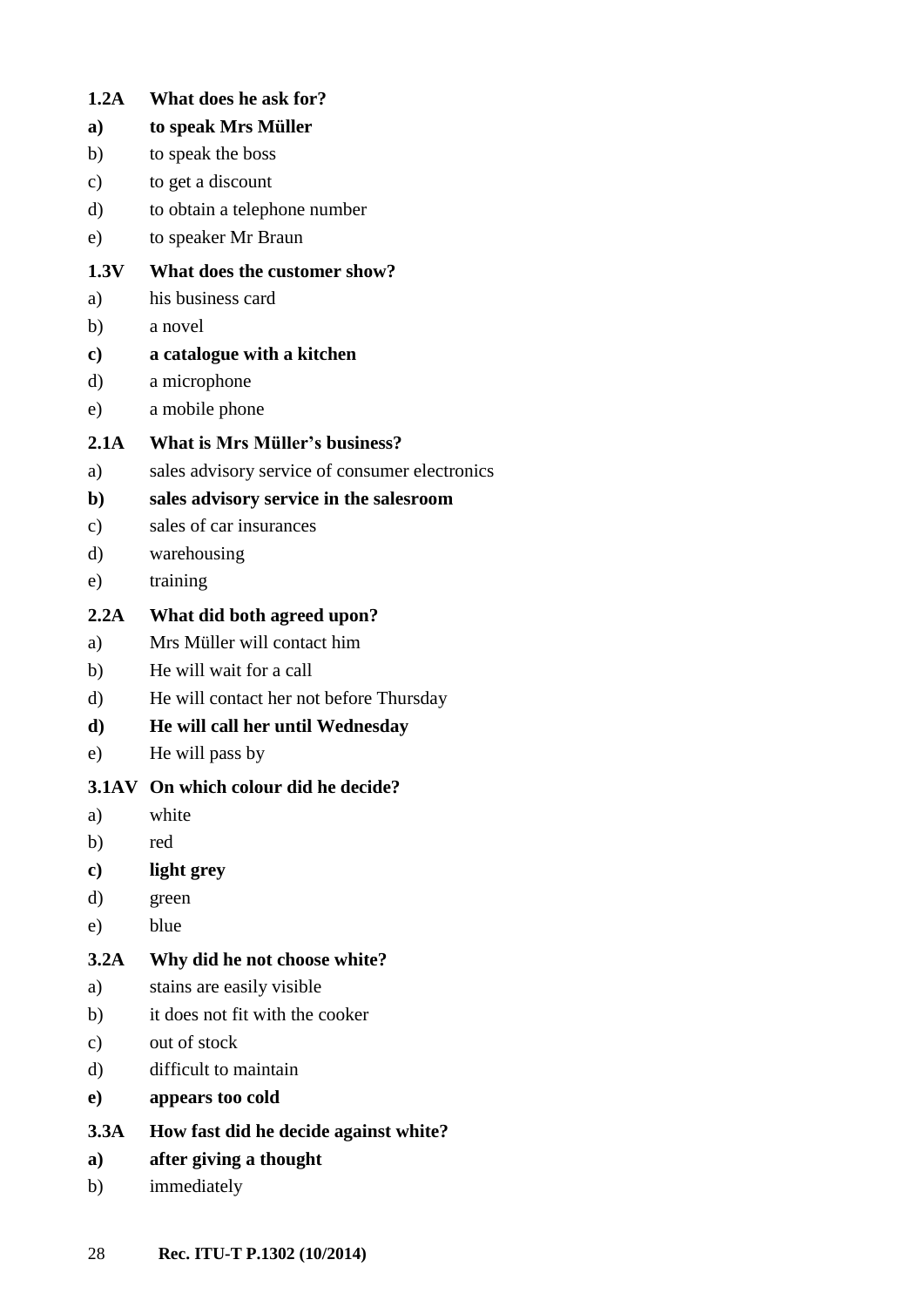#### c) very fast

#### **4.1AV Which door knobs does he like best?**

- a) round shape
- b) none
- c) shape of pyramid
- d) conus shape
- **e) lozenge shape**

#### **4.2A What does he not like with the round shape?**

- a) too ugly
- b) edges too sharp
- **c) too small**
- d) too big
- e) the colour

#### **4.3AV Which colour were the door knobs?**

- **a) grey**
- b) black
- c) gold
- d) wood like
- e) white

#### **5.1AV What is chosen to be small in favour of the dishwasher?**

- a) the wall cupboard
- b) the fridge
- c) the rubbish bin
- **d) the sink**
- e) the cooker

#### **5.2A Why did he decide on a single sink?**

#### **a) to save space**

- b) to save money
- c) because he only needs one
- d) to save time
- e) he was told to

#### **5.3V How many sinks are shown?**

- a) one
- b) zero
- **c) two**

#### **6.1A What does he ask about the dishwasher?**

- a) if it is on offer
- b) **if it provides aqua-stop**
- c) if it is also available in grey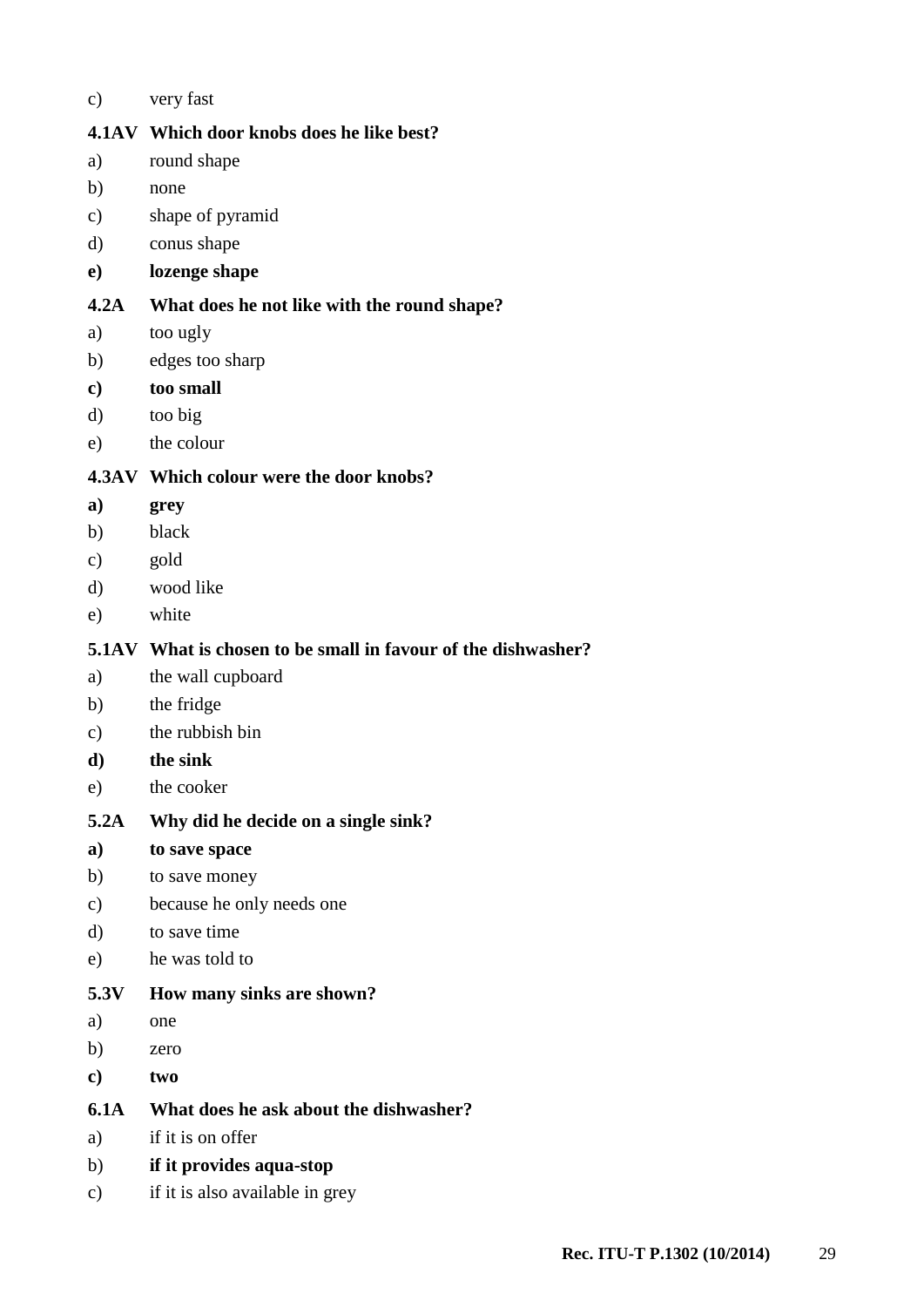| <b>6.2A</b> |  |  |  | What does the washer have to provide? |
|-------------|--|--|--|---------------------------------------|
|             |  |  |  |                                       |

- a) sound absorber
- b) special washing programs
- c) transportable weights
- d) high usability
- **e) aqua-stop**
- **6.3A If the model does not meet the requirements …**

#### **b) he orders the next bigger model**

- a) he rather takes none at all
- c) he wants to complain about it
- d) he will return it
- e) he wants a special offer

#### **7.1A Which cooker did he choose?**

- a) the largest
- b) AEG
- **c) none so far**
- d) MIELE
- e) BAUKNECHT

#### **7.2AV What kind of top does he wants for his cooker?**

- **a) glass-ceramic**
- b) a gas-stove
- c) steel
- d) cast iron
- e) enamel

#### **7.3V How much does the cooker cost? (depends on the catalogue)**

- a) 2999
- b) 299
- c) 499
- **d) 1999**
- e) 699

#### **8.A What else should the cooker provide?**

- a) ceramic top
- b) fridge
- c) sink
- d) freezer
- **e) sensor-circuitry**
- **9.A How big is the table supposed to be?**
- a) 100 x 100
- **b) 100 x 160**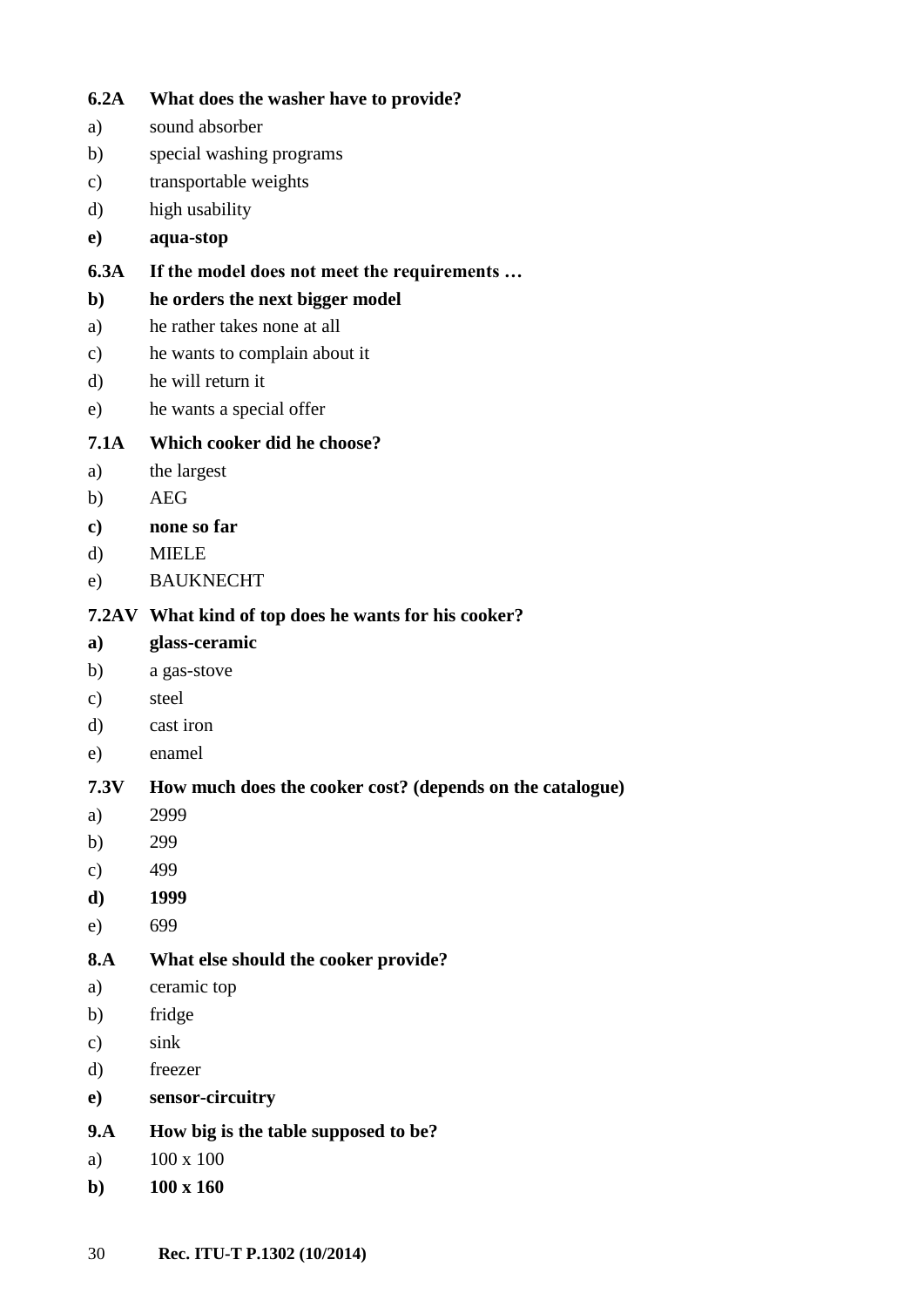#### d) 60 x 60

#### **10.1A How much should the table be extendable?**

- a) only in its height
- b) 200 cm
- **c) 150 cm**
- d) 80 cm

#### (German)

#### **1.1A Aus welchem Grund ruft der Kunde an?**

- a) verwählt
- b) er möchte ein Auto bestellen
- **c) er möchte eine Küche bestellen**
- d) bestellen eines Taxis
- e) bestellen von Kinokarten

#### **1.2A Wonach fragt der Kunde?**

#### **a) nach Frau Müller**

- b) nach dem Chef
- c) nach einem Rabatt
- d) nach einer Telefonnummer
- e) nach Herrn Braun

#### **1.3V Was zeigt der Kunde?**

- a) eine Visitenkarte
- b) einen Roman
- **c) eine Broschüre einer Küche**
- d) ein Mikrofon
- e) ein Handy

#### **2.1A Was macht Frau Müller?**

a) Beratung für Unterhaltungselektronik

#### **b) Beratung in den Verkaufsräumen**

- c) Beratung für Autoversicherungen
- d) Lagerhaltung
- e) Fortbildungen

#### **2.2A Was hatte der Kunde vereinbart?**

- a) Frau Müller meldet sich bei ihm
- b) er wartet auf einen Anruf
- d) er meldet sich ab Donnerstag
- **d) er meldet sich bis Mittwoch**
- e) er kommt vorbei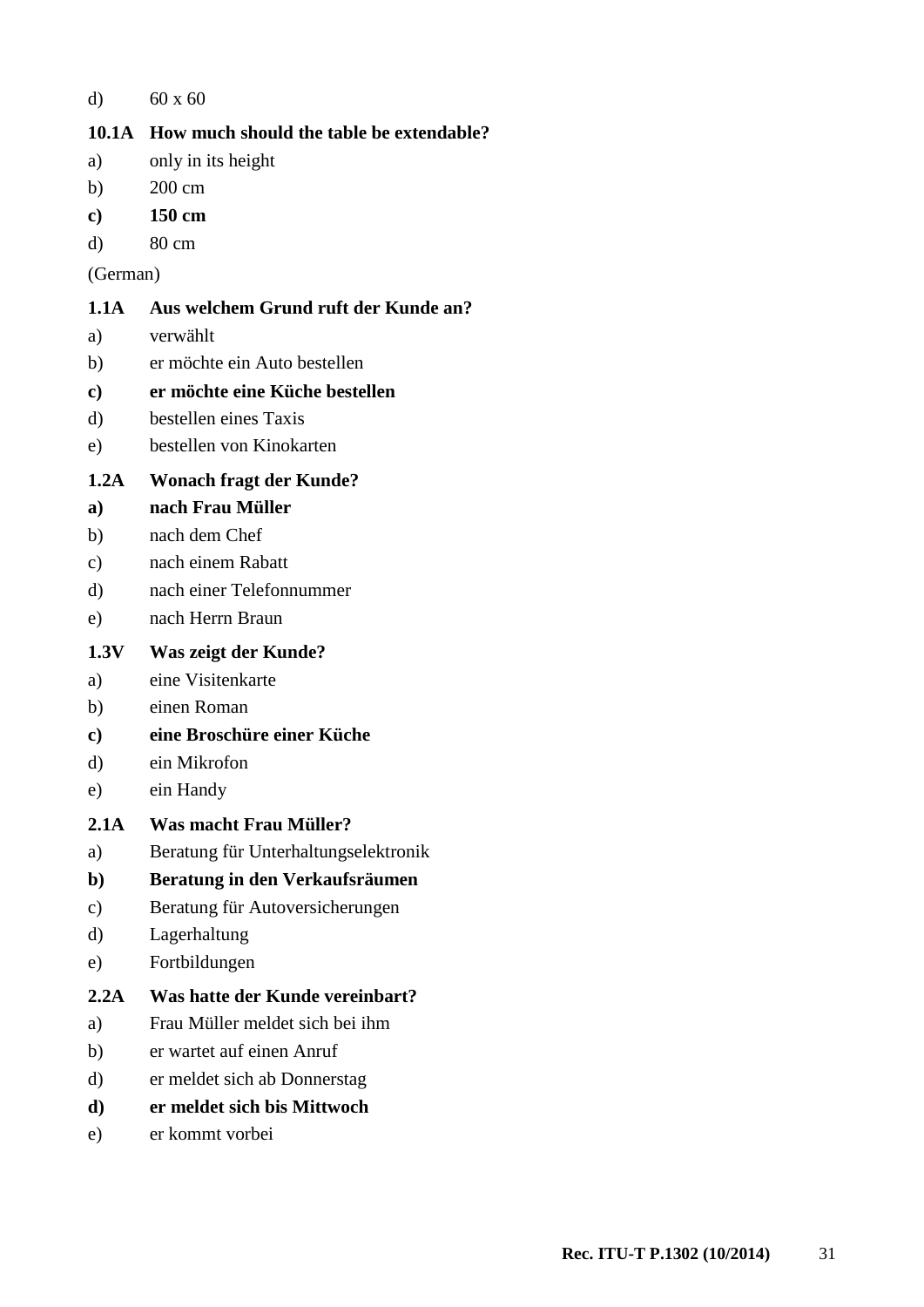# **3.1AV Für welche Farbe hat sich der Kunde entschieden?**

- a) weiß
- b) rot
- **c) hellgrau**
- d) grün
- e) blau

# **3.2A Warum wurde nicht "weiß" gewählt?**

- a) man sieht Flecken so schnell
- b) passt nicht zum Herd
- c) nicht vorrätig
- d) schlecht zu pflegen
- **e) wirkt zu kalt**

# **3.3A Wie schnell hat sie sich gegen "weiß" entschieden?**

# **a) nach längerer Überlegung**

- b) sofort
- c) sehr schnell

# **4.1AV Welche Türknäufe mag er am liebsten?**

- a) runde Form
- b) gar keine
- c) Pyramidenform
- d) Kegelform
- **e) Rautenform**

# **4.2A Was missfällt ihm an den runden Türknäufen?**

- a) zu hässlich
- b) zu scharfkantig
- **c) zu klein**
- d) zu groß
- e) die Farbe

# **4.3AV Welche Farbe haben die Türknäufe?**

- **a) grau**
- b) schwarz
- c) gold
- d) holzfarben
- e) weiß

# **5.1AV Was soll für die Spülmaschine kleiner werden?**

- a) der Hängeschrank
- b) der Kühlschrank
- c) der Müllcontainer
- **d) das Spülbecken**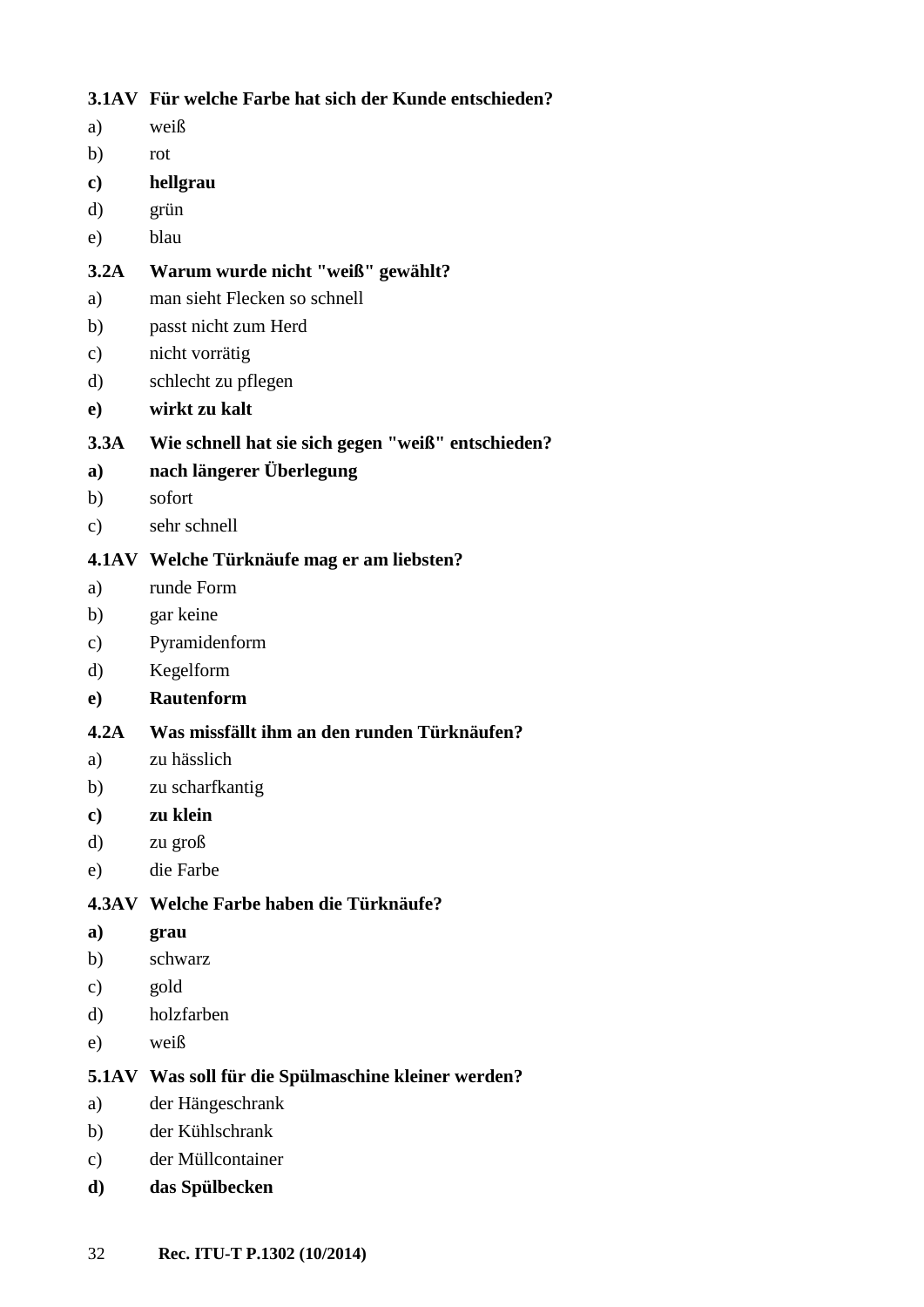| e)            | der Herd                                          |
|---------------|---------------------------------------------------|
| 5.2A          | Warum will der Kunde nur ein Becken bestellen?    |
| a)            | um Platz zu sparen                                |
| b)            | um Geld zu sparen                                 |
| $\mathbf{c})$ | weil er nichts anderes braucht                    |
| d)            | um Zeit zu sparen                                 |
| e)            | weil es ihm empfohlen wurde                       |
| 5.3V          | Wie viel Becken werden gezeigt?                   |
| a)            | 1                                                 |
| b)            | $\overline{0}$                                    |
| c)            | $\overline{2}$                                    |
| <b>6.1A</b>   | Was fragt der Kunde zu der Spülmaschine?          |
| a)            | ob sie angeboten wird                             |
| b)            | ob Aqua-stop verfügbar ist                        |
| $\mathbf{c})$ | ob es sie in hellgrau gibt                        |
| 6.2A          | Über was soll die Maschine verfügen?              |
| a)            | Geräuschdämpfer                                   |
| b)            | spezielle Waschprogramme                          |
| c)            | herausnehmbare Gewichte                           |
| d)            | einfache Bedienung                                |
| $\bf e)$      | <b>Auqa-Stop</b>                                  |
| <b>6.3A</b>   | Wenn die Maschine nicht ihren Wünschen entspricht |
| b)            | nimmt er die nächst größere                       |
| a)            | nimmt sie lieber keine                            |
| c)            | will sie sich beschweren                          |
| $\rm d$       | gibt es sie zurück                                |
| e)            | will sie einen Rabatt                             |
|               | 7.1A Welchen Herd hat er sich ausgesucht?         |
| a)            | den Größten                                       |
| b)            | AEG                                               |
| c)            | noch keinen                                       |
| d)            | <b>MIELE</b>                                      |
| e)            | <b>BAUKNECHT</b>                                  |
|               | 7.2AV Was für ein Kochfeld soll der Herd haben?   |
| a)            | <b>Glaskeramik</b>                                |
| b)            | Gas                                               |
| $\mathbf{c})$ | Edelstahl                                         |
| d)            | Gusseisen                                         |
| e)            | Emaille                                           |
|               |                                                   |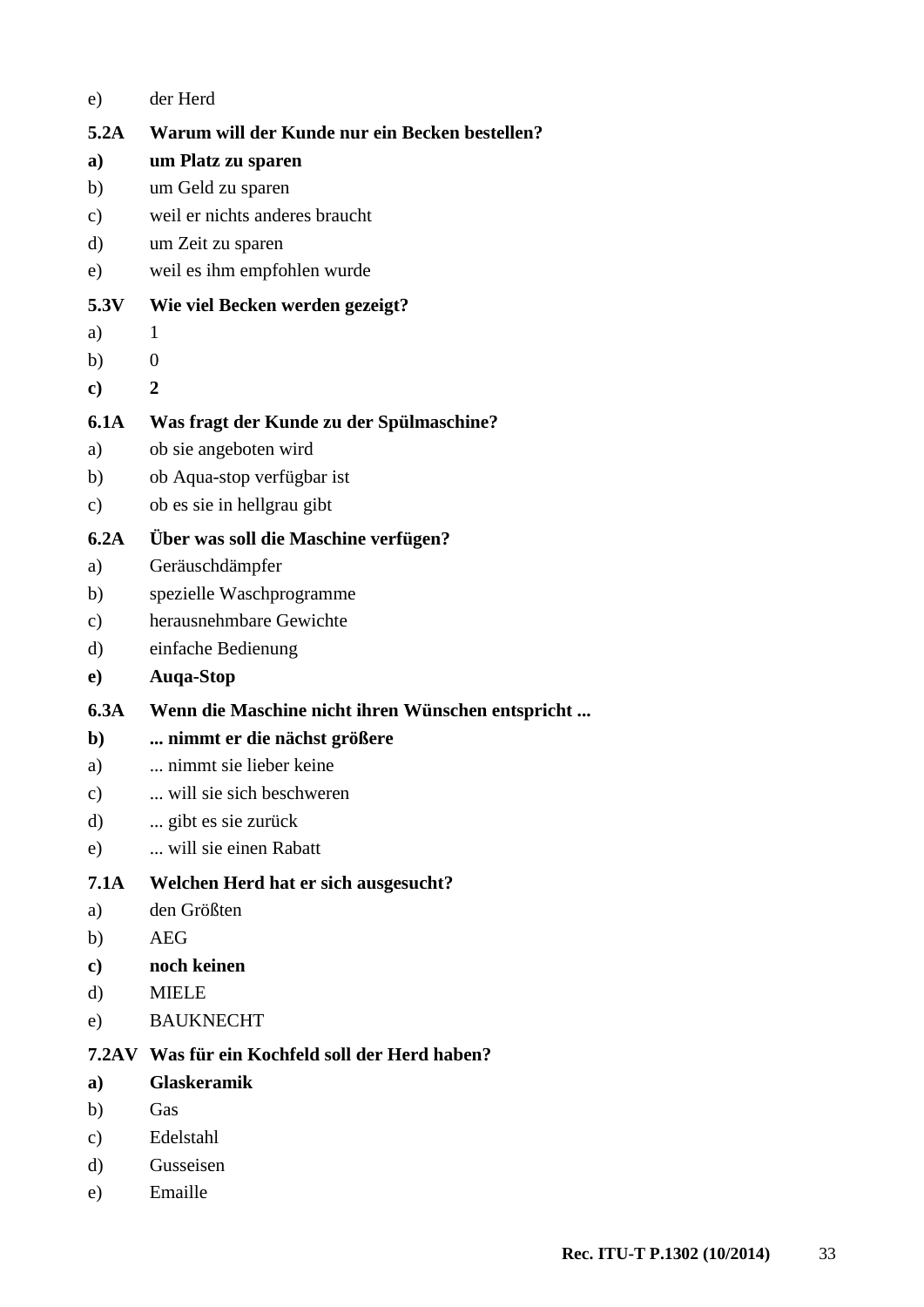# **7.3V Wie viel kostet das Kochfeld?**

- a) 2999
- b) 299
- c) 499
- **d) 1999**
- e) 699

# **8.A Was soll integriert sein?**

- a) Kochfeld
- b) Kühlschrank
- c) Becken
- d) Tiefkühlschrank
- **e) Sensorsteuerung**

# **9.A Wie groß soll die Mikrowelle sein?**

- **a) 100 x 100**
- b) 100 x 160
- d) 60 x 60

# **10.1A Auf welche Länge will er den Tisch vergrößern?**

- a) er soll nur in der Höhe verstellbar sein
- b) 100 cm
- **c) 150 cm**
- d) 80 cm

# **Scenario 4:Bithday party**

# **1.1A Who is celebrating his birthday?**

- **a) Peter**
- b) Jan
- c) Jens
- d) Niklas

# **1.2A The birthday party was ...**

- b) last Monday
- c) last Thursday
- **a) last Saturday**
- d) last Wednesday

# **1.3V What is the caller doing with her hands?**

- **a) waving**
- b) folding
- c) grabbing

# **2.1A Who does she met there?**

- b) Peter's friends
- **a) old friends**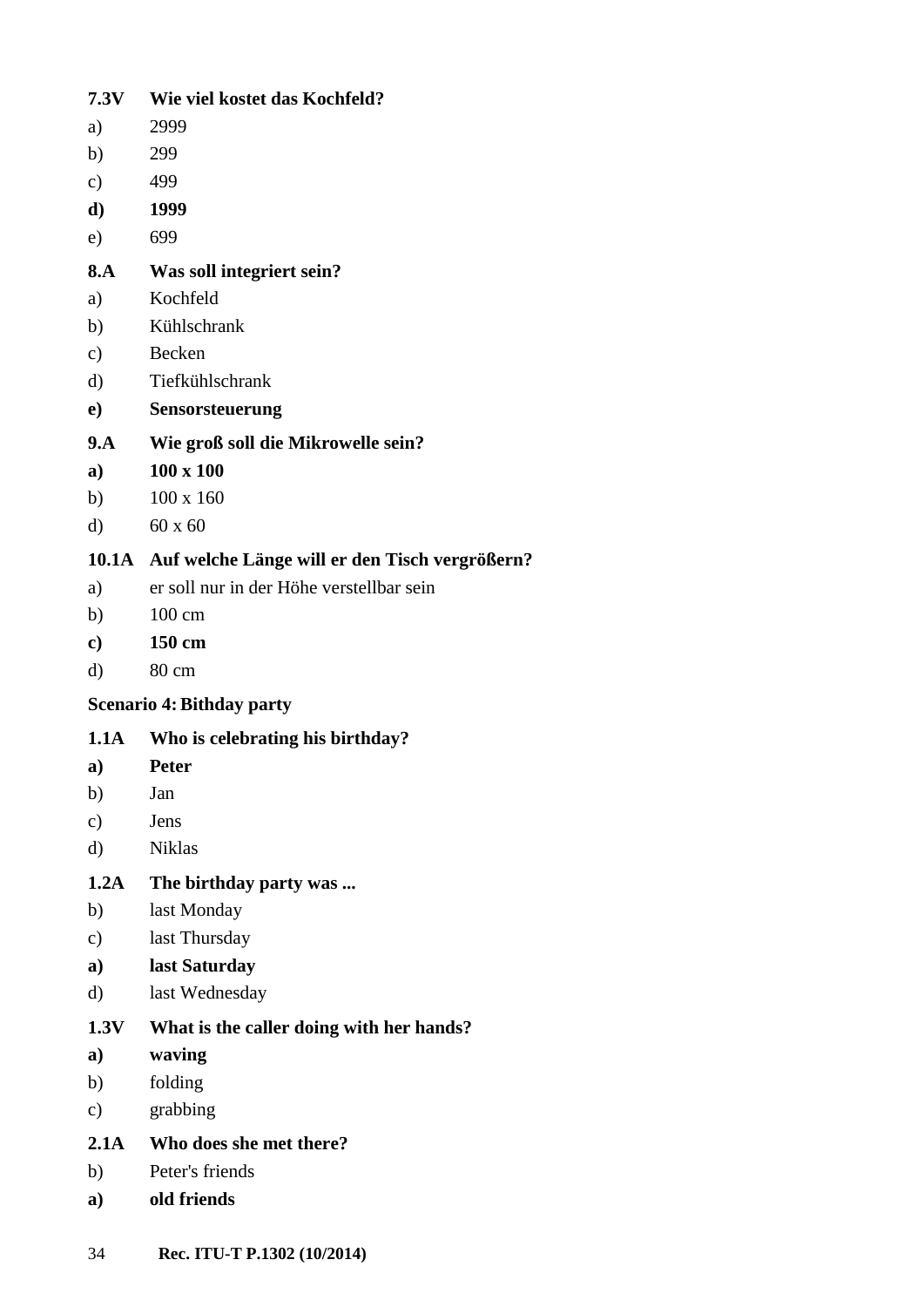| $\mathbf{c})$ | her professor                                    |
|---------------|--------------------------------------------------|
| d)            | Jan's girl-friend                                |
| 2.2A          | What are the names of the people from the photo? |
| b)            | Stefan, Linda and Peter                          |
| c)            | Stefan, Jens and Markus                          |
| a)            | <b>Stefan, Linda and Markus</b>                  |
|               | 2.3AV What does she present to the camera?       |
| b)            | a photo of Peter                                 |
| c)            | a photo of her parents                           |
| a)            | a photo of an old friend                         |
| d)            | a photo of her at the party                      |
|               | 3.1AV What happened after the meal?              |
| a)            | a small concert                                  |
| b)            | a theatre play                                   |
| c)            | a dance show                                     |
| 3.2A          | How was the atmosphere?                          |
| b)            | tensed situation                                 |
| a)            | spirits were running high                        |
| c)            | everyone felt giddy                              |
| d)            | sad                                              |
| 4.1A          | Whom did she meet there?                         |
| a)            | Julia from school                                |
| b)            | her brother                                      |
| $\mathbf{c})$ | her kindergarten teacher                         |
| d)            | Peter's father                                   |
| 4.2V          | What is Julia doing according to the photo?      |
| b)            | she is reading                                   |
| c)            | she is eating                                    |
| d)            | she sleeps                                       |
| a)            | she is dancing                                   |
| 4.3V          | What kind of movement is she doing?              |
| a)            | a break-dance move                               |
| b)            | a gymnastics exercise                            |
| c)            | she turns over                                   |
| 5.1A          | Who baked the cake?                              |
| a)            | Jens                                             |
| b)            | Peter                                            |
| $\mathbf{c})$ | Peter's mother                                   |
| d)            | Julia                                            |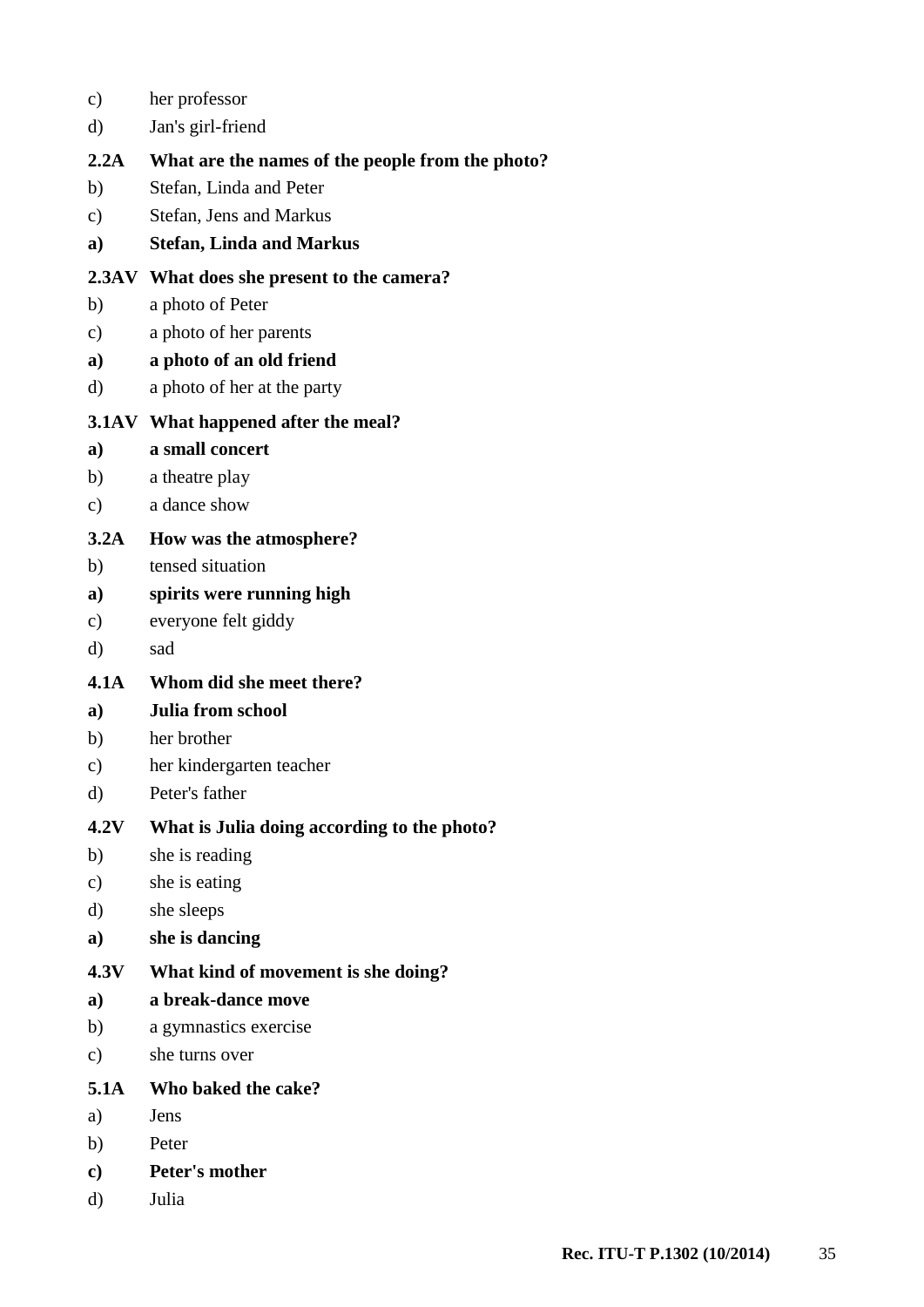| 5.2A          | The guest gathered at midnight in order to    |
|---------------|-----------------------------------------------|
| b)            | go out dancing                                |
| $\mathbf{c})$ | hand over the presents                        |
| d)            | bake a cake                                   |
| a)            | sing happy birthday                           |
| 5.3V          | Which colour was the cake?                    |
| a)            | white and red                                 |
| b)            | green                                         |
| $\mathbf{c})$ | brown                                         |
| d)            | white                                         |
|               | 6.1AV What was Peter's birthday present?      |
| b)            | a guitar                                      |
| $\mathbf{c})$ | a piano                                       |
| d)            | a violin                                      |
| a)            | a drum set                                    |
| 6.2A          | When did Peter receive his present?           |
| $\mathbf{a}$  | before eating the cake                        |
| b)            | after eating the cake                         |
| $\mathbf{c})$ | at dawn                                       |
| d)            | the next day                                  |
| 7.1A          | What did Peter and his friends laughed about? |
|               | Peter's jokes                                 |
| b)            |                                               |
| $\mathbf{c})$ | the party                                     |
| a)            | the past                                      |
| d)            | at Peter's brother                            |
| <b>8.1A</b>   | Which song did she sing?                      |
| b)            | a drinking song                               |
| a)            | a children's song                             |
| c)            | a national anthem                             |
| d)            | a birthday song                               |
| <b>8.2A</b>   | Why did she sing?                             |
| b)            | for Peter's birthday                          |
| $\mathbf{c})$ | without any reason                            |
| d)            | to accompany the band                         |
| a)            | Peter's brother had to go to sleep            |
| 9.1A          | What did she learn?                           |
| $\mathbf{a}$  | eating with chopsticks                        |
| b)            | a dance move                                  |
| c)            | a fight move                                  |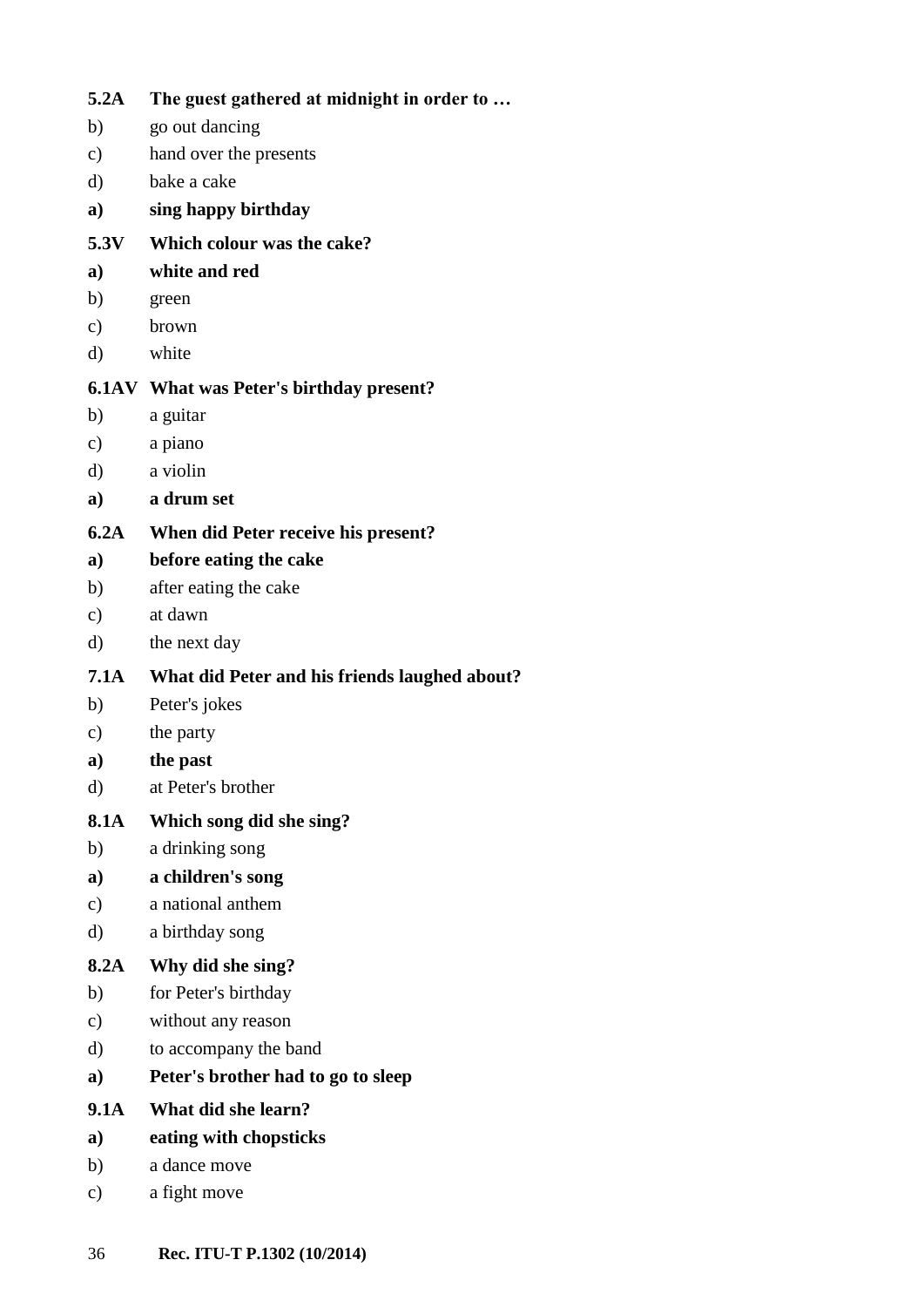d) baking a cake

#### **9.2AV What was she playing with?**

- b) a pen
- **a) Chinese chopsticks**
- c) a spoon
- d) her mobile phone

#### **9.3A Who taught her to use chopsticks?**

#### **a) Peter's parents**

- b) Peter
- c) Peter's brother
- d) Lina

#### **10.1A About Jan, she want to …**

- b) play soccer together
- c) have dinner
- **a) meet each other**
- d) discuss issues

#### **10.2V What is she doing at the end?**

- **a) waving**
- b) juggling
- c) clapping

#### (German)

#### **1.1A Wer feiert seinen Geburtstag?**

- **a) Peter**
- b) Jan
- c) Jens
- d) Niklas
- **1.B Die Geburtstagfeier war...**
- b) letzten Montag
- c) letzten Donnerstag
- **a) letzten Samstag**
- d) letzten Mittwoch

#### **1.3B Was macht sie mit ihren Händen vor der Kamera?**

- **a) winken**
- b) falten
- c) greifen

#### **2.1A Wen hat sie bei der Party getroffen?**

- b) Peters Freunde
- **a) alte Bekannte**
- c) ihren Professor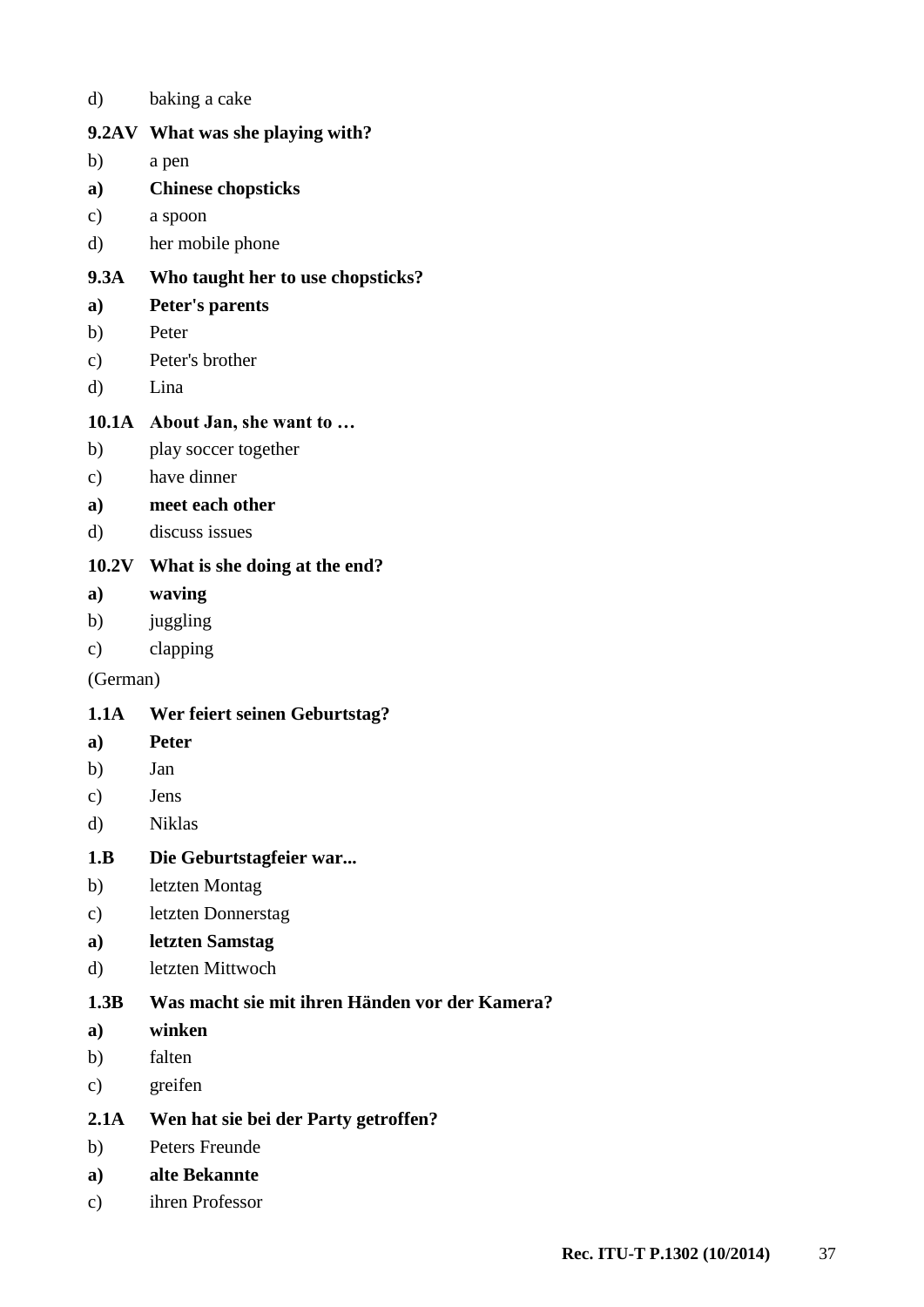# **2.2A Wie heißen die Leute, die auf dem Foto sind?** b) Stefan, Linda und Peter c) Stefan, Jens und Markus **a) Stefan, Linda und Markus 2.3AV Was zeigt sie vor der Kamera?** b) ein Foto von Peter c) ein Foto von seinen Eltern **a) ein Foto von alten Freunden** d) ein Foto von ihr bei der Party **3.1AV Welche Veranstaltung findet nach dem Essen statt? a) ein kleines Konzert** b) ein Theaterstück c) eine Tanzshow **3.2A Wie war die Stimmung?** b) gespannt

d) Jans Freundin

- **a) ausgelassen**
- c) euphorisch
- d) traurig
- **4.1A Wen hat sie bei der Party plötzlich getroffen?**

#### **a) ihre alte Schulfreundin Julia**

- b) ihren Bruder
- c) ihren Kindergartenlehrer
- d) Peters Vater

#### **4.2V Was macht Julia auf dem Foto?**

- b) sie liest
- c) sie isst
- d) sie schläft
- **a) sie tanzt**

#### **4.3V Was macht sie für eine Bewegung?**

#### **a) ein Breakdance-Bewegung**

- b) eine Gymnastik-Bewegung
- c) sie dreht sich um
- **5.1A Wer hat den Kuchen gebacken?**
- a) Jens
- b) Peter
- **c) Peters Mutter**
- d) Julia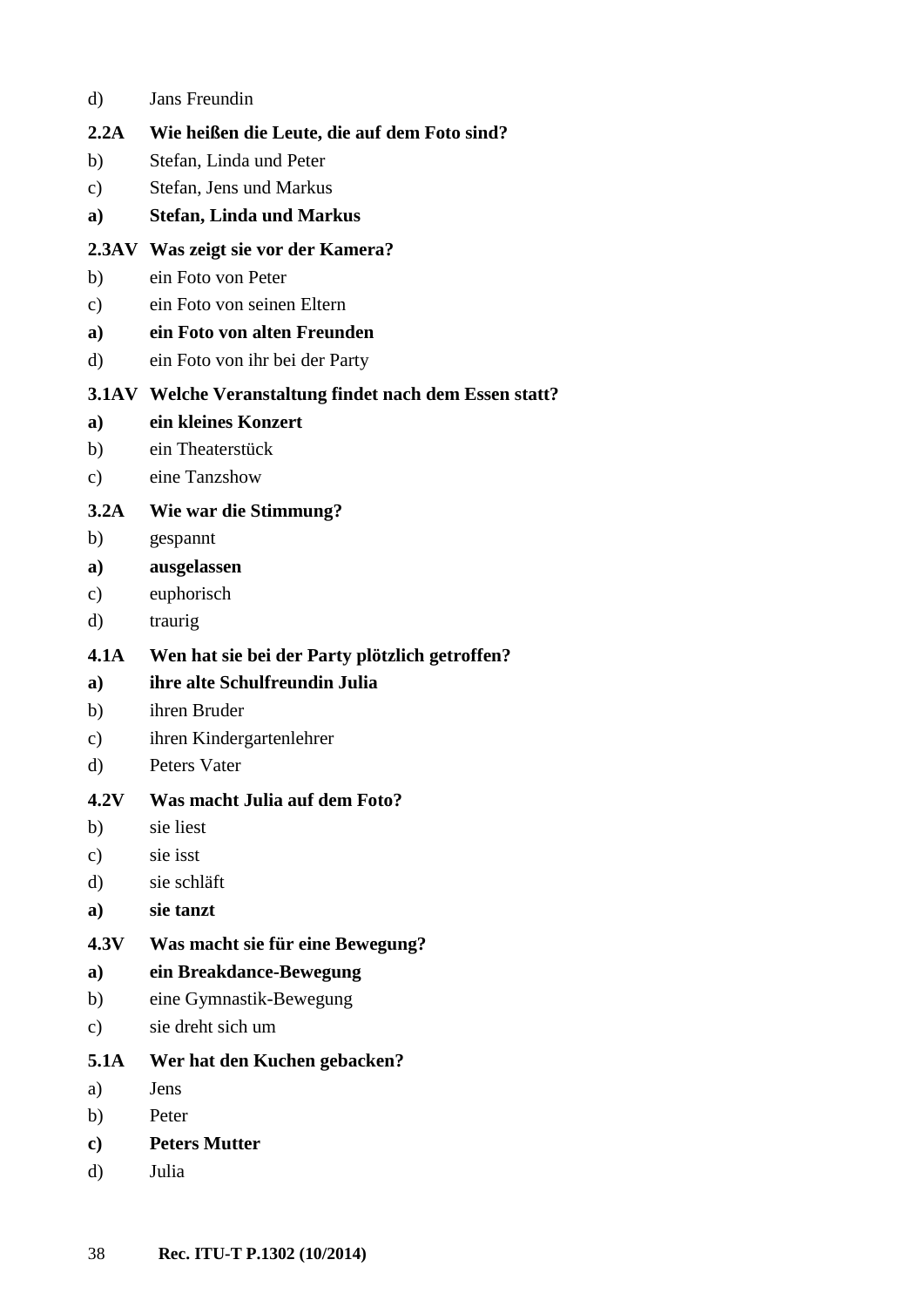## **5.2A Die Gäste treffen sich gegen Mittnacht um …**

- b) … tanzen zu gehen
- c) … Geschenke zu verschenken
- d) … einen Kuchen zu backen
- **a) … Happy Birthday zu singen**

## **5.3V Welche Farbe hat der Kuchen?**

# **a) weiß und rot**

- b) grün
- c) braun
- d) weiß

## **6.1AV Was bekommt Peter als Geburtstaggeschenk?**

- b) eine Gitarre
- c) ein Klavier
- d) eine Geige
- **a) ein Schlagzeug**

## **6.2A Wann hat Peter sein Geburtstaggeschenk bekommen?**

#### **a) vor dem Kuchen**

- b) nach dem Kuchen
- c) am Ende der Nacht
- d) am folgenden Tag

#### **7.1A Worüber haben sie und ihre Freunde gelacht?**

- b) Peters Witze
- c) die Party
- **a) die Vergangenheit**
- d) Peters Bruder

#### **8.1A Welches Lied hat sie gesungen?**

b) ein Trinklied

# **a) ein Kinderlied**

- c) die Nationalhymne
- d) ein Geburtstagslied

#### **8.2A Warum hat sie gesungen?**

- b) um Peter ein Geburtstagslied zu singen
- c) ohne Grund
- d) um bei der Band mitzusingen
- **a) Peters Bruder musste ins Bett gehen**

#### **9.1A Was hat sie gelernt?**

- **a) essen mit Essstäbchen**
- b) eine Tanzbewegung
- c) eine Kampfbewegung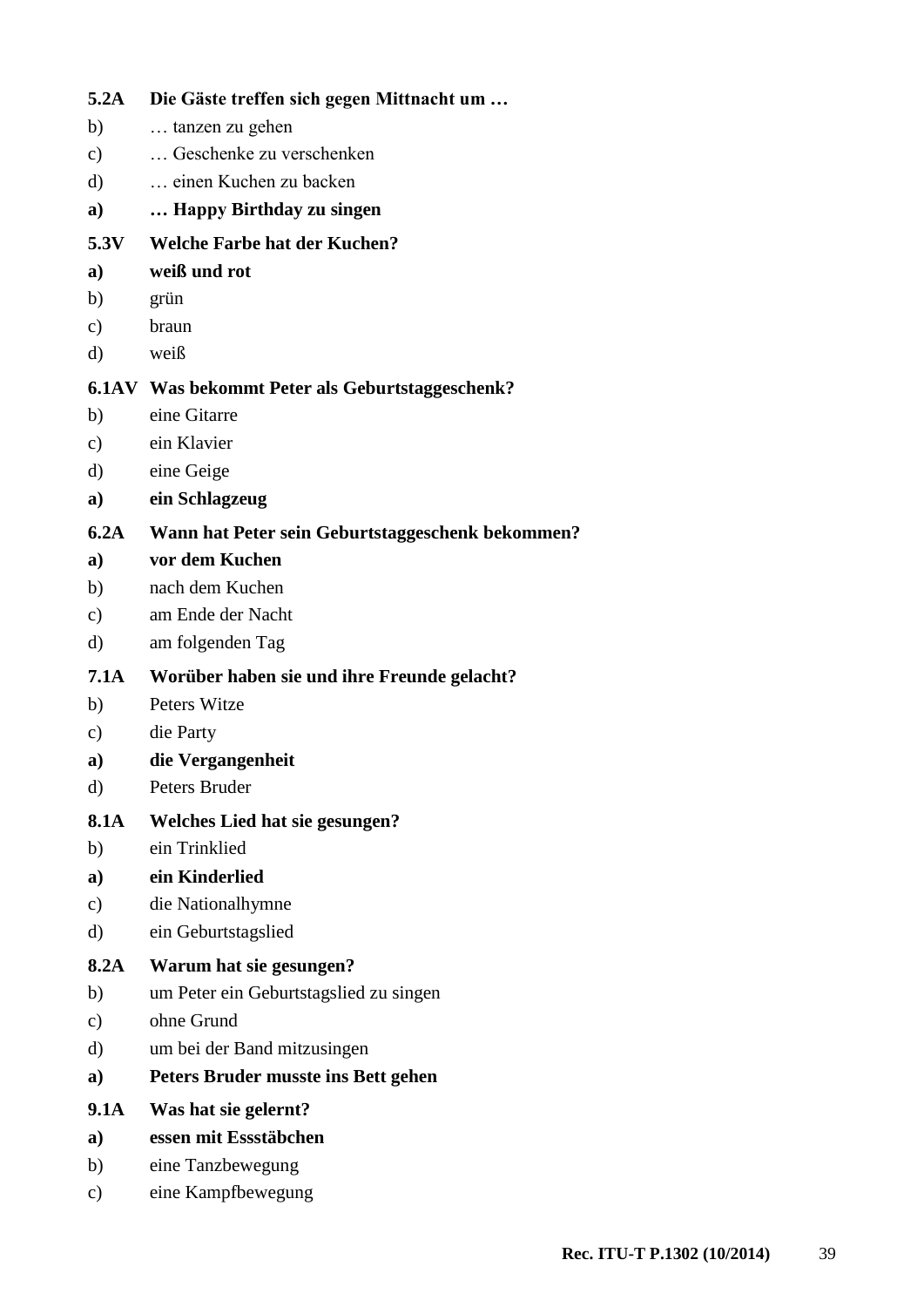d) einen Kuchen zu backen

# **9.2AV Mit welchem Objekt spielt sie?**

- b) Einem Stift
- **a) Chinesischen Essstäbchen**
- c) einer Gabel
- d) seinem Handy

#### **9.3A Wer hat ihr beigebracht, mit Essstäbchen zu essen?**

- **a) Peters Eltern**
- b) Peter
- c) Peters Bruder
- d) Lina

## **10.2A Mit Jan wünscht sie sich …**

- b) zusammen Fußball zu spielen
- c) zusammen essen zu gehen
- **a) sich bald wiedersehen**
- d) wichtige Dinge zu diskutieren

#### **10.3V Was macht sie zum Abschluss?**

- **a) winken**
- b) jonglieren
- c) klatschen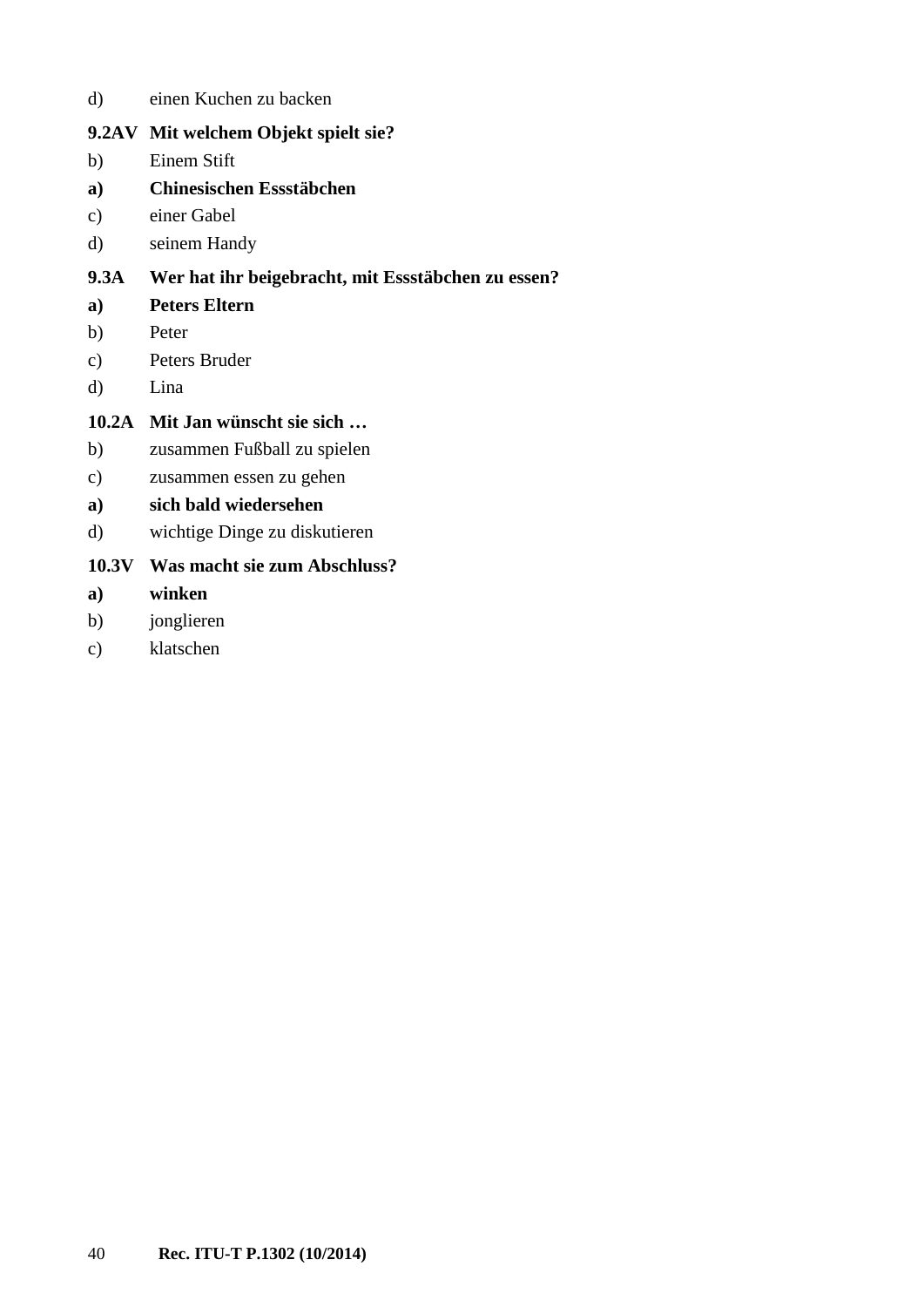# **Appendix III**

(This appendix does not form an integral part of this Recommendation.)

The purpose of this appendix is to show examples on how to build test material profiles for timevarying transmission conditions. For building up prediction models, extreme profiles are interesting to find psychophysical effects. For applied goals, profiles can be adjusted to the apparent network conditions, which may be less extreme. The same profiles can be used on audio and video data, but stimuli can also be created applying separate profiles for both channels.



**Figure III.1 – Schematic illustration of the profiles used in [b-Belmudez et al., 2013]**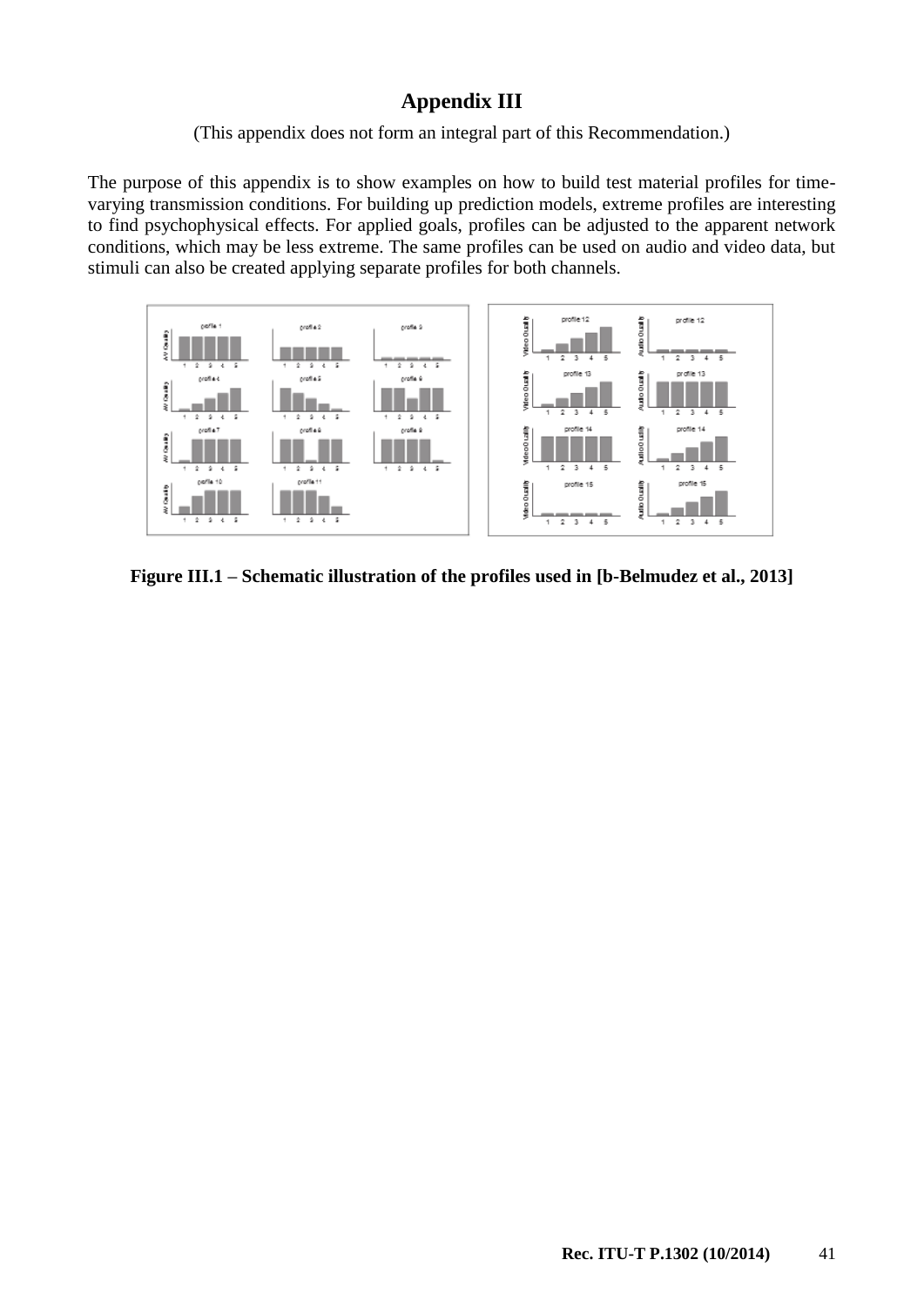# **Bibliography**

| [b-ETSI TR 102 506]          | ETSI TR 102 506 (2011), Speech Processing, Transmission and Quality<br>Aspects (STQ); "Estimating Speech Quality per Call", European<br>Telecommunications Standards Institute, Sophia Antipolis.                                         |
|------------------------------|-------------------------------------------------------------------------------------------------------------------------------------------------------------------------------------------------------------------------------------------|
| [b-Belmudez et al., $2013$ ] | Belmudez, B., Lewcio, B., Möller, S. (2013), Call Quality Prediction for<br>Audiovisual Time-Varying Impairments Using Simulated Conversational<br><i>Structures</i> , submitted to Acta Acustica united with Acustica 99(5),<br>792-805. |